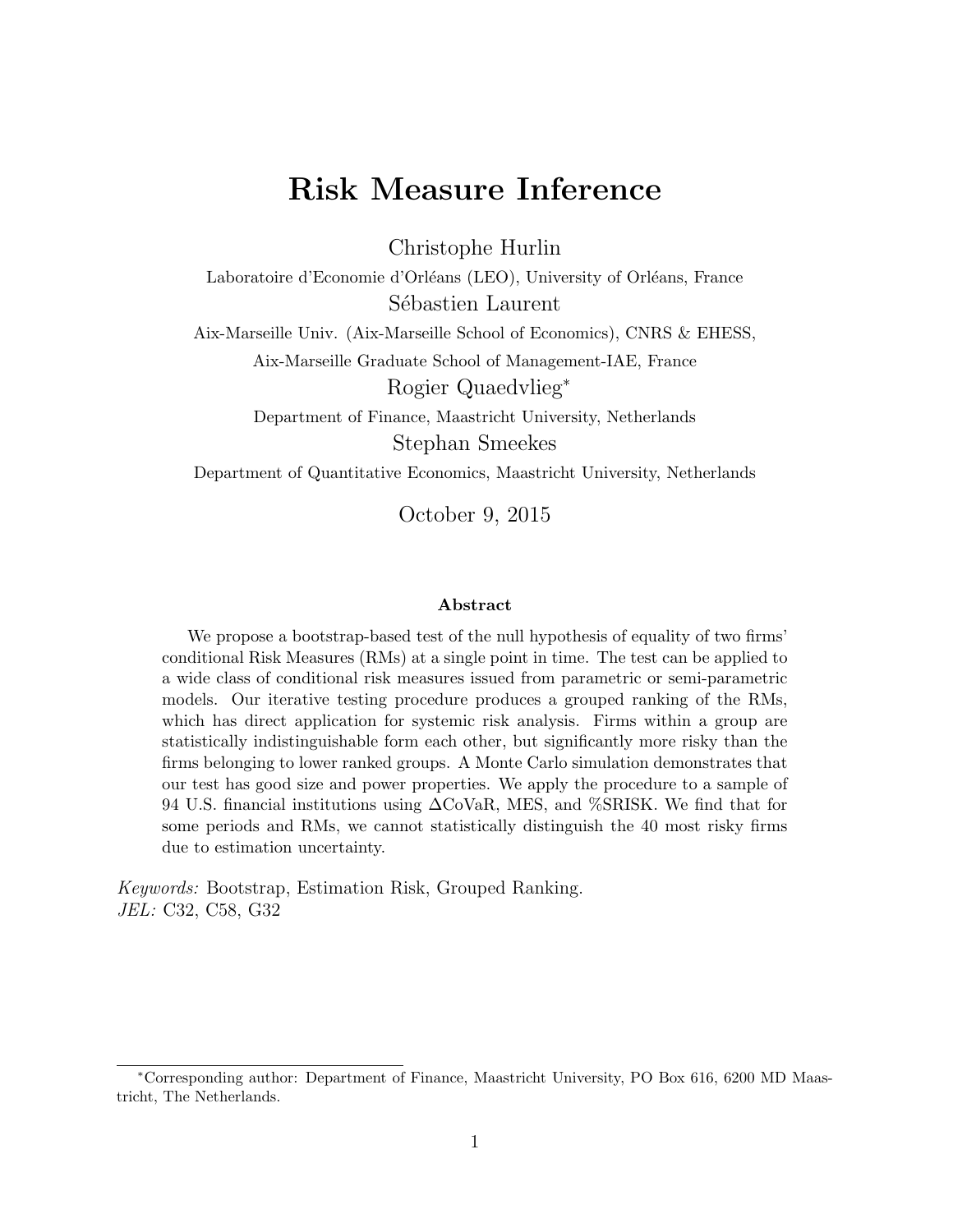### 1 Introduction

Financial risk management is fundamentally based on the comparison of risk measures across different assets, portfolios, or financial institutions. Examples include the comparison of total risk of two portfolios measured by their volatility, of tail risk measured by the Value-at-Risk (VaR) or the Expected Shortfall (ES), of systematic risk measured by the beta, or the comparison of systemic risk scores of two financial institutions, and many others. Comparing unconditional risk measures can be done using a variety of parametric or non-parametric tests. However, most risk measures are expressed conditionally on an information set and the corresponding forecasts are generally issued from a dynamic parametric or semi-parametric model. For instance, a (M-)GARCH model can be used to produce conditional VaR or ES forecasts, or a DCC can be used to estimate a dynamic conditional beta (Engle, 2012). As a consequence, the conditional distribution of the estimated risk measure is generally unknown and depends on the estimation procedure used.

In this paper, we propose a general testing methodology that takes into account estimation uncertainty to statistically test for equality of conditional risk measures for different assets, portfolios, or firms at a *single point* in time. We propose two types of tests. The first one is a bootstrap-based comparison test of two risk measures. This test can be applied to a wide class of conditional risk measures and (semi-)parametric models. For example, it can be used to compare conditional measures of volatility, VaR, or ES for two assets or two portfolios at a particular time. It can also be used to test the relative level of systemic risk for two banks on a given day. Additionally, it can be used to test the equality of two conditional risk measures (for instance two VaRs) issued from two different models (e.g. GARCH and RiskMetrics) for the same asset or the same portfolio.

The second test is a procedure that allocates a large set of assets, portfolios or firms into groups of elements that are statistically indistinguishable from each other in terms of riskiness, given a conditional risk measure. This method, inspired by the Model Confidence Set (MCS) of Hansen et al. (2011) can be applied to any type of risk measure. However, it is particularly well suited to identify buckets of Global Systemically Important Banks (G-SIBs) that have similar contribution to systemic risk. The intuition is in line with what the Financial Stability Board (FSB) does each year when it publishes its five-bucket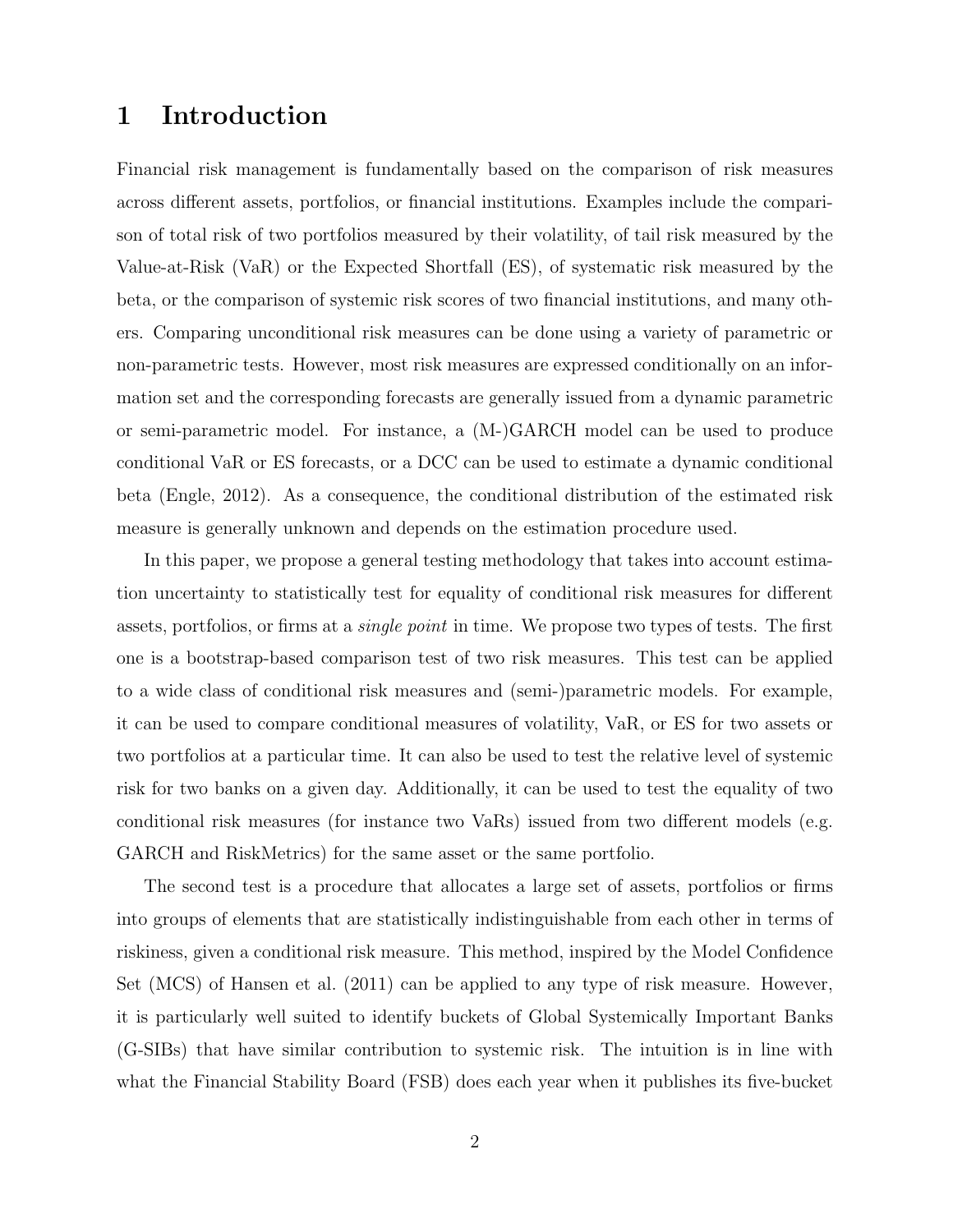list of G-SIBs in order to set extra capital requirement (Basel Committee on Banking Supervision, 2013). By doing so, the FSB recognizes the inevitable estimation uncertainty in their estimated riskiness and do not fully rely on point estimates.

Many measures of systemic risk have been proposed in the academic literature over the past years, the most well-known being the *Marginal Expected Shortfall* (MES) and the Systemic Expected Shortfall (SES) of Acharya et al. (2010), the Systemic Risk Measure (SRISK) of Acharya et al. (2012) and Brownlees and Engle (2012), and the Delta Conditional Value-at-Risk ( $\Delta$ CoVaR) of Adrian and Brunnermeier (2014). These measures are designed to summarize the systemic risk contribution of each financial institution into a single figure. The appeal is that there exists a ranking of financial institutions according to their systemic risk measures that can be displayed in real time with a daily or weekly frequency (see for instance the V-Lab website of the Volatility Institute, NYU Stern). However, claiming that firm A is more risky than firm B because its systemic risk measure is higher, implies that risk is estimated without error. This is certainly not the case, since these measures typically rely on dynamic parametric models that require sophisticated estimation techniques. Even if the model is correctly specified, replacing the true parameters of the dynamic model by their estimates has an impact on the estimation accuracy of the risk measure itself. Indeed, there is convincing evidence that systemic risk measures are subject to substantial estimation risk (e.g. Danielsson et al., 2011; Guntay and Kupiec, 2015). If this is taken into account, it is unlikely that one can discern such an absolute ranking.

To the best of our knowledge, there is only one alternative test for equality of systemic risk measures. Castro and Ferrari (2014) propose a method for testing whether two firms differ in terms of their ∆CoVaR. However, their approach is specific to ∆CoVaR and to the linear quantile regression. In contrast, our method is more general as it works with any conditional risk measure (SRISK, SES, VaR, ES, etc.) and is not specific to any particular estimation method.

Our study is related to the literature on estimation risk in dynamic risk models, which is generally assessed through asymptotic confidence intervals. For instance, Chan et al. (2007) and Francq and Zakoïan (2015) derive the asymptotic confidence intervals for the condi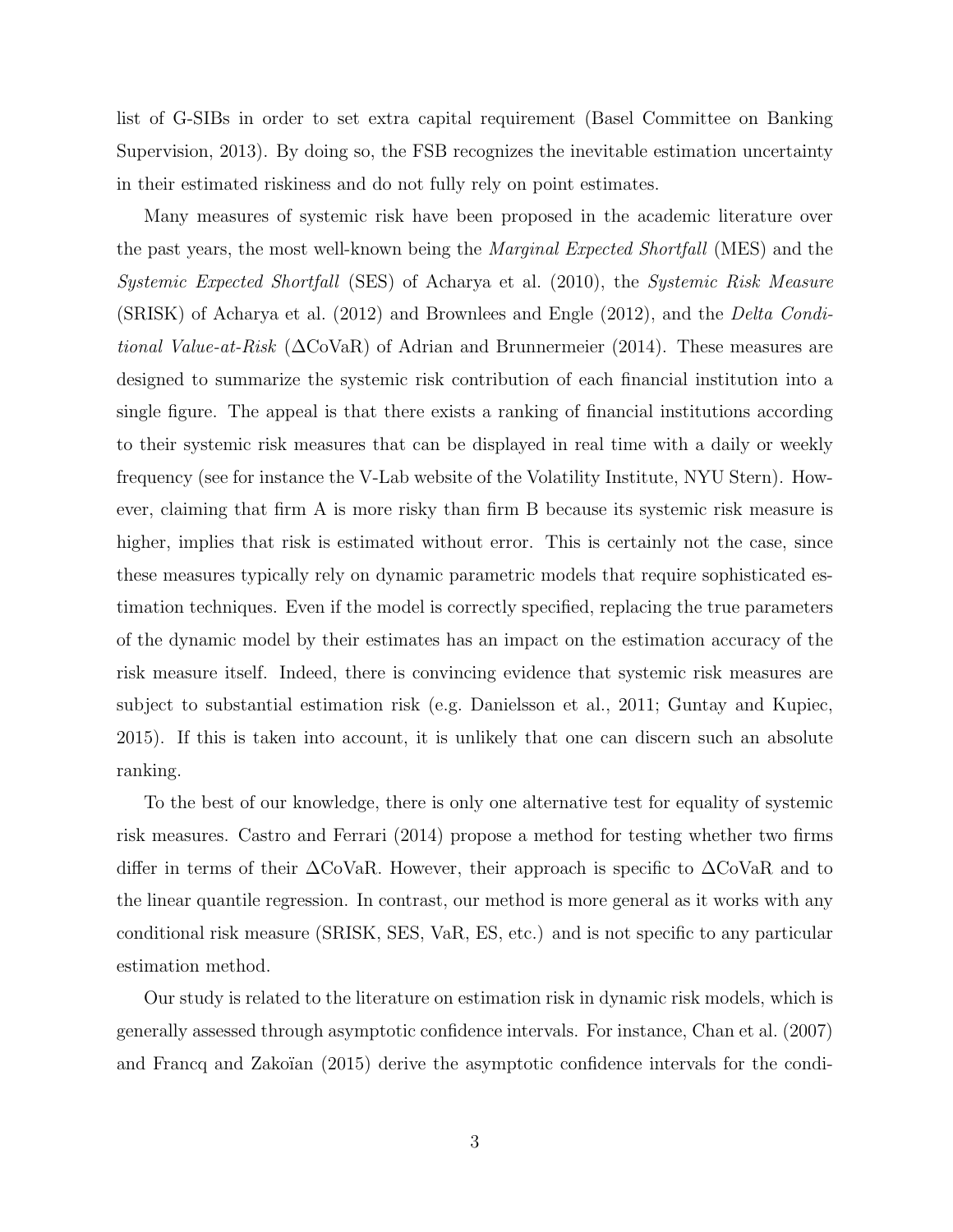tional VaR estimator in the specific context of heavy-tailed GARCH models. Gourieroux and Zakoïan (2013) consider a different approach based on an Estimation adjusted VaR (EVaR). Alternatively, several papers propose resampling methods to carry out inference on risk measures. Hartz et al. (2006) introduce a bootstrap approach to correct the estimation bias and to improve the VaR forecasting ability of the normal-GARCH model. Robio  $(1999)$ , Reeves  $(2005)$ , Christoffersen and Gonçalves  $(2005)$  and Pascual et al.  $(2006)$  propose a more general approach to assess the estimation error of volatility, VaR and ES forecasts. Their resampling techniques allow the computation of bootstrap-based confidence intervals around the risk forecasts issued from historical simulation methods or GARCHtype models. Finally, Escanciano and Olmo (2010, 2011) implement robust backtests for the VaR, using resampling methods.

Unlike previous studies, we do not focus on the inference for a *single* financial asset. Our testing strategy is designed to compare the riskiness of two or more assets, given the estimation risk of the corresponding risk measures. In that sense, our study can also be related to the literature on forecast comparison tests (Diebold and Mariano, 1995; West, 1996, 2006). However, our null hypothesis, and therefore our test, differs in some important ways. First, in most cases, we do not compare two models, but the riskiness of two assets, portfolios, or financial institutions, measured with the same measure and the same model. Second, we do not compare a forecast to an ex-post observation. Finally, and most importantly, we test for equality of two or more conditional risk measures at time  $t$ , for which we have only one estimate each. We do not test the equality of these measures over the full sample.

There are also some similarities with the literature devoted to the volatility forecast comparison, in case our test is used to compare the forecasts of the same risk measure issued from two alternative models (Hansen and Lunde, 2006; Patton, 2011). However, our comparison test does not require the use of a proxy variable since it is not designed to determine the 'best' model.

The remainder of the paper is structured as follows. Section 2 introduces a general definition for the conditional risk measures and gives some examples. Section 3 presents two types of tests: a comparison test of two risk measures, and a bucketing procedure.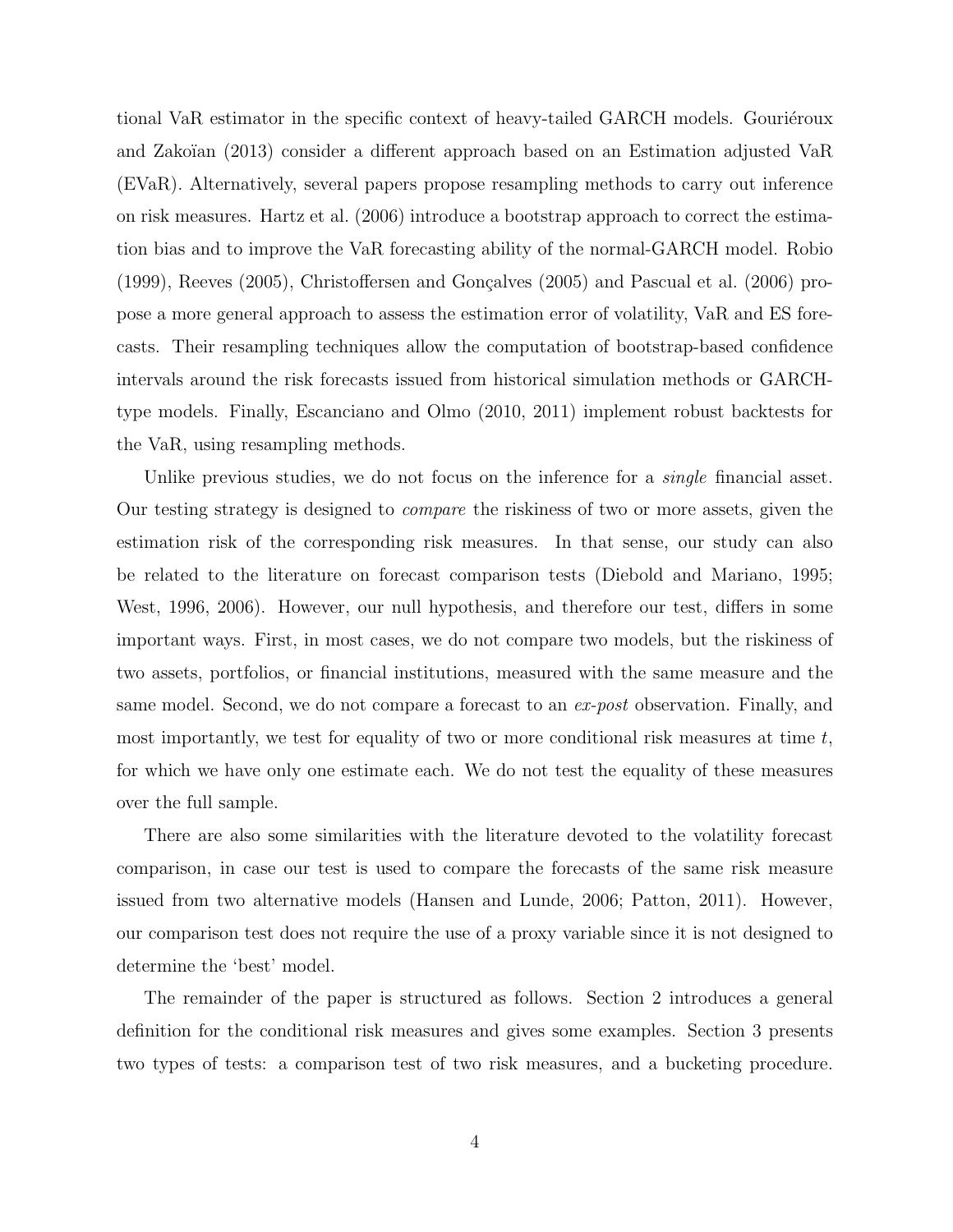The bucketing procedure is a multiple testing problem, making it important to control the number of false rejections. For that, we consider two alternative methods based on the False Discovery Rate (FDR) and the Family Wise Error Rate (FWE). Section 4 discusses the bootstrap implementation and Section 5 presents some Monte Carlo simulation results for both tests. In Section 6, we propose an empirical application for three systemic risk measures, namely the MES, the SRISK and the  $\Delta$ CoVaR, based on a panel of 94 US financial institutions. Finally, Section 7 concludes and suggests extensions.

### 2 Framework and Risk Measure Definitions

Consider an asset, a portfolio, or a firm indexed by i and a  $\mathcal{F}_{i,t-1}$ -conditional risk measure (denoted RM) issued from a dynamic parametric or semi-parametric model, where  $\mathcal{F}_{i,t-1}$ denotes the information set available at time  $t - 1$ . Formally, we define RM at time t as follows:

$$
RM_{i,t} = f_i\left(\theta_i, \omega; X_{i,t-1}\right),\tag{1}
$$

where  $f_i(.)$  denotes a functional form that depends on  $(i)$  the risk measure itself (for instance, the VaR) and  $(ii)$  the parametric or semi-parametric model used to produce the corresponding forecast (for instance, a GARCH model).  $X_{i,t-1}$  is a set of variables belonging to  $\mathcal{F}_{i,t-1}$ ,  $\theta_i$  is the vector of model parameters and  $\omega$  is a vector of parameters specific to the risk measure itself. The latter parameters are determined by the user. For instance, in the case of the VaR, it corresponds to the risk level, generally fixed to 1% or 5% by convention. The framework can easily be extended to test the equality of risk measure forecasts for a horizon  $h > 1$ , by considering the information set  $\mathcal{F}_{t-h}$  rather than  $\mathcal{F}_{t-1}$ .

The notation for  $RM_{i,t}$  encompasses a wide class of (semi-)parametric models and conditional risk measures. For instance,  $RM_{i,t}$  can be a measure of price variation (conditional volatility), a systematic risk measure (conditional beta), a tail risk measure (VaR, ES), or a systemic risk measure (MES, SRISK,  $\Delta \text{CoVaR}$ ). The model could be a univariate or a multivariate GARCH model, a quantile or a linear regression model, etc. Thus, this notation can be viewed as a generalization of that used by Gouriéroux and Zakoïan (2013) for parametric VaR models.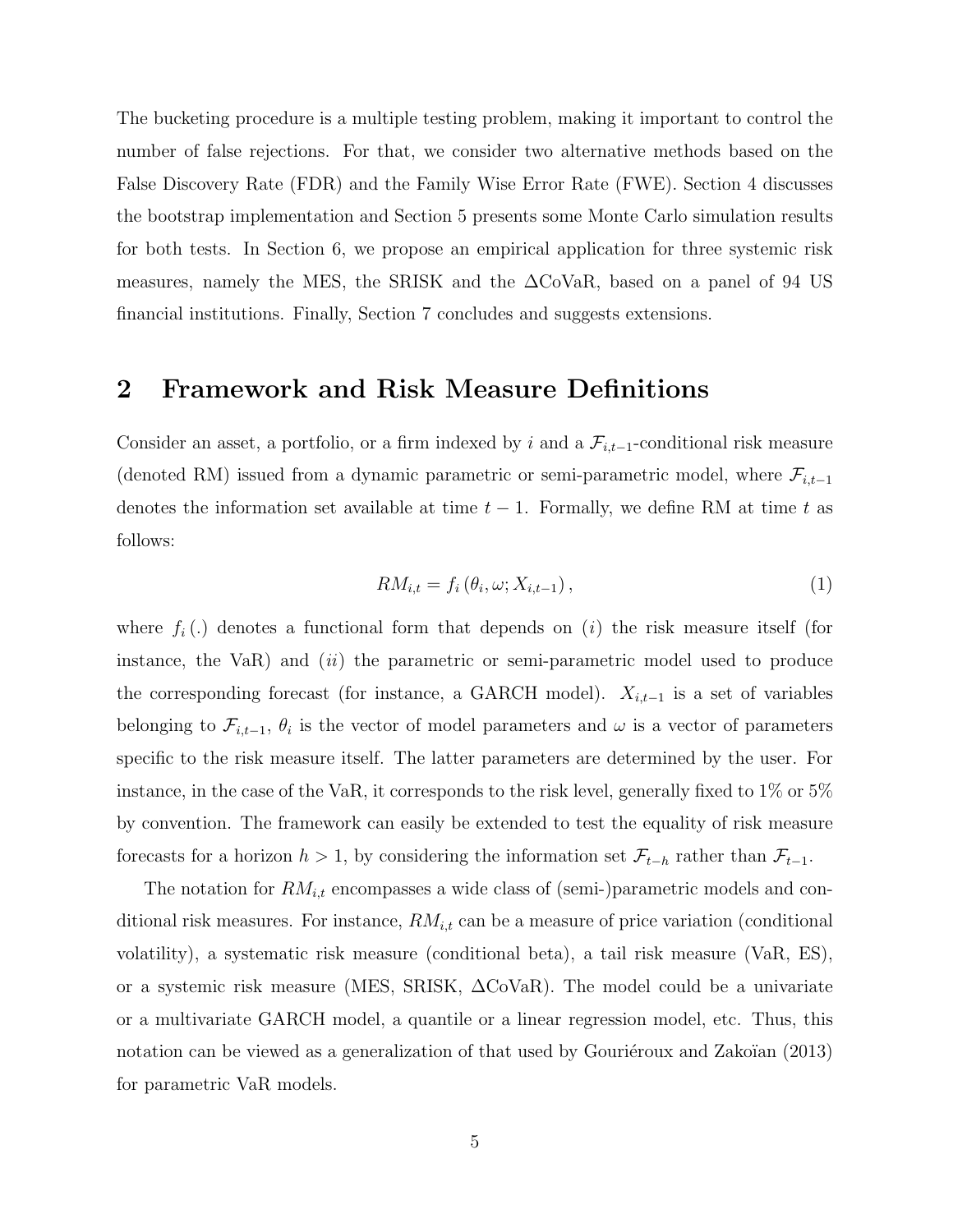As examples of the notation we consider  $(i)$  a conditional VaR based on a Student-GARCH model,  $(ii)$  the conditional MES of Acharya et al. (2010) and Brownlees and Engle (2012), *(iii)* the SRISK of Acharya et al. (2012) and Brownlees and Engle (2012) and (iv) the  $\Delta$ CoVaR of Adrian and Brunnermeier (2014). These are also the risk measures used throughout the paper.

Example 1 (VaR-GARCH) Consider a demeaned return process  $r_{i,t}$  associated with an asset indexed by i. Assuming a t-GARCH(1,1) model for  $r_{i,t}$ , the corresponding conditional VaR for a coverage rate  $\tau \in [0,1]$  can be expressed as a linear function of the conditional volatility  $\sigma_{i,t}$  of the returns as follows:

$$
f_i^{VaR}(\theta_i, \omega; X_{i,t-1}) = -t_{\nu}^{-1}(\tau) \sqrt{\frac{\nu-2}{\nu}} \sigma_{i,t},
$$

with  $\sigma_{i,t}^2 = \gamma_i + \alpha_i r_{i,t-1}^2 + \beta_i \sigma_{i,t-1}^2$ .  $t_{\nu}^{-1}(\tau)$  denotes the  $\tau$ -quantile of the standardized Student cdf with v degrees of freedom. As such  $\theta_i = (\gamma_i, \alpha_i, \beta_i, \nu)'$ ,  $\omega = \tau$  and  $X_{i,t-1} = \{\underline{r}_{i,t-1}\}\$ , where  $\underline{r}_{i,t-1}$  is the set of return observations for firm i up to time  $t-1$ .

Example 2 (MES) The MES measures how firm i's risk taking adds to the financial system risk (measured by the ES). Let us denote the market return as  $r_{m,t} = \sum_{i=1}^{n} w_{i,t} r_{i,t}$ , with  $w_{i,t}$  the value-weight of firm  $i = 1, ..., n$  at time t, and  $r_{i,t}$  the demeaned firm returns. The conditional MES is defined by the first derivative  $-\partial \mathbb{E}_{t-1}(r_{m,t} \mid r_{m,t} < C)/\partial w_{i,t}$ , where C is a threshold. If the vector process  $(r_{i,t}, r_{m,t})'$  follows a GARCH-DCC, Brownlees and Engle (2012) show that:

$$
f_i^{MES}(\theta_i, \omega; X_{i,t-1}) = -\sigma_{i,t}\rho_{im,t} \mathbb{E}_{t-1}(\epsilon_{m,t}|\epsilon_{m,t} < C/\sigma_{m,t})
$$

$$
-\sigma_{i,t}\sqrt{1-\rho_{im,t}^2}\mathbb{E}_{t-1}(\epsilon_{i,t}|\epsilon_{m,t} < C/\sigma_{m,t}),
$$

where  $\sigma_{i,t}^2 = \gamma_i + \alpha_i r_{i,t-1}^2 + \beta_i \sigma_{i,t-1}^2$ ,  $\rho_{im,t} = Q_{im,t}/\sqrt{Q_{ii,t}Q_{mm,t}}$  with  $Q_{ij,t}$  the  $(i, j)^{th}$  element of the so-called pseudo correlation matrix  $Q_t$ , and  $Q_t = (1 - \alpha_C - \beta_C)\overline{Q} + \alpha_C\epsilon_{t-1}\epsilon'_{t-1} + \beta_C Q_{t-1}$ , with  $\epsilon_{i,t} = r_{i,t}/\sigma_{i,t}$ . Brownlees and Engle (2012) consider a non-parametric estimator (Scaillet, 2004, 2005) for the tail expectations of the standardized returns  $\epsilon_t$ . Then, we have  $\theta_i = (\gamma_i, \gamma_m, \alpha_i, \alpha_m, \beta_i, \beta_m, \overline{Q}, \alpha_C, \beta_C)'$ ,  $\omega = C$  and  $X_{i,t-1} = \{ \underline{r}_{i,t-1}, \underline{r}_{m,t-1} \}$ .

Example 3 (SRISK) The SRISK is defined as the expected capital shortfall of a given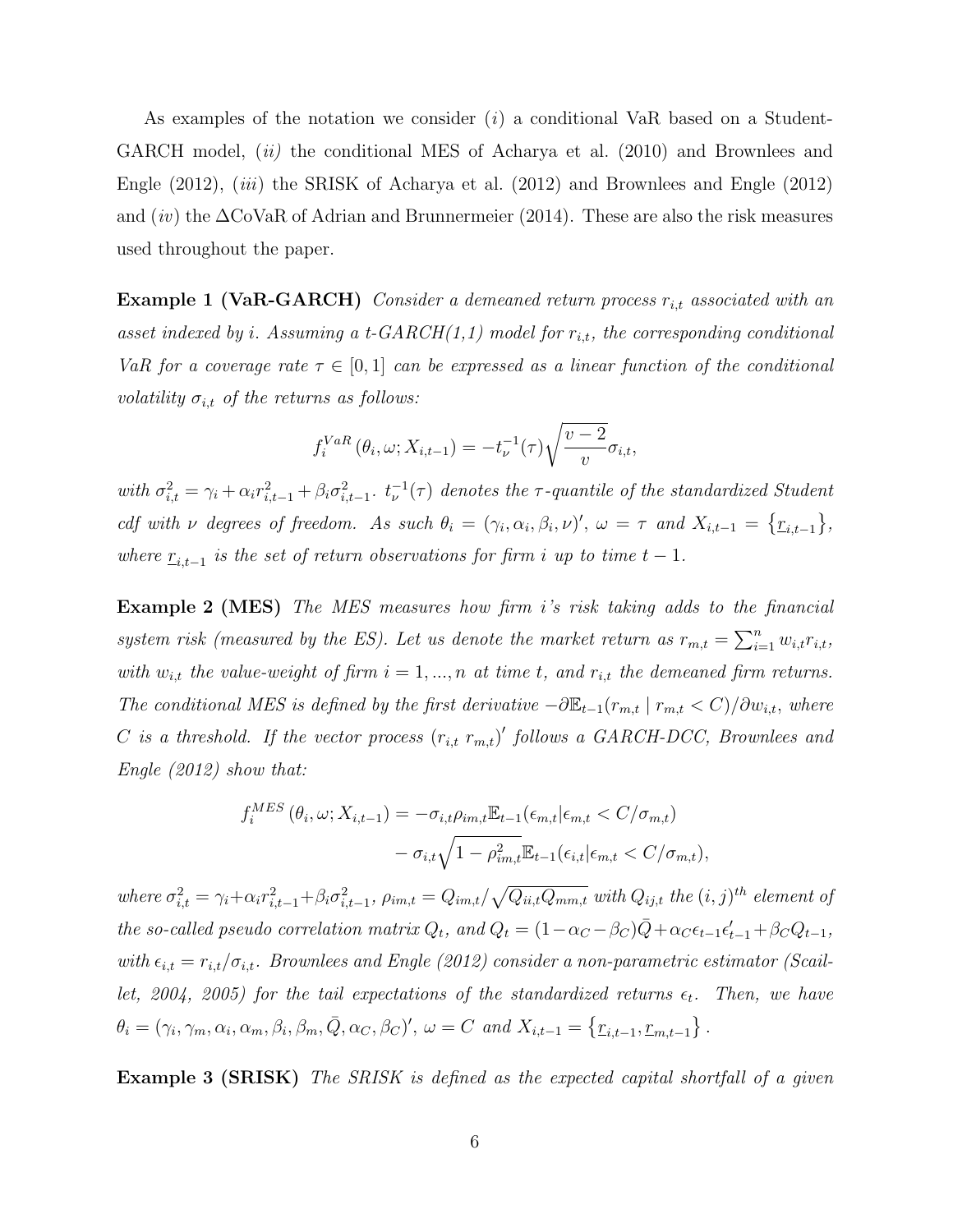financial institution i, conditional on a crisis affecting the whole financial system. Acharya, Engle, and Richardson (2012) define the SRISK as follows:

$$
f_i^{SRISK}(\theta_i, \omega; X_{i,t-1}) = \max(0 \; ; \; k \; D_{i,t-1} - (1-k) \, W_{i,t-1} \, (1-LRMES_{i,t})) \,,
$$

where  $D_{i,t}$  and  $W_{i,t}$  denote the book value of total liabilities and the market value of the financial institution respectively, and k is a prudential capital ratio.  $LRMES_{i,t}$  denotes the long-run MES, i.e. the expectation of the firm equity multi-period return conditional on the systemic event. The LRMES can be approximated as  $LRMES_{i,t} = 1 - \exp(-18MES_{i,t}),$ where  $MES_{i,t}$  is the estimate of the MES for firm i at time t as defined in Example 2 (Acharya, Engle, and Richardson, 2012). Then, we have  $\omega = (C, k)'$  and  $X_{i,t-1} =$  $\{r_{i,t-1}, r_{m,t-1}, D_{i,t-1}, W_{i,t-1}\}$ . The vector  $\theta_i$  is similar to that obtained in Example 2. The individual SRISK is generally expressed as a percentage of the aggregate SRISK:

$$
f_i^{\%SRISK} = f_i^{SRISK} / \sum_{j=1}^{n} f_j^{SRISK}.
$$

**Example 4 (** $\Delta \text{CoVaR}$ **)** The  $\Delta CoVaR$  is a systemic risk measure based on the CoVaR, i.e. the conditional VaR of market returns given an event  $\mathbb{C}(r_{i,t})$  observed for firm i:

$$
\Pr\left(r_{m,t} \leq CoVaR_{i,t}^{m|\mathbb{C}(r_{i,t})} \mid \mathbb{C}(r_{i,t})\right) = \alpha. \tag{2}
$$

The  $\Delta$ CoVaR is the difference between the VaR of the financial system conditional on the distress firm i and the VaR of the system conditional on the median state of that same firm. Adrian and Brunnermeier (2014) suggest using  $r_{i,t} = VaR_{i,t}(\tau)$  as conditioning event and estimating the CoVaR using a quantile regression model,  $r_{m,t} = \mu_{\tau} + \gamma_{\tau} r_{i,t}$ . We then get:

$$
f_i^{\Delta CoVaR}(\theta_i, \omega; X_{i,t-1}) = \gamma_\tau \sigma_{i,t} \left( F^{-1}(\tau) - F^{-1}(0.5) \right), \tag{3}
$$

where  $F^{-1}(\tau)$  is the  $\tau$ -quantile of the standarized returns. Hence  $\theta_i = {\gamma_i, \alpha_i, \beta_i, \gamma_{\tau}}$ ,  $\omega = \tau$ and  $X_{i,t-1} = \{ \underline{r}_{i,t-1}, \underline{r}_{m,t-1} \}.$ 

Notice that the functional form  $f_i(.)$  in Equation (1) is indexed by i. Indeed, even if we consider the same risk measure for two assets  $i$  and  $j$ , one may use two different parametric models to produce the corresponding forecasts. For instance, the notation allows for the comparison of the conditional VaR for Bank of America obtained from a GARCH model, and the conditional VaR for Citigroup, obtained using an internal model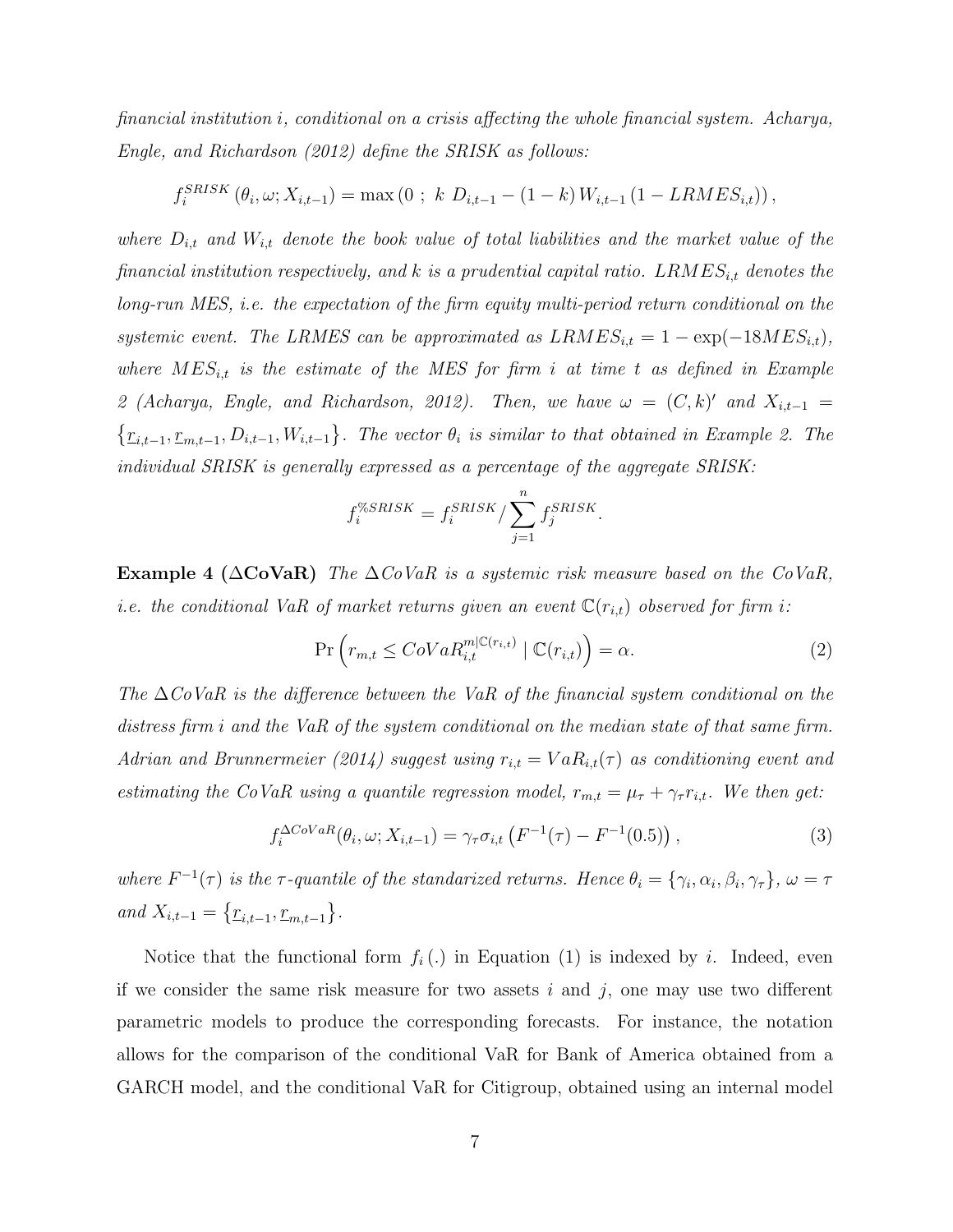based on RiskMetrics. On the contrary, if the functional form  $f_i(.)$  is equivalent to that of  $f_j(.)$ , it means that both firms use the same type of parametric model to produce the risk forecasts. However, in all cases, the vectors of parameters  $\theta_i$  and  $\theta_j$  are generally different for  $i \neq j$ .

### 3 Hypotheses of Interest and Test

We propose a general framework to statistically test for equality of conditional risk measures obtained for, at least, two different assets, portfolios or financial institutions at a particular point in time. In this section, we present two types of tests: (i) a comparison test of two risk measures and (ii) a bucketing procedure. The latter is a form of sequential testing that allocates assets/firms to multiple buckets of equal risk.

#### 3.1 Comparison Test of Risk Measures

We wish to test whether two assets or firms indexed by  $i$  and  $j$  respectively, present the same level of risk *at time t* with respect to the conditional risk measure  $RM_t$ . Such a risk comparison test may be useful in many contexts. For instance, it allows a fund manager to test the equality of two assets' volatilities on a particular date, in order to implement a risk parity investment strategy. It also allows a risk manager to test if the VaR of portfolio i is equal to the VaR of another portfolio  $j$ , on a given day. A third example of when this would be useful is when a regulator wishes to compare the SRISK of bank  $i$ , say Bank of America, and the SRISK of bank j, say Citigroup, on a single day, e.g. on September 15th 2008, given the information set available prior to this date.

If there is no model uncertainty, i.e. if the functional forms  $f_i(.)$  and  $f_j(.)$  are known, this test consists of comparing  $RM_{i,t} = f_i(\theta_i, \omega; X_{i,t-1})$  to  $RM_{j,t} = f_j(\theta_j, \omega; X_{j,t-1})$ , where  $\theta_i$  and  $\theta_j$  denote the true value of the parameters. Given the common information set  $\mathcal{F}_{t-1} = \mathcal{F}_{i,t-1} \cup \mathcal{F}_{j,t-1}$  for both assets, the two conditional risk measures are observed. Then, the null hypothesis of equal risk at time  $t$  can be defined as:

$$
H_{0,t}: RM_{i,t} = RM_{j,t}.\tag{4}
$$

The null hypothesis is indexed by  $t$ , to stress the fact that we are testing the equality of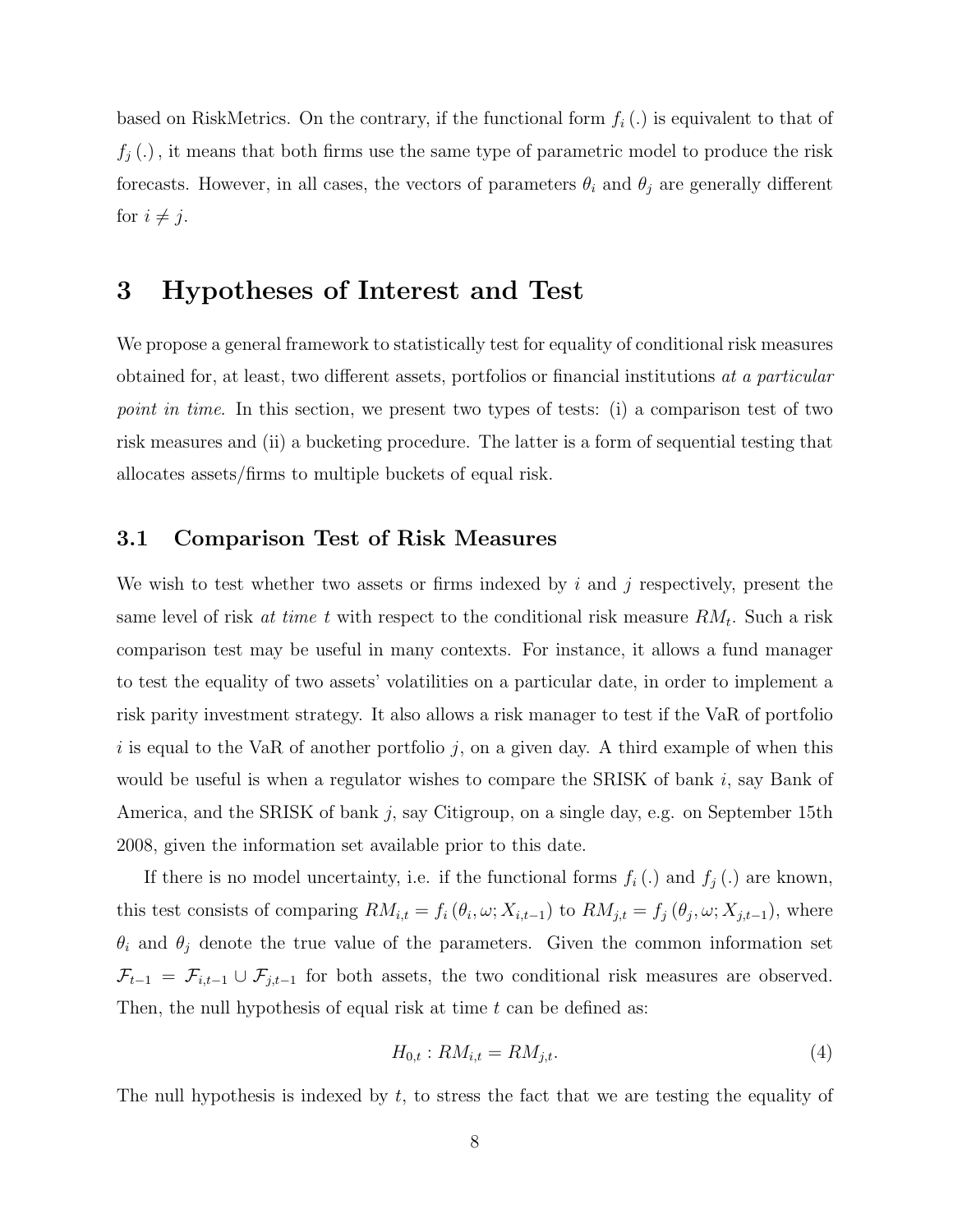two conditional risk measures on a *single date t* given the information set  $\mathcal{F}_{t-1}$ . Contrary to the forecast comparison tests (Diebold and Mariano, 1995; West, 1996) for instance, we do not test for  $RM_{i,t} = RM_{j,t}$  over the full sample  $t = 1, ..., T$ , or over a sequence of out-of-sample forecasts. Thus, the alternative hypothesis  $H_{1,t}$ :  $RM_{i,t} \neq RM_{j,t}$  means that the risk of asset i is different from the risk of asset j at time t given  $\mathcal{F}_{t-1}$ , according to the risk measure  $RM_t$ .

The need for statistical inference comes the fact that  $RM_{i,t}$  and  $RM_{j,t}$  are not observed, since the parameters  $\theta_i$  and  $\theta_j$  are generally unknown and replaced by their estimators  $\hat{\theta}_i$ and  $\theta_j$ . So, the null hypothesis is based on the true risk measure implied by  $f_i(.)$ ,  $RM_{i,t}$  $f_i(\theta_i, \omega; X_{i,t-1})$ , while the estimated value  $\widehat{RM}_{i,t} = f_i(\hat{\theta}_i, \omega, X_{i,t-1})$  is affected by estimation risk. Our test boils down to the question of whether  $\left[f_i(\hat{\theta}_i,\omega;X_{i,t-1})-f_j(\hat{\theta}_j,\omega;X_{j,t-1})\right]$  is large enough relative to parameter estimation error coming from  $\{\hat{\theta}_i, \hat{\theta}_j\}$  to reject the null.

Relating our setup to that of the forecast comparison literature, note that the tests of Diebold and Mariano (1995) ignore parameter uncertainty, which is justified asymptotically as the forecast error dominates parameter uncertainty for increasing sample size. On the other hand, West (1996) explicitly considers both uncertainty arising from the forecast errors, which occurs due to the approximation of the unconditional expectation of the loss function by a sample mean, and uncertainty from parameter estimation. As noted above, as we consider conditional risk measures at a single date, we do not take sample averages to approximate the unconditional expectation considered in West (1996). Therefore compared to his setup all uncertainty in our case comes from the estimation of the parameters.

Testing the null hypothesis  $H_{0,t}$  is challenging, as the conditional distribution of the estimated risk measure  $\widehat{RM}_{i,t}$  is generally unknown and may be difficult to obtain depending on the model used to estimate the risk measure. Typically, the estimates are obtained using (M-)GARCH models, whose estimates' distribution is widely unknown. Furthermore, even in the cases where the distribution is known (Chan et al., 2007; Gouriéroux and Zakoïan, 2013), the joint distribution of  $\widehat{RM}_{i,t}$  and  $\widehat{RM}_{j,t}$  is almost surely not, except for the trivial, but unlikely case of independence between the two risk measures. As a consequence, traditional testing methods are not directly applicable and a new testing procedure is needed. To achieve this, we use the assumed data generating process (DGP) to bootstrap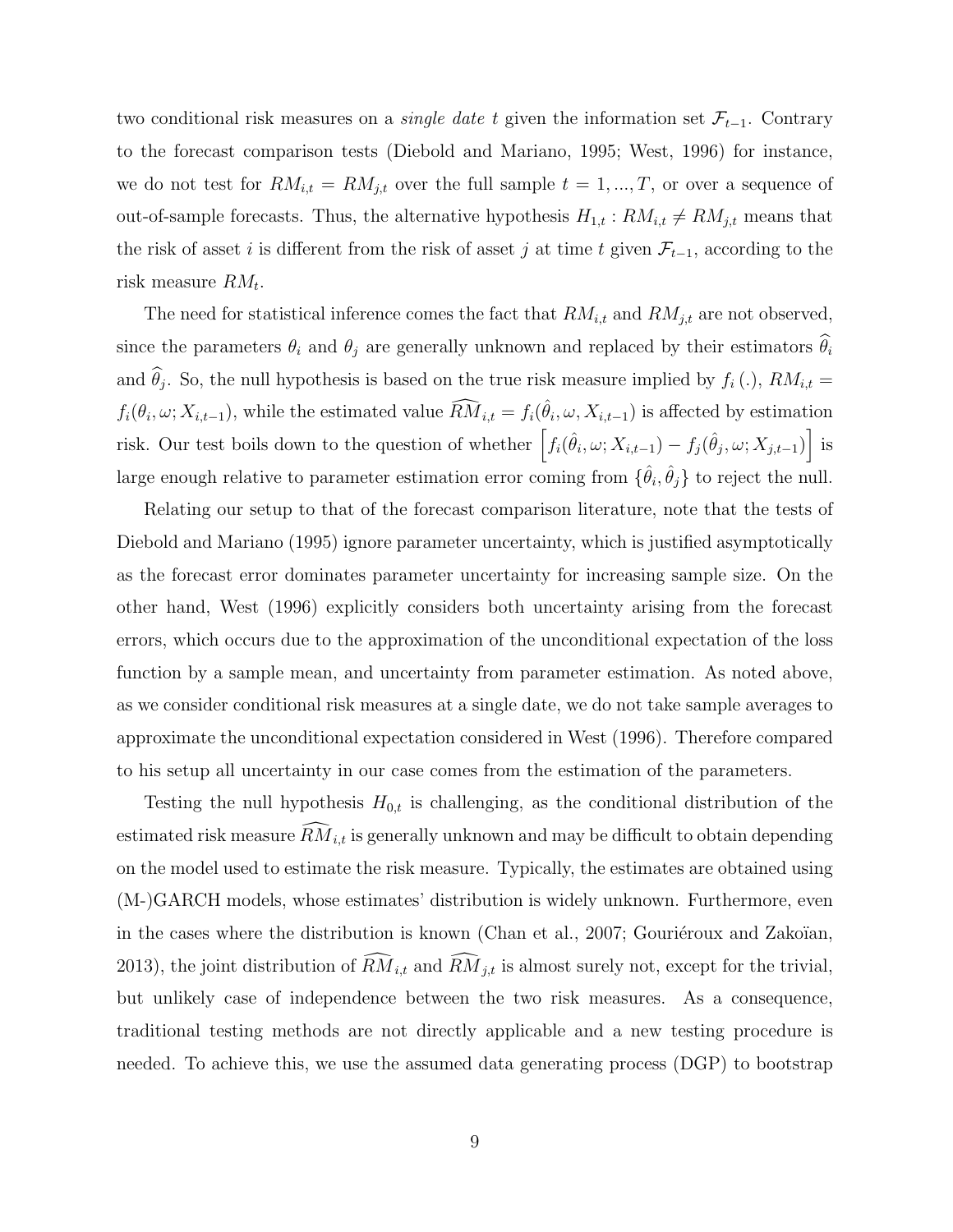the conditional risk measures and obtain their distribution at time  $t$ . We propose the following two-sided test statistic:

$$
T(\alpha) \equiv \frac{|\hat{x}_{ij,t}|}{c_{ij,t}^*(\alpha)},\tag{5}
$$

where  $\hat{x}_{ij,t} = \hat{R}\hat{M}_{i,t} - \hat{R}\hat{M}_{j,t}$  and  $c_{ij,t}^*(\alpha)$  is the bootstrap critical value obtained from the absolute null-value shifted bootstrap distribution of  $\hat{x}_{ij,t}$ . The use of the critical value means that the  $\alpha$ % rejection point for all combinations  $(i, j)$  is scaled to 1. Rejection thus occurs at the  $\alpha$ % level if  $T(\alpha) > 1$ . Ex-post, one may draw conclusions on which firm is the riskiest based on the sign of  $x_{ij,t}$ . The bootstrap is assumed to be asymptotically valid for the risk measures considered, in the sense that it correctly reproduces the asymptotic distribution of the risk measure estimator (see Section 4.2).

### 3.2 Bucketing Procedure

When considering more than two assets, pairwise comparisons become challenging. One could test for the significance of the difference between each pair, appropriately taking into account the multiple testing problems that arise. However, without adding some additional structure, the set of rejections is unlikely to lead to a cohesive ranking. Instead, we propose an iterative bucketing procedure that can be used to obtain a grouped ranking of assets. The objective is to get a complete ranking by means of a procedure inspired by the Model Confidence Set of Hansen et al. (2011). Our procedure produces buckets of equally risky assets, in the sense that we cannot statistically distinguish the assets within one bucket in terms of their riskiness. This testing procedure can be applied to any type of conditional risk measure, but it has particular application in the context of the systemic risk where the goal is to rank the financial institutions according to their systemic risk contribution.

Consider the set of all financial institutions  $\mathcal{N}^0$ . We start with the identification of the set of most risky firms, defined at time t as:

$$
\mathcal{N}_t^{(1)} \equiv \{ i \in \mathcal{N}^0 : x_{ij,t} \ge 0 \,\,\forall j \in \mathcal{N}^0 \}. \tag{6}
$$

The goal is to find the set  $\mathcal{N}_t^{(1)}$  $t^{(1)}$ . This is achieved through a sequence of comparison tests where objects in  $\mathcal{N}^0$  are removed from the set under consideration if they are found to be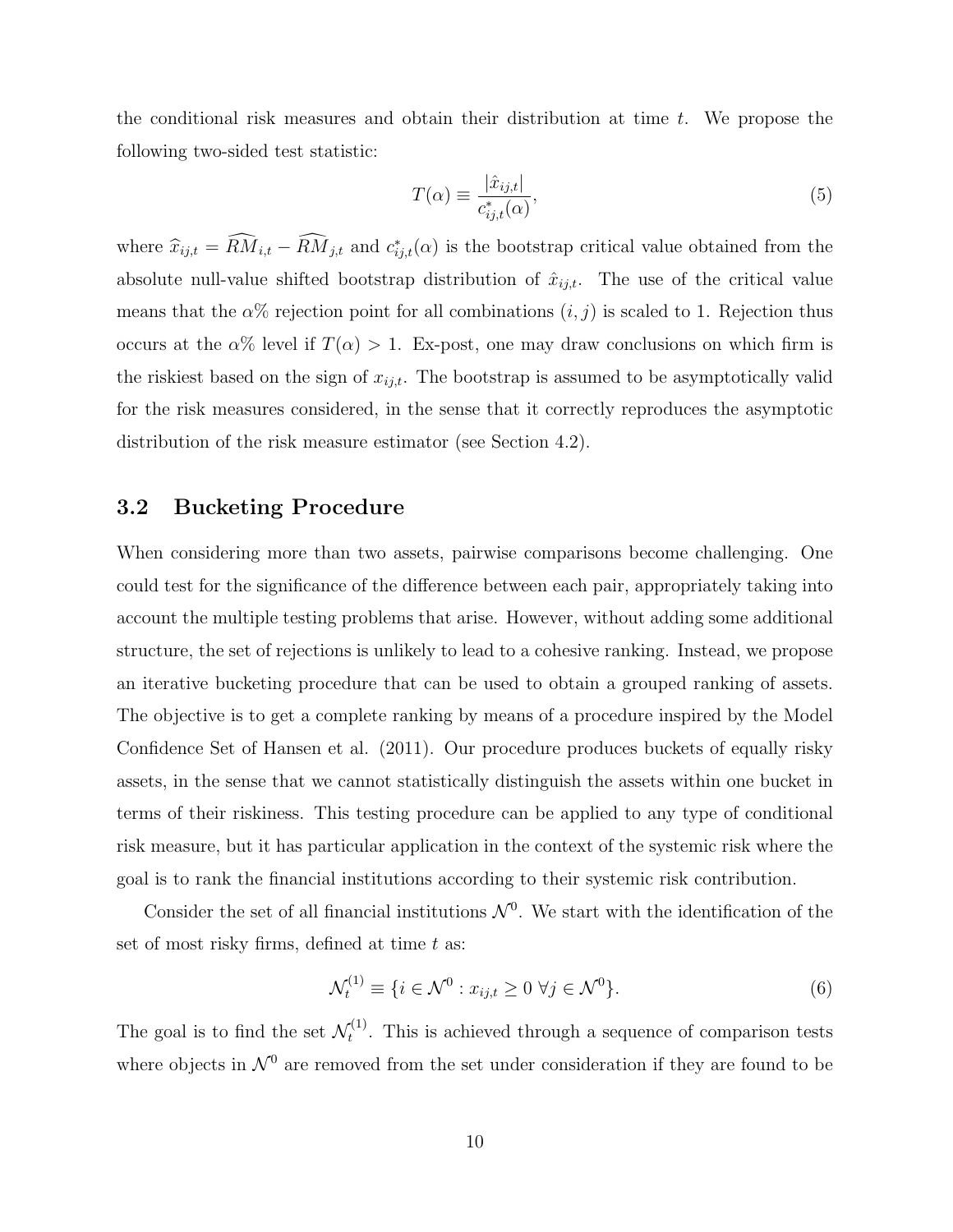less risky. The null we are testing is therefore

$$
H_{0,t,\mathcal{N}}: x_{ij,t} = 0 \,\forall i, j \in \mathcal{N},\tag{7}
$$

with  $\mathcal{N} \subseteq \mathcal{N}^0$ , the subset containing the not yet eliminated firms. The null hypothesis states that all firms in the final set, after the elimination procedure, should be equally risky. For any set  $\mathcal N$  this can be tested using an equivalence test and an elimination rule (see Section 3.4.1). If the equivalence test is rejected, we use the elimination rule to remove the most significantly different firm, reducing the size of  $N$ , and follow with re-applying the equivalence test. Our set of most risky firms is the subset of  $\mathcal{N}^0$  that contains  $\mathcal{N}_t^{(1)}$ t with a certain probability which can be controlled. This procedure identifies the most risky set only. To obtain the full ranking, we apply the procedure on the set  $\mathcal{N}^0 \setminus \hat{\mathcal{N}}_t^{(1)}$  $t^{(1)}$  to obtain a second bucket,  $\hat{\mathcal{N}}_t^{(2)}$  $t^{(2)}$ . This process is repeated until all firms have been allocated to a bucket.

#### 3.3 Procedure Implications

Of course, there are many different ways to obtain buckets of equally risky financial institutions, and even to rank them. However, the implications of our procedure are ideally suited to ranking systemic firms.

First, the approach is one directional, which means we only control the Type I error of the null of equal risk, in one direction as well. Since we consider a top-down approach (from the bucket of the most risky firms to the less risky ones), a false rejection leads to a firm being assigned to a less risky cluster in the next iteration. Underestimating the risk is, in our opinion, much more hazardous than the reverse, and this is controlled.

Second, the Type II error of failing to eliminate a firm results in assignment to a too risky bucket. In practice, what might happen is that a firm with a low point estimate but a high standard error might be assigned to a riskier bucket than a firm with a higher point estimate, but a low standard error. In some sense, these firms are loose cannons. Their return series have characteristics that make it difficult to estimate their true risk with accuracy. Again, due to the top-down approach, the resulting ranking will be prudent; in case of large uncertainty, a firm is always put in the most risky bucket.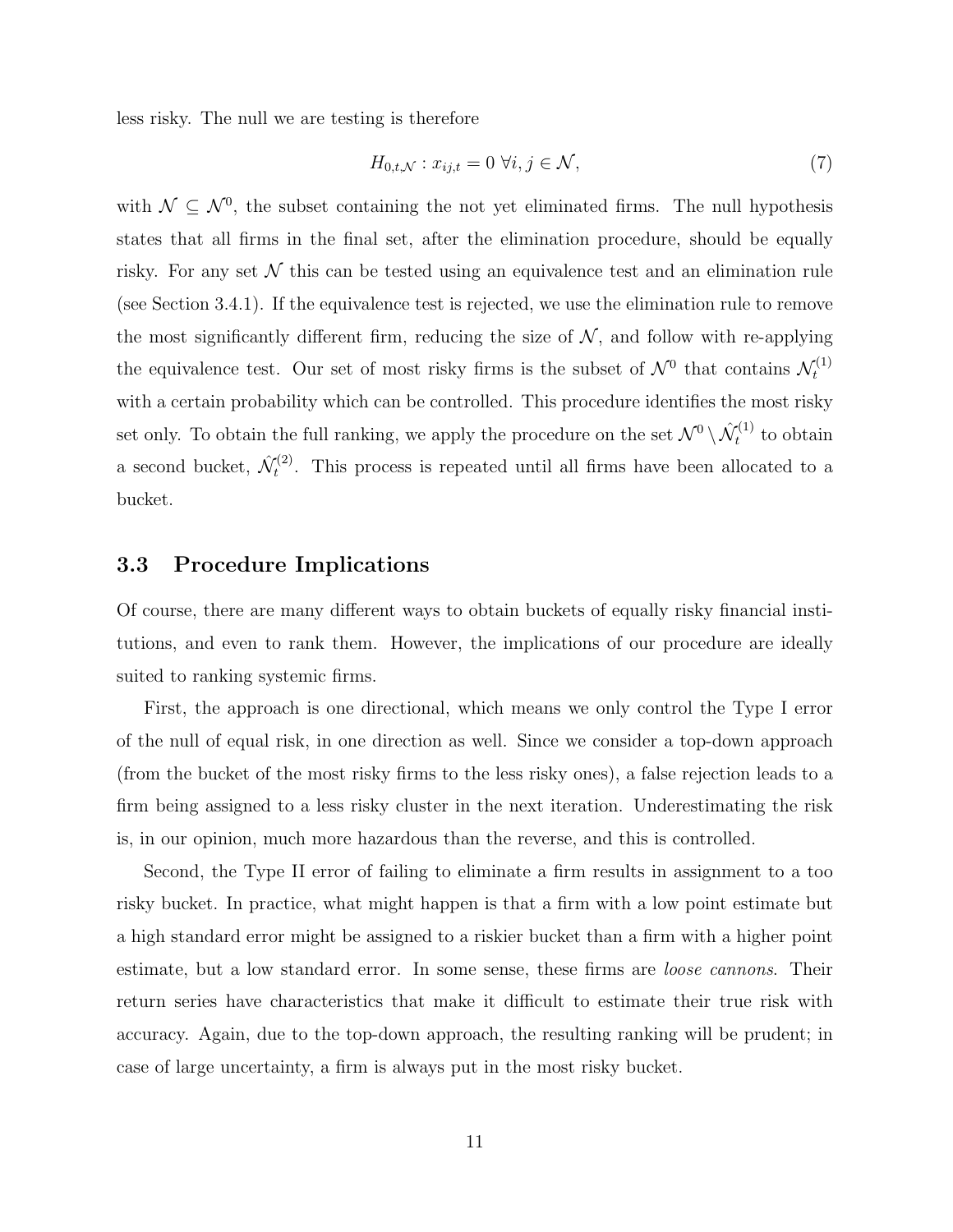Finally, we want to emphasize that the number of buckets is not specified ex-ante. This is the main difference with the approach proposed by the BCBS. Ex-post, the number of buckets ranges between one and the total number of firms, depending on the precision of the estimates. Therefore, our testing procedure endogenously strikes a balance between compression and accuracy of the ranking.

#### 3.4 FWE and FDR

The bucketing procedure is clearly a multiple testing problem, and as such it is important to control the number of false rejections. We consider two alternative controlling methods that may result in different allocations (see e.g. Bajgrowicz and Scaillet, 2012).

The Family Wise Error Rate (FWE) is defined as the probability of rejecting at least one of the true null hypotheses. Controlling the FWE requires that the FWE be no bigger than the significance level  $\alpha$ , at least asymptotically. In many applications one might be willing to tolerate a larger number of false rejections if there is a large number of total rejections. Instead of allowing a fixed amount of false rejections, we tolerate a certain proportion of false rejections out of total rejections. This can be achieved by controlling the False Discovery Proportion (FDP). Let  $F$  be the number of false rejections made by a multiple testing method, and let R be the total number of rejections. The FDP is defined as  $FDP = F/R$  if  $R > 0$  and 0 otherwise. Benjamini and Hochberg (1995) suggest controlling the False Discovery Rate (FDR), the expected value of the FDP. A testing method is said to control the FDR at level  $\alpha$  if  $FDR = \mathbb{E}(FDP) \leq \alpha$ , for any sample size T. A testing method is said to control the FDR asymptotically at level  $\alpha$  if  $\lim_{T\to\infty} \sup FDR \leq \alpha$ .

The next two sections outline the methods to control either the FWE or the FDR. When the number of hypotheses to be tested becomes very large, the FWE loses a lot of power, making it difficult to reject any hypothesis at all. Romano et al. (2008b) argue that the number of false hypotheses rejected may even tend to zero if the number of hypotheses tested increases. Common practice is to control the FWE in 'small' problems, and control the FDR in 'large' settings. What is small and what is large greatly varies by application. We will shed some light on the performance of our newly proposed test, in the simulation exercise.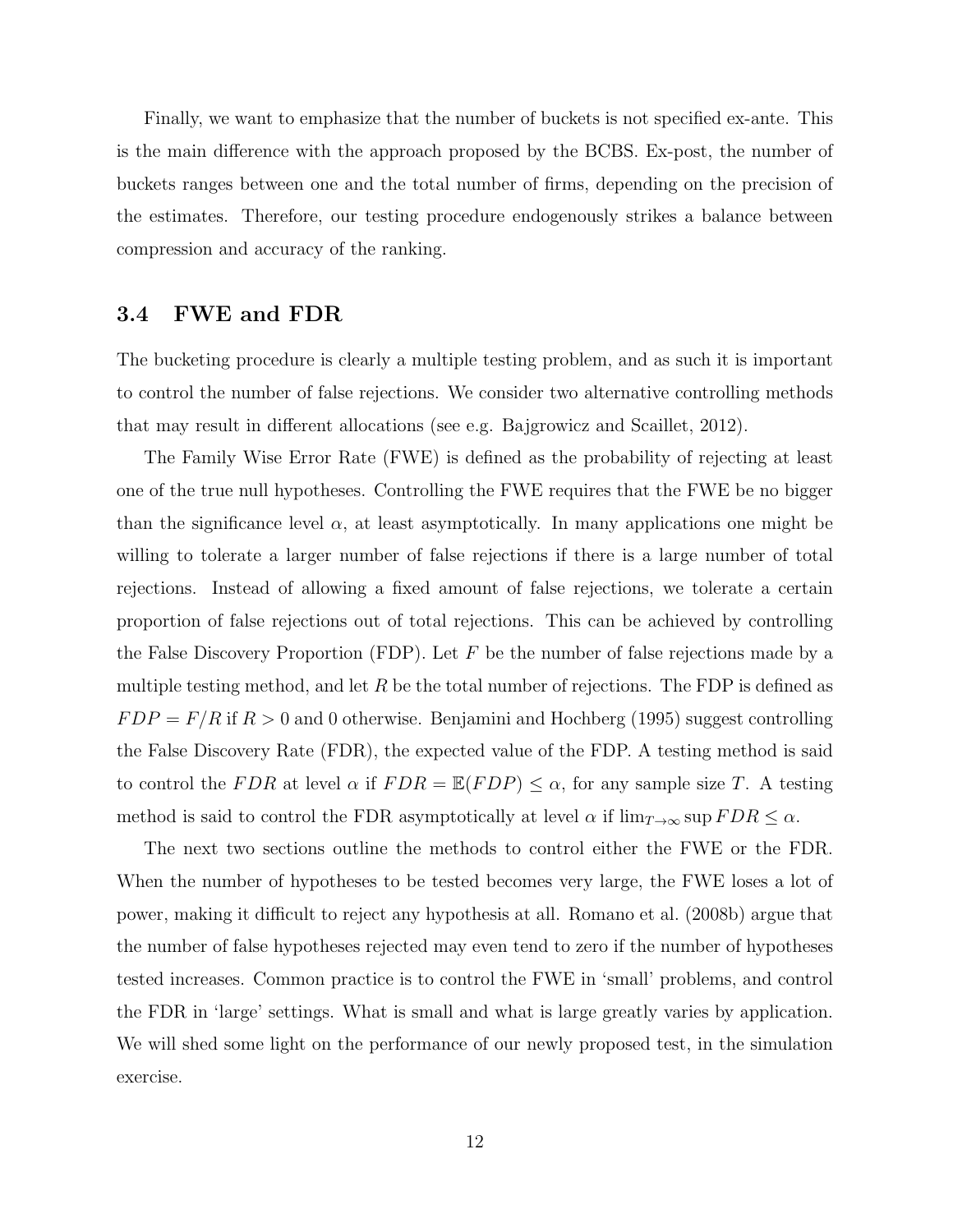#### 3.4.1 FWE controlling method

In order to carry out the bucketing procedure we need an equivalence test and an elimination rule. In case of equivalence we have that  $x_{ij,t} = 0$  for all  $i, j \in \mathcal{N}$ . We propose the following test statistic:

$$
T^{max}(\alpha) \equiv \max_{i,j \in \mathcal{N}} \frac{|\hat{x}_{ij,t}|}{c_{ij,t}^*(\alpha)}.
$$
\n(8)

Here, the need for standardization of the statistic becomes evident, as we want to identify the firm which is most likely to be different from the rest. If there is a significant difference, an elimination rule follows naturally. We eliminate the firm  $\arg \max_{i,j \in \mathcal{N}} \hat{x}_{ij,t}/c^*_{ij,t}(\alpha)$ , or put simply, the most significantly rejected firm. Once we can no longer reject a null hypothesis, all firms are equally risky and we identified a bucket.

The FWE can be controlled by obtaining an appropriate critical value for the  $T^{max}(\alpha)$ statistic. Its critical value  $d_t^*(\alpha)$  is chosen such that

$$
d_t^*(\alpha) = \inf \left\{ x \in \mathbb{R} : P(T^{max}(\alpha) \ge x) \le \alpha \right\}.
$$
 (9)

In practice, the probability distribution  $P$  is unknown, and we replace it with a suitable bootstrap estimate  $P^*$ , discussed in Section 4. The asymptotic results in White  $(2000)$  and Romano and Wolf (2005) imply that our bootstrap method controls FWE asymptotically, provided that the bootstrap is asymptotically valid. This FWE-controlling test bears clear similarities to the Reality Check of White (2000), who proposes a method to test whether one of a set of models significantly outperforms a benchmark.

#### 3.4.2 FDR controlling method

Romano et al. (2008a) propose a method to control the FDR in a bootstrap setting. The intuition is as follows. Consider the ordered series of test statistics, denoted  $T_{(k),t}$ , such that  $T_{(1),t} \leq ... \leq T_{(s),t}$ , with  $H_{(k),t}$  the corresponding null hypothesis. Define  $T_{(k:l),t}$  as the k-th largest of the l test statistics  $T_{(1),t},...,T_{(l),t}$ . The idea is to reject all  $H_{(s),t},...,H_{(s-h^*),t}$ , where h<sup>\*</sup> is the largest integer h satisfying  $T_{(s),t} \geq c_{s,t},...,T_{(s-h),t} \geq c_{s-h,t}$ . Again, controlling the FDR is a matter of choosing the appropriate critical values  $c_{k,t}$ . Romano et al. (2008a) show that, in order to control the FDR at level  $\alpha$ , the critical values are defined recursively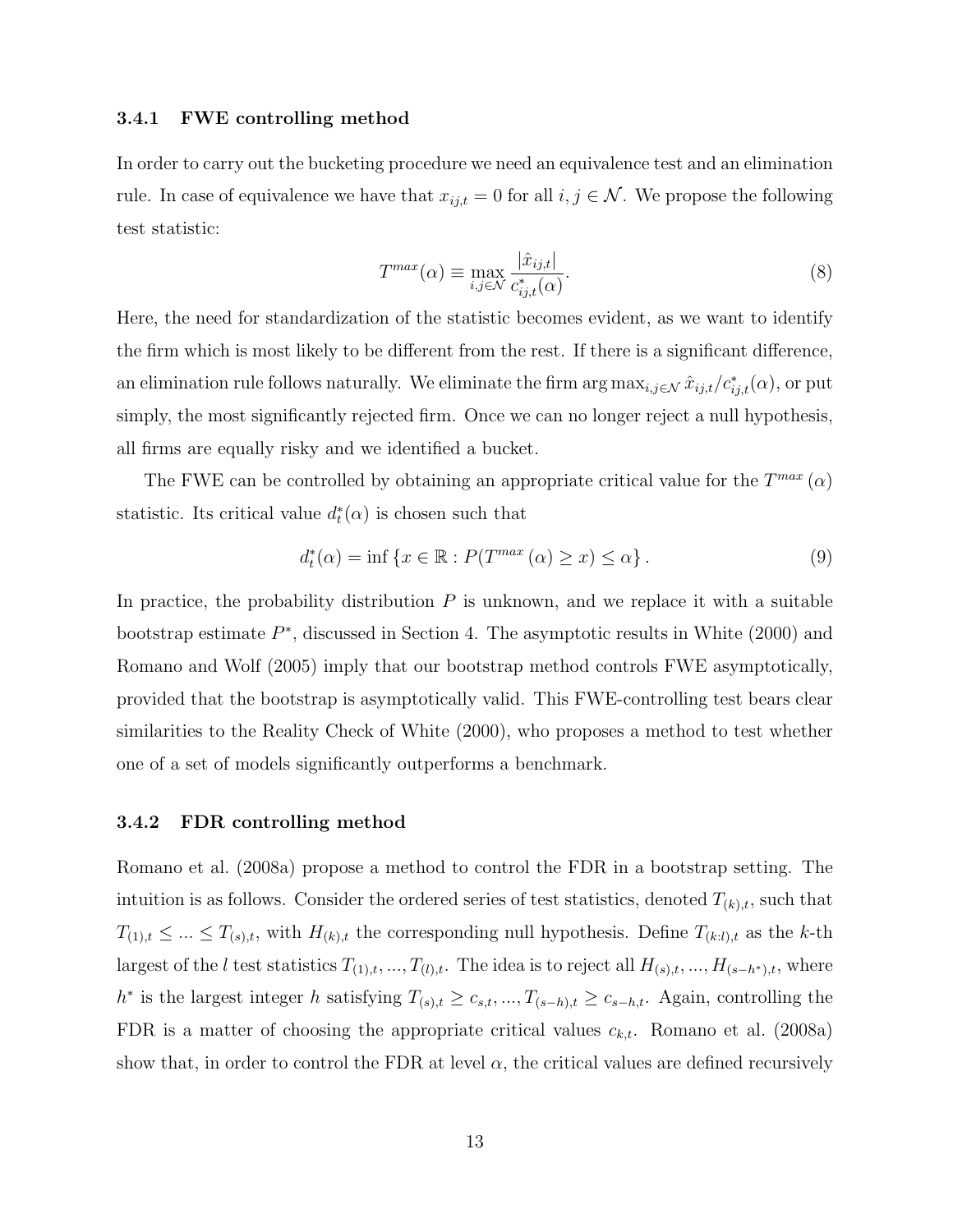as follows. Having determined  $\hat{c}_{1,t}, \dots, \hat{c}_{h-1,t}$ , compute  $\hat{c}_{h,t}$  according to:

$$
\hat{c}_{h,t} = \inf \left\{ x \in \mathbb{R} : \sum_{s-h+1 \le r \le s} \frac{r-s+h}{r} \times P\left(T_{(h:h),t} \ge x, \dots, T_{(s-r+1:h),t} \ge \hat{c}_{s-r+1}, T_{(s-r:h),t} < \hat{c}_{s-r}\right) \le \alpha \right\}, \tag{10}
$$

with

$$
\hat{c}_{1,t} = \inf \left\{ x \in \mathbb{R} : \frac{1}{s} P\left(T_{(1),t} \ge x\right) \le \alpha \right\}.
$$
\n(11)

Again, the probability distribution  $P$  will be approximated by a bootstrap counterpart.

Having obtained the critical values, starting with  $T_{(s),t}$  and working downwards, we check whether  $T_{(r),t} \geq \hat{c}_{r,t}$  and if the null is rejected, we eliminate the significantly less risky firm from the set. The firms that remain after the  $h^*$  rejected hypotheses are statistically equally risky and form a bucket. Romano et al. (2008a) prove that this bootstrap approach asymptotically controls the FDR conditionally on the bootstrap being asymptotically valid.

### 4 Bootstrap Implementation

This section describes how to obtain  $c_{ij,T}^*$  and  $P^*$  at particular date T. Consider N assets or firms, and assume a general multivariate DGP for the corresponding returns,  $r_t = g(\theta, \epsilon_t | \mathcal{F}_{t-1})$ , with  $r_t$  and  $\epsilon_t$  vectors of dimension N, and  $\theta$  the set of model parameters. We assume  $\epsilon_t = (\epsilon_{1,t}, ..., \epsilon_{N,t})$  to have zero mean and covariance matrix equal to the identity matrix. In this paper we assume i.i.d. innovations, such that an i.i.d. bootstrap suffices. This assumption can be relaxed to allow for, for example, serial correlation, but the bootstrap method has to be adapted to the assumption. In the case of serial correlation one could use a block bootstrap instead.

Notice that this representation allows for non-linear cross-sectional dependence across the  $\epsilon_{i,t}$  elements. We define the inverse,  $\epsilon_t = g^{-1}(\theta, r_t | \mathcal{F}_{t-1})$ , which retrieves the innovations from the observed return process. For instance, consider a single asset  $(N = 1)$ , with demeaned returns  $r_t = g(\theta, \epsilon_t | \mathcal{F}_{t-1}) = \sigma_t \epsilon_t$ , where  $\sigma_t$  follows a GARCH process with parameters  $\theta$ . Then,  $\epsilon_t = g^{-1}(\theta, r_t | \mathcal{F}_{t-1}) = r_t / \sigma_t$  simply corresponds to the standardized return.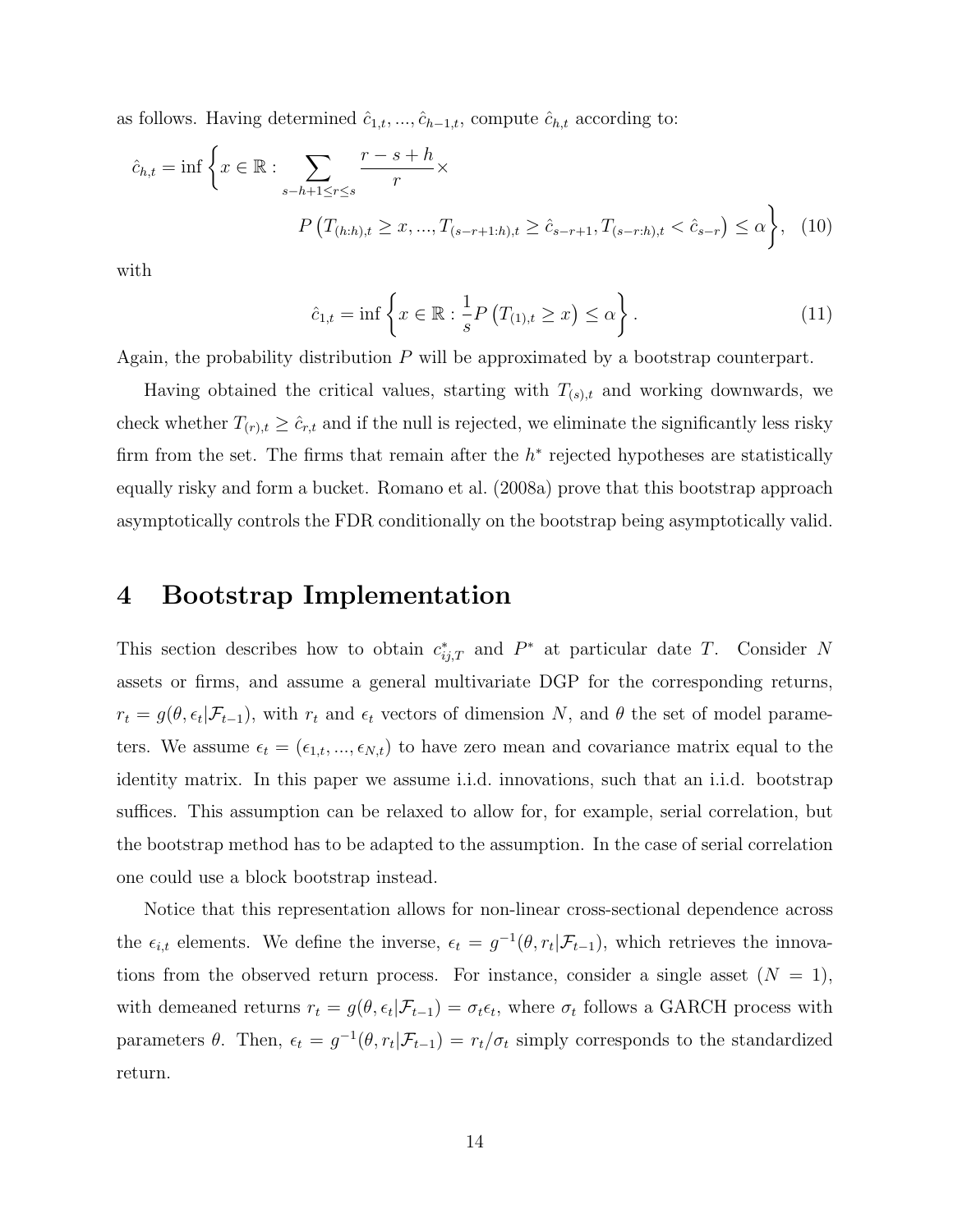To obtain the bootstrap distribution, we employ a multivariate version of the methodology suggested by Pascual et al. (2006) and Christoffersen and Gonçalves (2005) for GARCH forecasts. The approach is as follows. First estimate  $\theta$  on the original series  $r_t$  for  $t = 1, ..., T-1$ . Generate bootstrap series,  $r^*$ , using  $\hat{\theta}$ , and innovations drawn with replacement from the empirical distribution of the centered residuals. Estimate the same model on the bootstrap series, to obtain  $\hat{\theta}^*$ . The bootstrap risk measures,  $RM^*_{i,T} = f^*_i(\hat{\theta}^*, \omega; X_{i,T-1})$ is computed for each asset  $i = 1, ..., N$ , based on the original past return series  $r_{T-1}$  and bootstrap parameter estimates  $\hat{\theta}^*$ . The use of the original return series in  $RM_{i,T}^*$ , instead of the bootstrapped ones, ensures that the current state of the returns is taken into account in the bootstrap RM forecast. As such, the bootstrap only measures the estimation uncertainty.

#### 4.1 Bootstrap Algorithm

We propose the following algorithm:

- 1. Estimate the models to obtain  $\hat{\theta}$ . Use the parameter estimates to estimate  $\hat{x}_{ij,T}$ , for all pairs  $(i, j) \in \{1, ..., N\}^2$ .
- 2. Compute the residuals  $\hat{\epsilon}_t = g^{-1}(\hat{\theta}, r_t | \mathcal{F}_{t-1})$  for all  $t = 1, ..., T 1$ .
- 3. Draw  $s_1, ..., s_{T-1}$  i.i.d. from the uniform  $\mathcal{U}_{\{1,T-1\}}$  distribution and construct the bootstrap errors from the centered residuals  $\epsilon_t^{*b} = \hat{\epsilon}_{s_t}, \forall t = 1, ..., T - 1$ .
- 4. Construct the bootstrap return series  $r_t^{*b} = g(\hat{\theta}, \epsilon_t^{*b} | \mathcal{F}_{t-1}).$
- 5. Estimate the model on the bootstrapped series to obtain  $\hat{\theta}^{*b}$ . Compute  $\widehat{RM}^{*b}_{i,T}$  using  $f_i(\hat{\theta}_i^{*b}, \omega; X_{i,T-1})$  and similarly for  $\widehat{RM}^{*b}_{j,T}$  to obtain  $\hat{x}_{ij,T}^{*b}$ .
- 6. Repeat steps 3 to 5 B times, obtaining bootstrap statistics  $x_{ij,T}^{*b}$ ,  $b = 1, ..., B$ .

Two remarks have to be made concerning this bootstrap algorithm. First, note that in Step 3, we re-sample cross-sectional vectors of residuals. The time-concordant sampling ensures that the potential cross-sectional dependence in the innovations is preserved. Second, the critical values  $c_{ij,T}^*$  and  $d_{ij,T}^*$  are obtained as the  $\alpha$ -quantiles of the 'null-value shifted"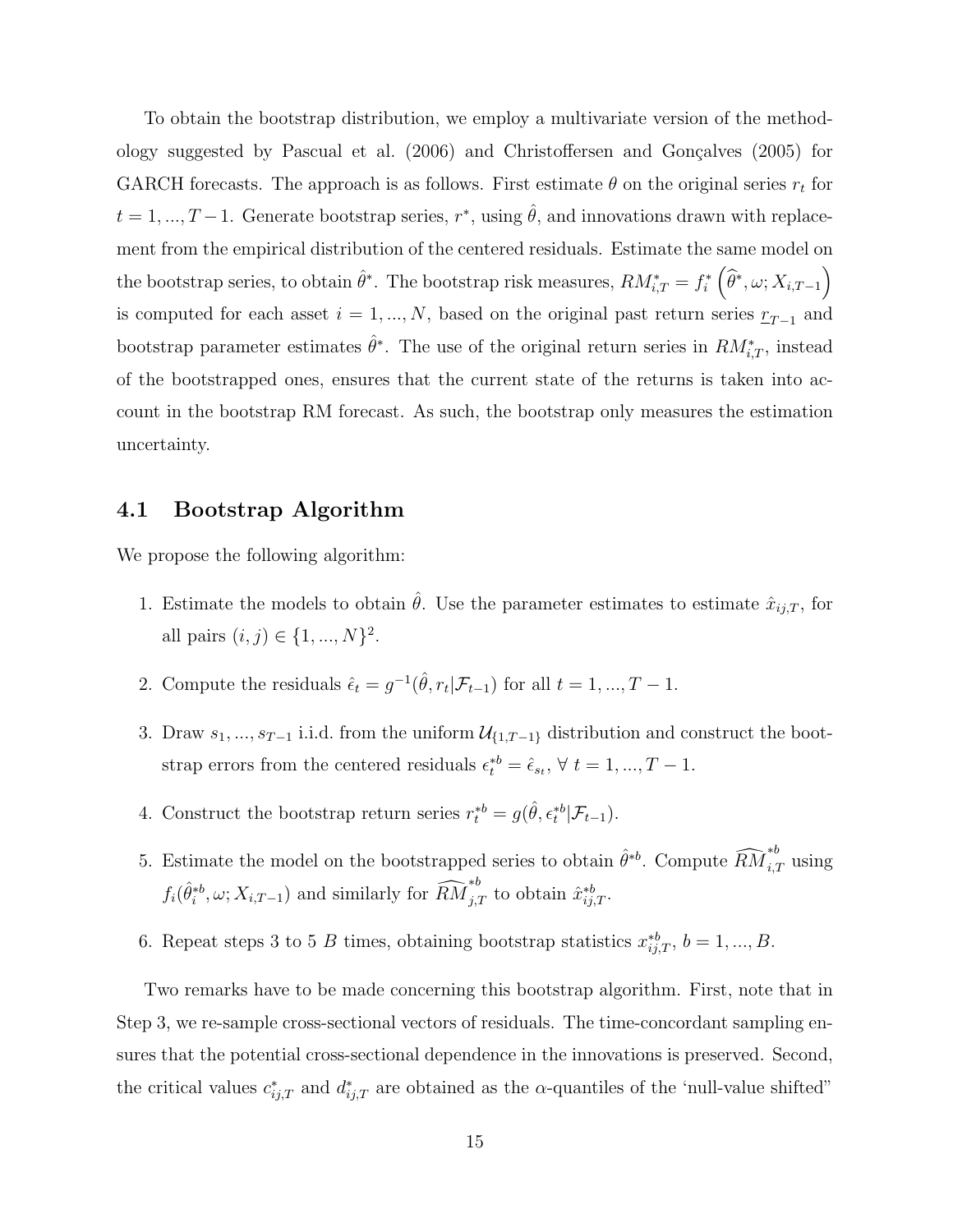series  $|\hat{x}_{ij,T}^{*b} - \hat{x}_{ij,T}|$  and  $T_{ij,T}^{max+b} - T_{ij,T}^{max}$ , respectively. Romano et al. (2008b, p. 412) argue that using these "null-value shifted" series is equivalent to inverting bootstrap multiple confidence regions, and therefore a valid approach. For a detailed description on how to obtain the bootstrap critical values in the FDR procedure from the bootstrap distribution, we refer to Romano et al. (2008a).

### 4.2 Bootstrap Validity

A formal proof of the asymptotic validity of the bootstrap – in the sense that the bootstrap correctly reproduces the asymptotic distribution of the risk measure estimator – is outside the scope of this paper, as the general setup for the risk measures cannot be treated uniformly with regards to the bootstrap. Bootstrap validity has to be considered for each case separately, and doing so explicitly would complicate the paper. Instead, we provide some general guidelines for checking bootstrap validity. First, the most important condition for the validity of the bootstrap is that it correctly replicates the asymptotic distribution of the estimators of the parameters  $\theta$ . If the parametric model assumed to estimate  $\theta$  is correct, and the estimators of  $\theta$  are "well-behaved", for instance by being  $\sqrt{T}$ -consistent and asymptotically normal, then it can typically be shown that the bootstrap is asymptotically valid for these parameters. For instance, Hidalgo and Zaffaroni (2007) and Shimizu (2013) explicitly derive the bootstrap validity for the parameters of stationary (ARMA-)GARCH models.

Our setting contains two additional difficulties. First, the distribution of the model parameter estimators is only an intermediate step in obtaining the distribution of  $RM_{i,t}$ . As argued by Francq and Zakoïan (2015), given the distribution of these parameter estimators, an application of the Delta method allows the derivation of the asymptotic distribution of the risk measure estimate. The same Delta method argument can be applied to the bootstrap and suggests that validity of the bootstrap parameter estimators suffices for establishing bootstrap validity of the risk measure. However, a formal proof requires one to deal with the subtleties involved with conditioning on the past for constructing the conditional risk measure. Second, we need the joint distribution of  $\overline{RM}_{i,t}$  and  $\overline{RM}_{j,t}$ , which may be more difficult to obtain even if the univariate distributions are known. For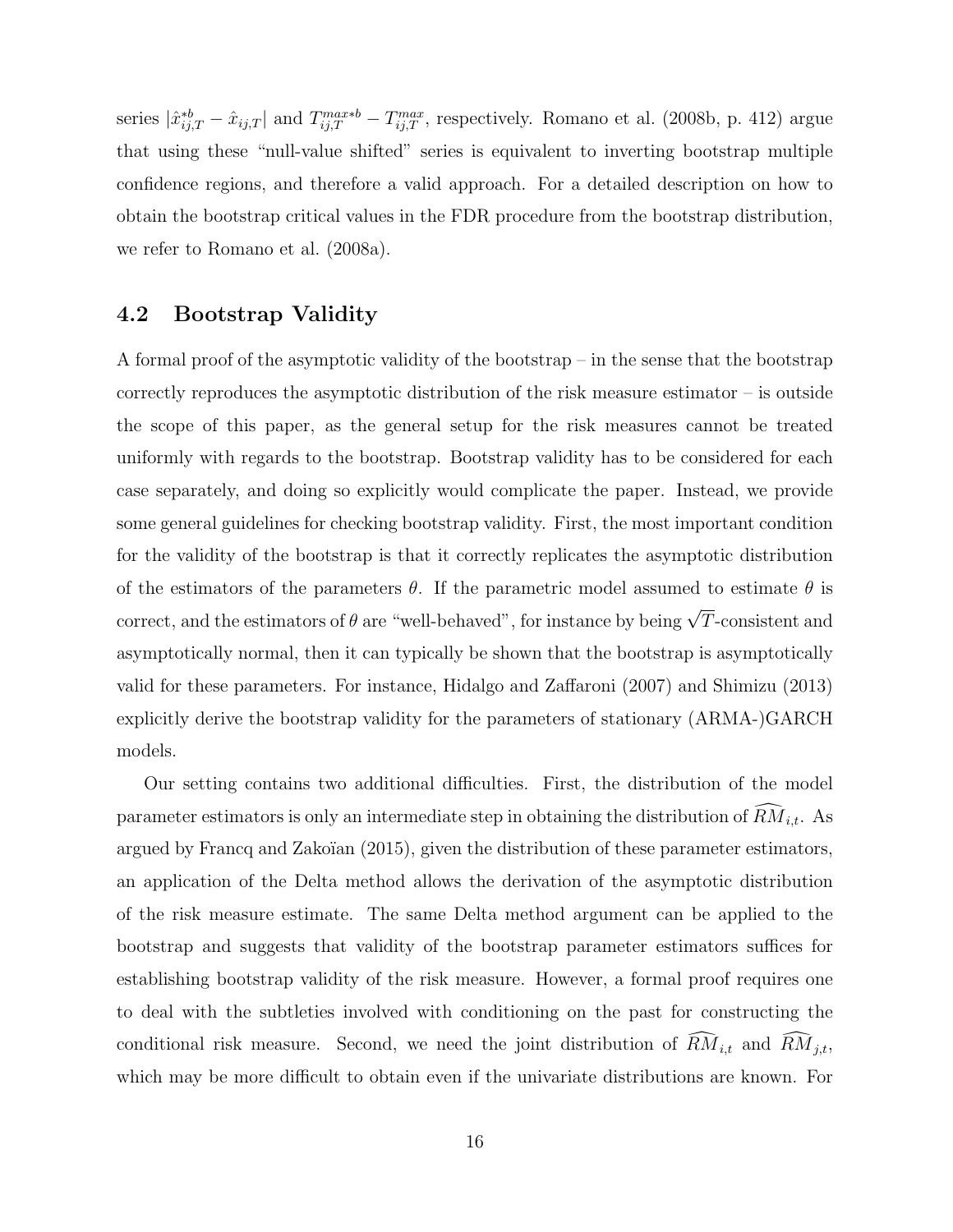these two reasons we believe that formal proofs of bootstrap validity for a general class of risk measures deserve separate attention and are outside the scope of the paper. In what follows, we therefore work under the assumption that the bootstrap method chosen for a particular risk measure is appropriate. For our specific choices of bootstrap methods and risk measures, we return to this issue in the simulation study where we study their small sample performance. The results we find there do not give us a reason to doubt the validity of our bootstrap approach.

## 5 Simulation Study

We use Monte Carlo simulations to study the properties of both the single test and the bucketing procedure. The Monte Carlo simulation is performed on 1,000 replications and for the bootstrap we generate  $B = 999$  samples. We always compare the conditional risk measures at time T and estimate them over the sample 1 to  $T-1$ . We apply the comparison test to the VaR, and both the single test and the bucketing procedure to the MES, as defined in Examples 1 and 2 respectively. All the results are generated using Ox version 7.00 (see Doornik, 2012) and the G@RCH package version 7.0 (Laurent, 2013).

### 5.1 Simulation Design

For the VaR, we consider two assets, indexed by  $i = 1, 2$ , and the following DGP:

$$
r_{i,t} = \sigma_{i,t} \epsilon_{i,t} \tag{12}
$$

$$
\epsilon_{i,t} \stackrel{i.i.d.}{\sim} ST(0,1,\nu_i), \tag{13}
$$

where  $\sigma_{i,t}^2$  follows a GARCH(1,1) model with parameters  $(\gamma, \alpha_1, \beta_1) = (0.05, 0.10, 0.85)$  for both return series. The innovations follow a Student distribution with zero mean, unit variance and degrees of freedom  $\nu_i$ . Under the null, the  $\tau$ -VaRs are equal for both series,  $VaR_{1,T}(\tau) = VaR_{2,T}(\tau) \iff t_{\nu_1}^{-1}(\tau) \sqrt{(\nu_1-2)/\nu_1} \sigma_{1,T} = t_{\nu_2}^{-1}(\tau) \sqrt{(\nu_2-2)/\nu_2} \sigma_{2,T}$ . To impose this equality, we simulate processes and re-scale the returns ex-post such that the volatilities at time T,  $\sigma_{1,T}$  and  $\sigma_{2,T}$ , imply the equality of both VaRs. We consider two cases in which the degrees of freedom  $\nu_1$  and  $\nu_2$  are equal or different. In the former case,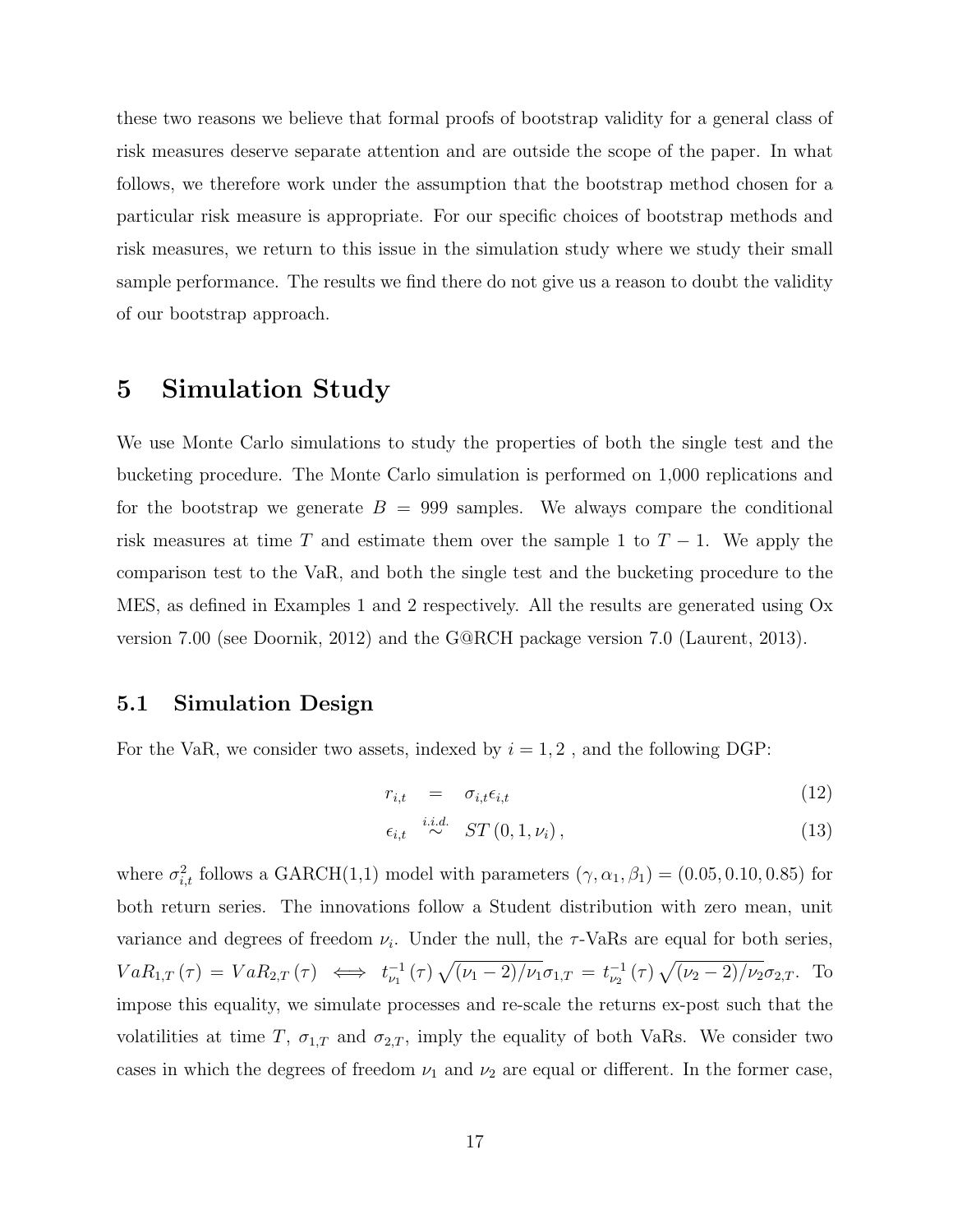the volatility at time  $T$  is equal for both firms, in the latter case the volatility will be higher for the firm with higher degrees of freedom. For the case with equal degrees of freedom, we set  $\nu_1 = \nu_2 = 5$ . We set  $\sigma_{1,T} = 2$  and define  $\sigma_{2,T}$  relative to that as  $\Delta \sigma = \sigma_{2,T} - \sigma_{1,T}$ . We use  $\Delta \sigma = \{0.0, 0.1, 0.2\}$  to simulate under the null hypothesis  $(\Delta \sigma = 0)$  and alternatives  $(\Delta \sigma > 0)$ . In the case of different degrees of freedom, we set  $\nu_1 = 5$  and  $\nu_2 = 7$ , where again  $\sigma_{1,T} = 2$ . We scale  $\sigma_{2,T}$  such that the VaRs at time T have the same value under the null, i.e.  $\sigma_{2,T} = \frac{t_5^{-1}(\tau)}{t_5^{-1}(\tau)}$  $\frac{t_5^{-1}(\tau)}{t_7^{-1}(\tau)}\sqrt{21/25}(\sigma_{1,T}+\Delta\sigma)$ . In all cases, the coverage rate for the VaR is fixed at 5%, i.e.  $\tau = 0.05$ .

For the MES, we consider the general DGP proposed by Brownlees and Engle (2012), i.e.

 $(\epsilon_m)$ 

$$
r_{m,t} = \sigma_{m,t} \epsilon_{m,t}
$$
  
\n
$$
r_{i,t} = \sigma_{i,t} \left( \rho_{i,t} \epsilon_{m,t} + \sqrt{1 - \rho_{i,t}^2} \xi_{i,t} \right)
$$
  
\n
$$
r_{i,t}, \xi_{i,t} \right) \sim F,
$$
\n(14)

where  $\sigma_{m,t}$  and  $\sigma_{i,t}$  follow GARCH processes, while  $\rho_{i,t}$  follows a DCC as described in Example  $(3)$ . F is a general zero mean, unit variance distribution with unspecified nonlinear dependence structures. For the Monte Carlo simulations, we restrict the model to a multivariate Gaussian conditional distribution and constant correlations, i.e.  $\rho_{i,t} = \rho_t$ (CCC model). Of course, both assumptions will be relaxed in the empirical application. We have done simulations using DCC correlations for a few parameter settings with a small number of replications and found very similar results to those reported here.

Since the innovations are i.i.d. and all dependence between firms and the market is captured by the correlation, then the MES can be written as:

$$
MES_{i,t}(\tau) = \beta_{i,t} ES_{m,t}(\tau), \tag{15}
$$

where  $\beta_{i,t} = \rho_i \sigma_{i,t}/\sigma_{m,t}$  denotes the conditional beta of the firm i and  $ES_{m,t}(\tau)$  is the ES of the market returns. Under the normality assumption, the ES has a closed form expression. Denote by  $\phi(.)$  and  $\Phi(.)$  the standard normal univariate pdf and cdf, respectively. The MES can be written as follows:

$$
MES_{i,t}(\tau) = \beta_{i,t}\sigma_{m,t}\lambda(\Phi^{-1}(\tau)) = \rho_{i,t}\sigma_{i,t}\lambda(\Phi^{-1}(\tau)),
$$
\n(16)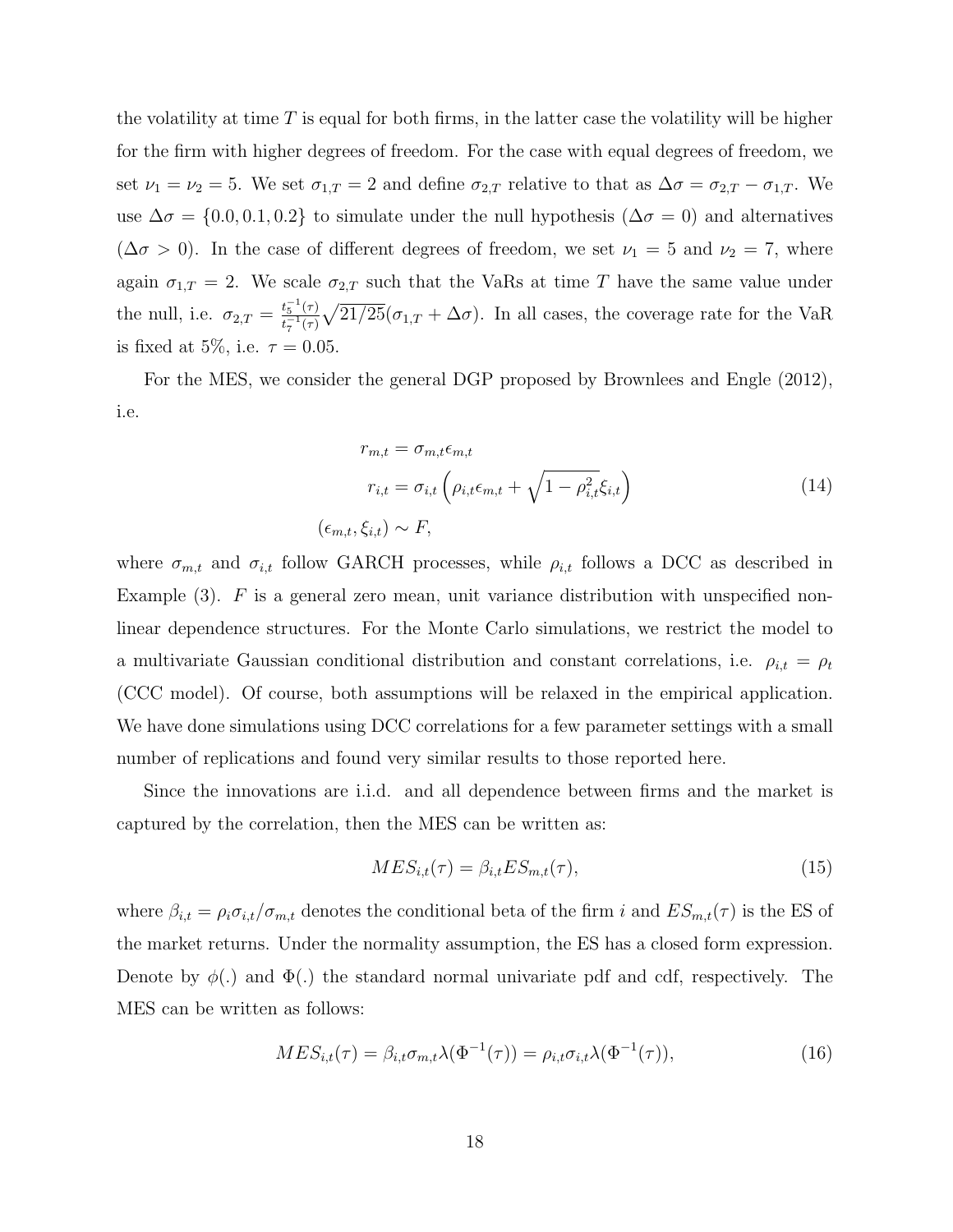where  $\lambda(z) = \phi(z)/\Phi(z)$  is the Mills ratio. Therefore, the MES solely depends on the volatility of the firm and its correlation with the market. Under these assumptions, two firms have equal MES if the product of conditional volatilities and conditional correlations with the market, at time  $T$ , is equal. We use this result to control the relative risk of simulated firms.

The GARCH parameters  $(\gamma, \alpha_1, \beta_1)'$  are set to  $(0.05, 0.10, 0, 85)'$  for each series. In order to simulate the returns under the null and the alternative, we re-scale the simulated process to control for the value of the MES at time T. For the single test, we generate the returns for two firms and the market. The market has  $\sigma_{m,T} = 1$ , and the first firm has  $\sigma_{1,T} = 2$  and  $\rho_1 = 0.4$ . We vary the volatility and correlation of the second firm. We choose  $\Delta \sigma = \{0, 0.1, 0.2\}$  and  $\Delta \rho = \{0, 0.0125, 0.0250\}$ , where  $\Delta \rho = \rho_2 - \rho_1$ . The distance between the MES of firms 1 and 2 is therefore a function of the parameters  $(\Delta \sigma, \Delta \rho)$ . For instance, setting  $(\Delta \sigma, \Delta \rho) = (0.1, 0.0125)$  results in  $MES_{1,T} = 1.650$  and  $MES_{2,T} = 1.787$ . The null hypothesis of equal MES is obtained for  $(\Delta \sigma, \Delta \rho) = (0, 0)$ .

For the bucketing procedure, we generate the returns for N firms and the market. In order to obtain firms that satisfy the null hypothesis of equal systemic risk, we give all firms within the same bucket identical variance and correlation. To illustrate the trade-off between the FWE and FDR tests, we simulate  $N = 10, 20, 40, 60, 80, 100$  firms. In each simulation there are  $c = N/5$  buckets, each containing five firms. The market again has  $\sigma_{m,T} = 1$ . All firms i in bucket 1 have  $\sigma_{i,T}^{(1)} = 2, \rho_i^{(1)} = 0.4$ . All firms i in bucket  $k = 2, ..., c$ have  $\sigma_{i,T}^{(k)} = 2 + (k-1)\Delta\sigma$  and  $\rho_i^{(k)} = 0.4 + (k-1)\Delta\rho$ . The difference between two successive buckets in terms of volatility and correlation is therefore equal to that between the two firms in the single test of equal MES. We also take the same values for  $\{\Delta \sigma, \Delta \rho\}$ .

#### 5.2 Pairwise Comparison Test

Table 1 reports the rejection frequencies of the null hypothesis of equal VaR and equal MES for  $T = 1,000$  and 2,000 observations at the 5% significance level. The empirical size of the test corresponds to the case  $\Delta \sigma = \Delta \rho = 0$ . Results suggest that for both risk measures, and for all the DGPs we consider, the test does not suffer from any size distortion. Indeed, the rejection rates are remarkably close to the nominal size even for  $T = 1,000$ .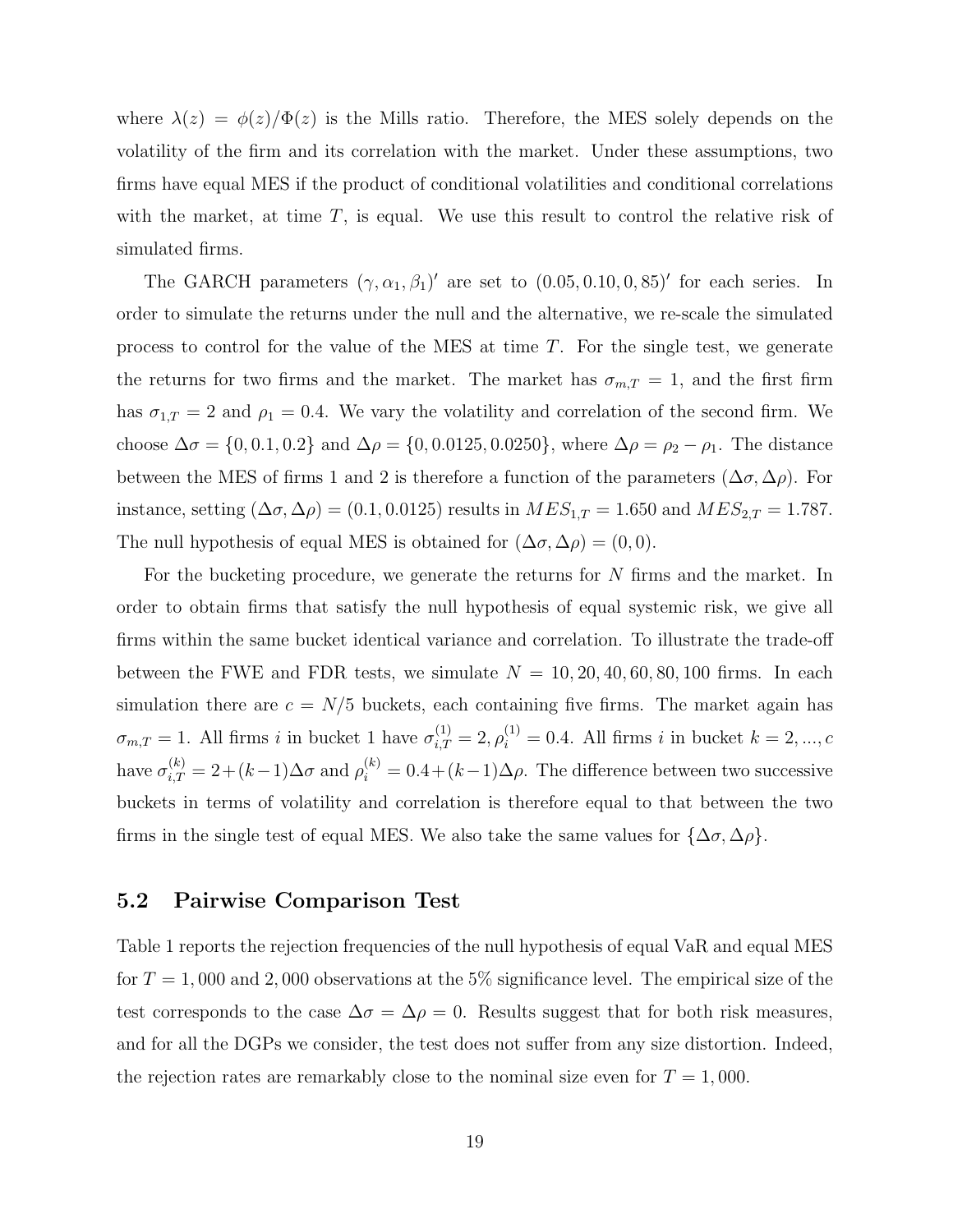|                                        |       |             |       | VaR         |       |             |  |  |  |
|----------------------------------------|-------|-------------|-------|-------------|-------|-------------|--|--|--|
|                                        |       | $T = 1,000$ |       | $T = 2,000$ |       |             |  |  |  |
| $\nu_2 \backslash \Delta \sigma$       | 0.0   | 0.1         | 0.2   | 0.0         | 0.1   | 0.2         |  |  |  |
| 5                                      | 0.045 | 0.523       | 0.652 | 0.049       | 0.613 | 0.846       |  |  |  |
| 7                                      | 0.052 | 0.544       | 0.721 | 0.050       | 0.671 | 0.844       |  |  |  |
|                                        |       |             |       | <b>MES</b>  |       |             |  |  |  |
|                                        |       | $T = 1,000$ |       |             |       | $T = 2,000$ |  |  |  |
| $\Delta \rho \backslash \Delta \sigma$ | 0.0   | 0.1         | 0.2   | 0.0         | 0.1   | 0.2         |  |  |  |
| 0.0000                                 | 0.046 | 0.414       | 0.763 | 0.048       | 0.592 | 0.850       |  |  |  |
| 0.0125                                 | 0.069 | 0.612       | 0.854 | 0.112       | 0.789 | 0.891       |  |  |  |
| 0.0250                                 | 0.199 | 0.791       | 0.888 | 0.310       | 0.877 | 0.920       |  |  |  |

Table 1: Rejection frequencies of the single test of equal VaR

Note: The table contains the rejection rates of a single test of equal VaR and MES. Nominal size is 5%.

The other entries in Table 1 correspond to power. We first consider the VaR. When the second VaR is 5% bigger than the first one ( $\Delta \sigma = 0.1$ ), power already exceeds 50%, and it is close to 70% when the difference is twice as big. Power is increasing with the sample size, and interestingly, power is bigger when the two series have different distributions.

Power for the MES test is comparable to the power of the single test for the VaR. The values are very close to those of the VaR, when  $\Delta \rho = 0$ . Small changes in the correlation are more difficult to precisely estimate than changes in volatility, and as such, power is much lower in the direction of increasing correlation compared to increasing volatility. But the differences do stack up: when both  $\Delta \rho$  and  $\Delta \sigma$  are large, power exceeds 90%.

### 5.3 Bucketing Procedure

In order to save space, we only report the results for  $T = 2{,}000$  and choose a significance level for both the FDR and FWE of  $\alpha = 0.05\%$ . It is difficult to evaluate the bucketing procedure in terms of size and power. This is mainly due to the fact that an error in any of the iterations has an impact on the next steps. Indeed, the composition of the second bucket will be affected by the composition of the first one, and so on. Moreover, we may overestimate the number of buckets if, for instance, the first bucket is split up into two separate buckets, such that the third estimated bucket is in fact the second bucket implied by the DGP. As such, we do not expect to always have a one-to-one correspondence between the generated ranking and the estimated ranking.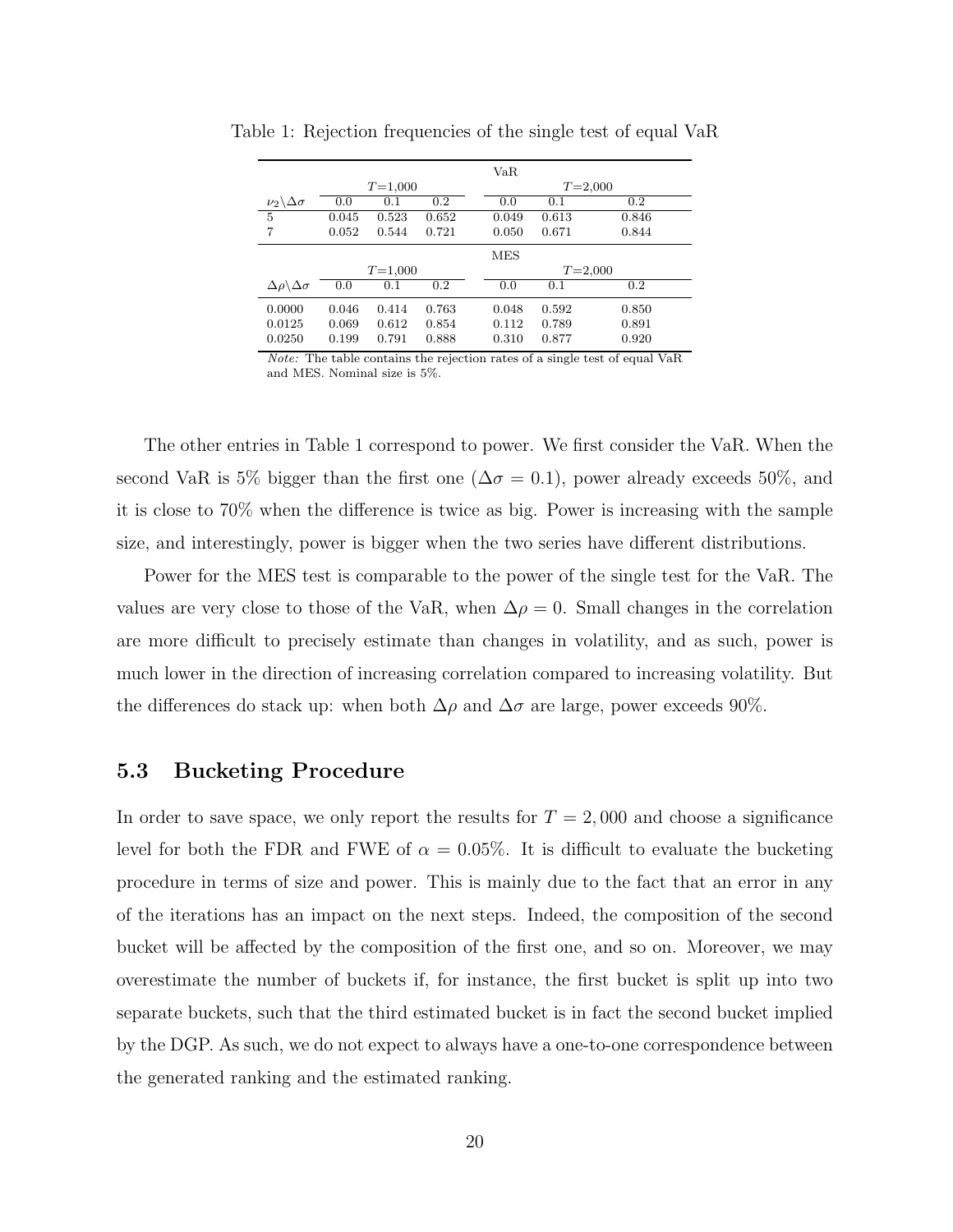We therefore summarize the performance of our bucketing procedure in five numbers, three based on the first bucket only, and two on the full ranking. The first two are the actual FWE and FDR, computed on the first bucket. Next we consider the power of the test, defined as the fraction of less risky firms that are successfully rejected. Finally, to assess the accuracy of the complete ranking, we present the Spearman rank correlation between the true and estimated rankings, as well as the total number of buckets found. The latter should be close to  $N/5$  when the bucketing procedure has an ideal trade-off between Type I and Type II errors.

Table 2 presents the results of the simulation. Each panel has one of the five performance criteria, with the results for the FWE (resp. FDR) controlling procedure in the left (resp. right) panel. First, both the FWE and FDR approaches control their respective error, as they converge to 0.05. When the difference between buckets is small or the number of firms is large, the FWE procedure tends to over-reject a little, but the FWE is relatively well controlled when the difference between buckets is large. The FDR is too high when the number of firms is small, and there is little difference between buckets. There is slight under-rejection when the number of firms becomes very large, but the FDR is nicely around 0.05 when the buckets are furthest apart. Of course, when the FDR is controlled, the actual FWE will be above 0.05, as the number of correct rejections is far larger than the number of true hypotheses. Similarly, the FDR of the FWE controlling procedure is generally below 0.05 for the same reason. Finally, as expected, the FDR procedure is more powerful across all specifications considered.

Note that the FWE controlling procedure further deviates from the target when N becomes large, while the FDR further deviates from the target when  $N$  is small. For the FWE, the probability of a single false rejection is controlled. As the number of hypotheses is of order  $N^2$ , for greater sets of firms a larger fraction of hypotheses is false, and it becomes more difficult to not make a single false rejection. Similarly, the FDR allows a fraction of the true hypotheses to be falsely rejected. When  $N$  is small, the number of true hypotheses is small and only a small amount of false rejections are allowed. Moreover, if the number of true rejections is small, a single mistakenly rejected hypothesis could swing the ratio to a very different number. On the other hand, when  $N$  is large, more hypotheses are true,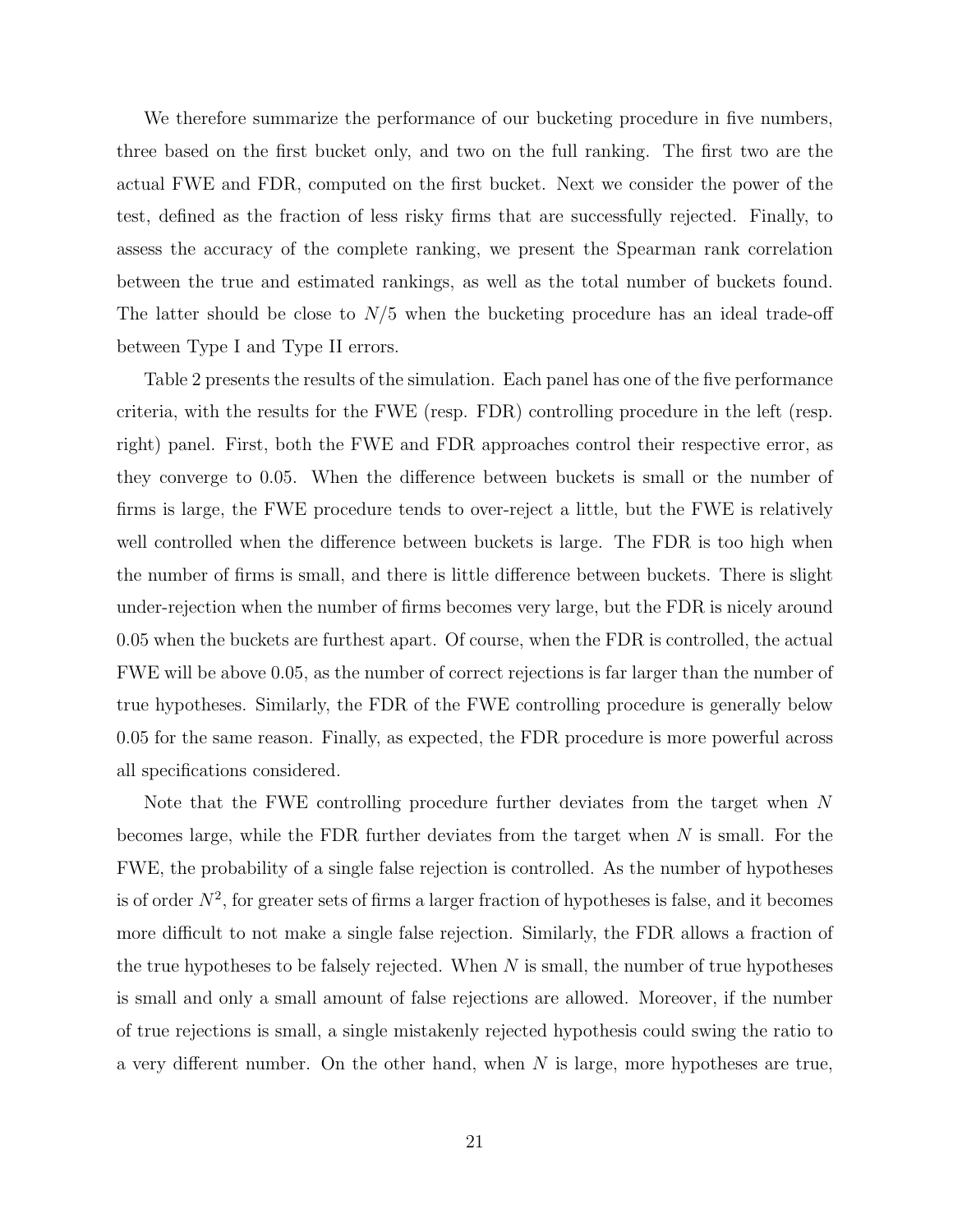and more false rejections are allowed, which is easier to control.

Next, consider the statistics on the complete ranking. First, the Spearman rank correlation gives an indication of how good the ranking is. Importantly, even if all firms are ranked above or at the same level as all firms that are less risky, the Spearman correlation still penalizes the bucketing procedure if they are not in the correct bucket. As such, when a bucket is split up into two estimated buckets, the rank correlation will go down. The rank correlation of the FWE buckets is generally higher for  $N = 10, 20$  and the FDR has higher rank correlation with  $N = 40$  and up. This is in line with general practise where the FDR is often used as the number of hypotheses becomes large and power of FWE controlling procedure drops. This is further evidenced by the final panel which shows the number of buckets. The FDR procedure generally estimates a greater number of buckets, as it rejects more null hypotheses by construction. The FWE generally has far too few buckets. For instance, for  $N = 100$ , even in the case where the distance between buckets is large, the average number of buckets is only 6.597. Interestingly, the FDR procedure comes very close, with an average of 19.103 buckets, when there are 20 true buckets.

## 6 Empirical Application

In this empirical application we apply the bucketing procedure to a panel of 94 large U.S. financial firms. The dataset we use is identical to the panel studied by Acharya et al. (2010), Brownlees and Engle (2012) and many other papers on similar topics. It contains daily returns and market capitalizations retrieved from CRSP and quarterly book value of equity from Compustat. The data covers the period between January 3, 2000 and December 31, 2012, for a total of 3,269 daily observations. The market return is approximated by the CRSP market value-weighted index return. Market value is determined by CRSP daily closing prices and number of shares outstanding. Quarterly book values of total liabilities are from Compustat (LTQ). This results in a dataset containing all U.S. financial firms with a market capitalization greater than 5 billions USD as of the end of June 2007. A full list of ticker symbols and firms is given in Appendix A.

The objective of this empirical application is twofold. In a first section, we apply our pairwise comparison test for the MES. We consider a subset of financial institutions in order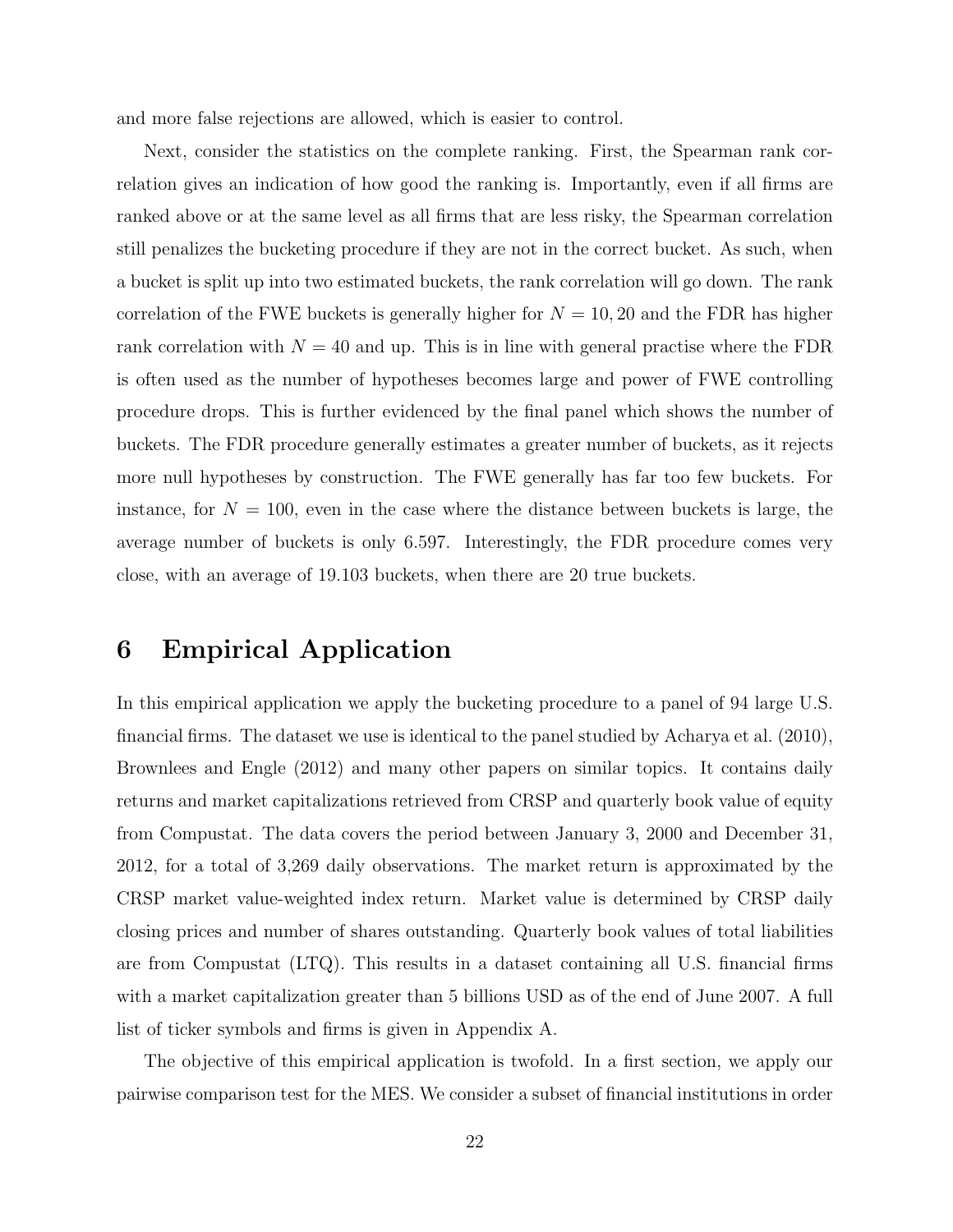|               |                 |       | <b>FWE Controlling Procedure</b> |           |       |       |       | FDR Controlling Procedure |       |       |       |        |        |
|---------------|-----------------|-------|----------------------------------|-----------|-------|-------|-------|---------------------------|-------|-------|-------|--------|--------|
| $\cal N$      |                 | 10    | 20                               | 40        | 60    | 80    | 100   | 10                        | 20    | 40    | 60    | 80     | 100    |
| $\Delta \rho$ | $\Delta \sigma$ |       |                                  |           |       |       |       | <b>FWE</b>                |       |       |       |        |        |
| 0.0125        | 0.0             | 0.098 | 0.144                            | 0.250     | 0.291 | 0.332 | 0.375 | 0.186                     | 0.225 | 0.324 | 0.358 | 0.404  | 0.436  |
| 0.0250        | $0.0\,$         | 0.074 | 0.096                            | 0.111     | 0.182 | 0.274 | 0.291 | 0.228                     | 0.304 | 0.348 | 0.444 | 0.496  | 0.481  |
| 0.0000        | 0.1             | 0.055 | 0.062                            | 0.064     | 0.083 | 0.100 | 0.084 | 0.133                     | 0.185 | 0.334 | 0.437 | 0.532  | 0.553  |
| 0.0125        | 0.1             | 0.053 | 0.059                            | 0.064     | 0.079 | 0.093 | 0.082 | 0.154                     | 0.186 | 0.414 | 0.501 | 0.621  | 0.636  |
| 0.0250        | 0.1             | 0.052 | 0.054                            | 0.062     | 0.071 | 0.083 | 0.078 | 0.185                     | 0.208 | 0.406 | 0.583 | 0.587  | 0.653  |
| 0.0000        | $\rm 0.2$       | 0.047 | 0.047                            | 0.048     | 0.068 | 0.088 | 0.080 | 0.134                     | 0.272 | 0.437 | 0.530 | 0.601  | 0.647  |
| 0.0125        | $\rm 0.2$       | 0.048 | 0.047                            | 0.048     | 0.065 | 0.078 | 0.077 | 0.164                     | 0.336 | 0.503 | 0.565 | 0.657  | 0.679  |
| 0.0250        | 0.2             | 0.048 | 0.047                            | 0.048     | 0.062 | 0.071 | 0.074 | 0.194                     | 0.417 | 0.547 | 0.649 | 0.747  | 0.752  |
|               |                 |       |                                  |           |       |       |       | FDR                       |       |       |       |        |        |
| 0.0125        | 0.0             | 0.254 | 0.187                            | 0.139     | 0.087 | 0.063 | 0.048 | 0.259                     | 0.186 | 0.137 | 0.086 | 0.064  | 0.050  |
| 0.0250        | $0.0\,$         | 0.122 | 0.084                            | 0.054     | 0.044 | 0.041 | 0.031 | 0.112                     | 0.100 | 0.081 | 0.074 | 0.061  | 0.048  |
| 0.0000        | 0.1             | 0.123 | 0.053                            | 0.013     | 0.009 | 0.008 | 0.005 | 0.160                     | 0.076 | 0.067 | 0.040 | 0.036  | 0.029  |
| 0.0125        | 0.1             | 0.098 | 0.042                            | 0.012     | 0.007 | 0.009 | 0.006 | 0.107                     | 0.064 | 0.050 | 0.041 | 0.035  | 0.031  |
| 0.0250        | 0.1             | 0.063 | 0.041                            | 0.012     | 0.008 | 0.006 | 0.004 | 0.088                     | 0.059 | 0.051 | 0.045 | 0.036  | 0.044  |
| 0.0000        | $\rm 0.2$       | 0.055 | 0.038                            | 0.013     | 0.007 | 0.005 | 0.004 | 0.094                     | 0.072 | 0.061 | 0.048 | 0.039  | 0.034  |
| 0.0125        | $\rm 0.2$       | 0.053 | 0.044                            | 0.010     | 0.005 | 0.003 | 0.003 | 0.081                     | 0.061 | 0.055 | 0.050 | 0.041  | 0.042  |
| 0.0250        | 0.2             | 0.032 | 0.032                            | 0.009     | 0.003 | 0.002 | 0.001 | 0.058                     | 0.052 | 0.051 | 0.047 | 0.048  | 0.051  |
|               |                 |       | Power                            |           |       |       |       |                           |       |       |       |        |        |
| 0.0125        | 0.0             | 0.090 | 0.156                            | 0.227     | 0.283 | 0.340 | 0.369 | 0.178                     | 0.239 | 0.301 | 0.353 | 0.410  | 0.437  |
| 0.0250        | $0.0\,$         | 0.106 | 0.166                            | 0.499     | 0.513 | 0.675 | 0.591 | 0.212                     | 0.248 | 0.370 | 0.482 | 0.789  | 0.737  |
| 0.0000        | 0.1             | 0.141 | 0.323                            | 0.565     | 0.689 | 0.758 | 0.781 | 0.265                     | 0.503 | 0.829 | 0.915 | 0.946  | 0.955  |
| 0.0125        | 0.1             | 0.166 | 0.375                            | 0.571     | 0.761 | 0.786 | 0.818 | 0.348                     | 0.610 | 0.886 | 0.944 | 0.982  | 0.986  |
| 0.0250        | 0.1             | 0.254 | 0.448                            | 0.649     | 0.806 | 0.811 | 0.831 | 0.446                     | 0.705 | 0.929 | 0.981 | 0.983  | 0.992  |
| 0.0000        | $\rm 0.2$       | 0.236 | 0.541                            | 0.720     | 0.788 | 0.825 | 0.842 | 0.407                     | 0.826 | 0.940 | 0.961 | 0.974  | 0.978  |
| 0.0125        | $\rm 0.2$       | 0.283 | 0.613                            | 0.795     | 0.803 | 0.840 | 0.881 | 0.469                     | 0.874 | 0.966 | 0.986 | 0.977  | 0.995  |
| 0.0250        | $\rm 0.2$       | 0.377 | 0.645                            | 0.828     | 0.867 | 0.883 | 0.926 | 0.480                     | 0.904 | 0.972 | 0.991 | 0.993  | 1.000  |
|               |                 |       |                                  |           |       |       |       | Spearman Rank Correlation |       |       |       |        |        |
| 0.0125        | 0.0             | 0.643 | 0.431                            | 0.371     | 0.318 | 0.278 | 0.267 | 0.613                     | 0.409 | 0.352 | 0.312 | 0.289  | 0.279  |
| 0.0250        | 0.0             | 0.706 | 0.464                            | 0.395     | 0.366 | 0.333 | 0.350 | 0.660                     | 0.430 | 0.434 | 0.389 | 0.368  | 0.354  |
| 0.0000        | 0.1             | 0.726 | 0.579                            | 0.613     | 0.733 | 0.799 | 0.827 | 0.705                     | 0.570 | 0.702 | 0.777 | 0.839  | 0.878  |
| 0.0125        | 0.1             | 0.798 | 0.644                            | 0.676     | 0.800 | 0.847 | 0.836 | 0.797                     | 0.587 | 0.789 | 0.791 | 0.899  | 0.934  |
| 0.0250        | 0.1             | 0.816 | 0.690                            | 0.687     | 0.832 | 0.870 | 0.846 | 0.808                     | 0.615 | 0.794 | 0.839 | 0.932  | 0.938  |
| 0.0000        | 0.2             | 0.772 | 0.697                            | 0.783     | 0.848 | 0.874 | 0.899 | 0.742                     | 0.691 | 0.834 | 0.903 | 0.933  | 0.948  |
| 0.0125        | $\rm 0.2$       | 0.863 | 0.699                            | 0.842     | 0.871 | 0.925 | 0.928 | 0.747                     | 0.697 | 0.925 | 0.937 | 0.969  | 0.959  |
| 0.0250        | $\rm 0.2$       | 0.910 | 0.722                            | 0.869     | 0.918 | 0.937 | 0.978 | 0.769                     | 0.702 | 0.956 | 0.985 | 0.999  | 0.989  |
|               |                 |       |                                  |           |       |       |       | Number of Buckets         |       |       |       |        |        |
| 0.0125        | 0.0             | 1.480 | 1.802                            | 2.022     | 2.110 | 2.200 | 2.266 | 1.534                     | 1.844 | 2.110 | 2.212 | 2.326  | 2.388  |
| 0.0250        | 0.0             | 1.502 | 1.914                            | $2.248\,$ | 2.435 | 3.063 | 4.140 | 1.560                     | 2.214 | 2.564 | 3.524 | 4.623  | 3.899  |
| 0.0000        | 0.1             | 1.508 | 2.004                            | 2.582     | 3.166 | 3.816 | 4.200 | 1.586                     | 2.128 | 3.190 | 4.374 | 5.612  | 6.740  |
| 0.0125        | 0.1             | 1.547 | 2.071                            | 2.704     | 4.093 | 4.121 | 6.146 | 1.662                     | 2.543 | 4.446 | 4.468 | 9.080  | 10.411 |
| 0.0250        | 0.1             | 1.615 | 2.120                            | 3.036     | 4.974 | 5.519 | 6.450 | 1.719                     | 2.647 | 4.702 | 6.771 | 9.840  | 15.215 |
| 0.0000        | 0.2             | 1.622 | 2.202                            | 3.240     | 4.166 | 4.996 | 5.678 | 1.748                     | 2.790 | 4.916 | 7.094 | 9.304  | 11.362 |
| 0.0125        | $\rm 0.2$       | 1.672 | 2.354                            | 3.576     | 4.423 | 5.559 | 6.224 | 1.821                     | 2.924 | 4.917 | 7.290 | 12.190 | 16.129 |
| 0.0250        | $\rm 0.2$       | 1.739 | 2.436                            | 3.975     | 5.044 | 5.704 | 6.597 | 1.882                     | 3.058 | 5.560 | 9.117 | 12.520 | 19.103 |

Table 2: Simulation Results Bucketing Procedure

Note: The table contains simulation results for various parameter settings  $\{\Delta \sigma, \Delta \rho\}$  and number of firms N. Each column gives the results for N firms, which are allocated to  $N/5$  buckets of five firms each. The left- and right-hand side give the results for the FWE and FDR controlling procedures respectively. The first two panels give the FWE and FDR computed on the first bucket only. The power is the fraction of firms successfully rejected for the first bucket. The fourth panel gives the Spearman Rank correlation between the true and the estimated ranking, and finally we provide the number of estimated buckets.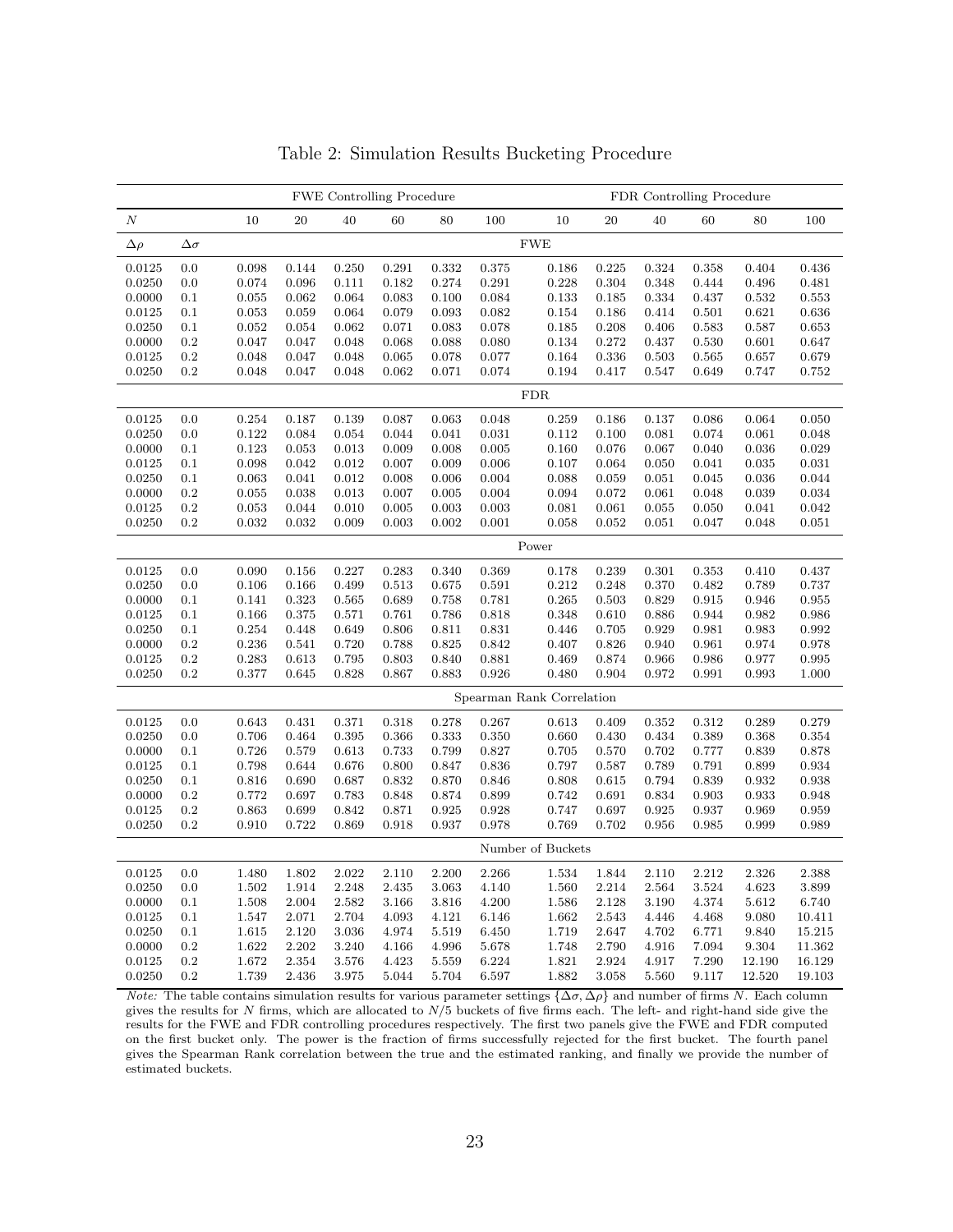to emphasize the time profile of systemic risk and the need for a comparison of conditional risk measures. In the second section, we apply the bucketing procedure to the full sample, contrasting the FWE with the FDR approach. We estimate buckets for the MES, %SRISK and ∆CoVaR.

The estimation of the three systemic risk measures is done according to the same methodology as that recommended by their authors. The MES is estimated using  $C =$  $VaR_{m,t}(0.05)$  and a DCC-GJR-GARCH model (estimated by QML). We check for possible dynamics in the mean by minimizing the Schwarz Information Criteria for the individual ARMA $(m, n)$ -GJR-GARCH $(1, 1)$  models over  $m, n = 0, ..., 3$ . We test for the presence of serial correlation in the standardized residuals and their squares, and fail to reject the null for all series. As such the bootstrap for serially uncorrelated returns described in Section 4 will suffice. For the %SRISK, we fix the capital ratio k at 8%, following Brownlees and Engle (2012). We only consider the series with strictly positive SRISK estimates. Finally, for the  $\Delta$ CoVaR we consider a risk level  $\tau$  equal to 5%.

Over time different estimation techniques have been proposed for the various measures, and in this paper we only consider one technique each. We stress that different estimation techniques will have different degrees of uncertainty, and lead to different conclusions. One might obtain more power using simpler specifications, for instance using constant correlations, but then the estimates suffer from a more fundamentally misspecified model. Regardless, the global message would be the same: estimation uncertainty needs to be taken into account when comparing and ranking risk measures.

#### 6.1 Time Series Properties of Risk Measures

In this section we restrict our analysis to the subset of the sixteen most risky firms which were designated as Global and Domestic Systemically Important Banks (G- and D-SIBs) in 2009 by the Stress Tests of the Federal Reserve and kept that status through 2014. On every Friday of our sample, we estimate the conditional MES for each firm and we obtain the estimates' distribution by means of our bootstrapping procedure. Then, for all pairs of firms, we test for equality of MES at these dates using the test statistic in Equation (5).

To illustrate the need for a conditional approach, we plot the MES of J.P. Morgan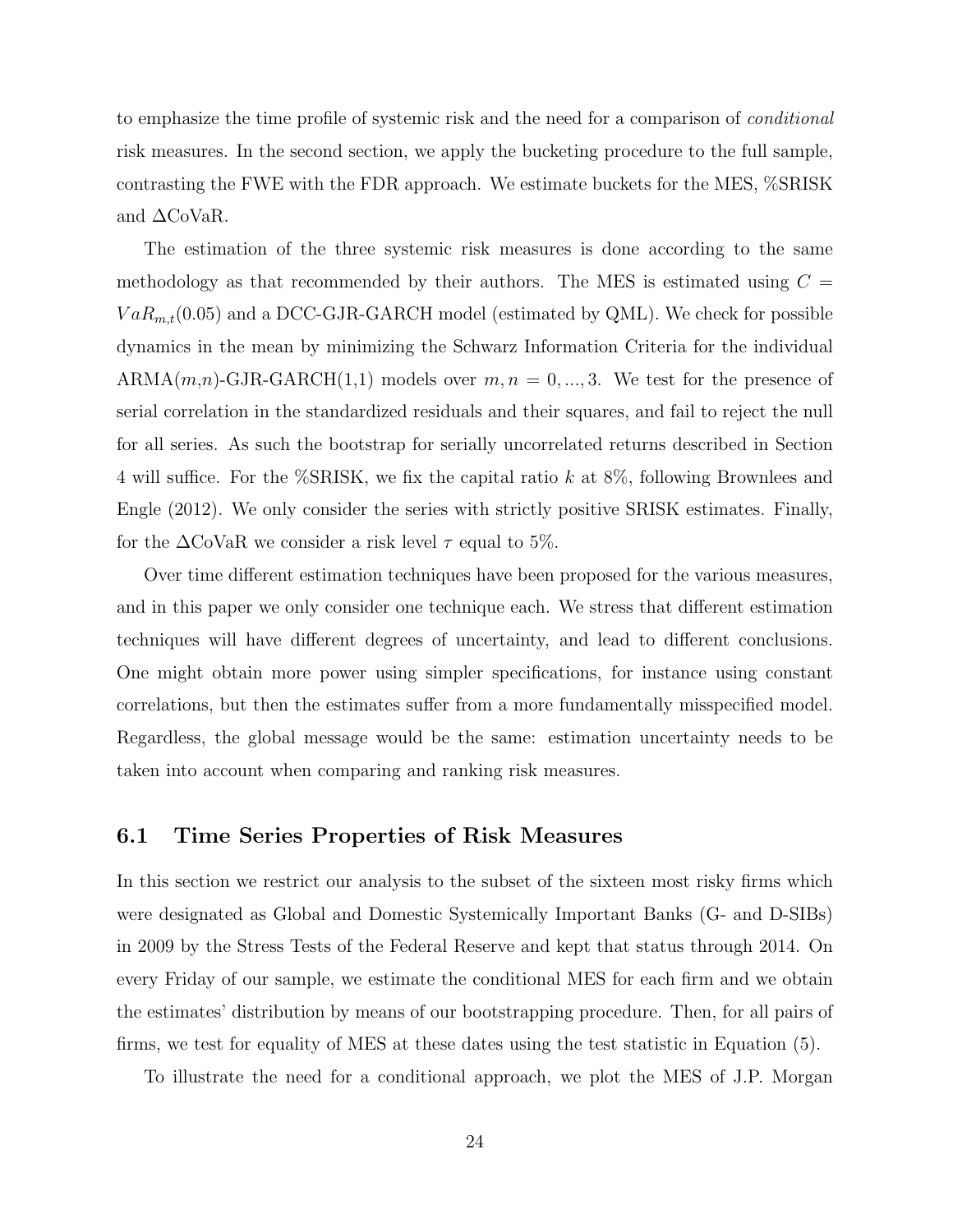

Note: The top panel shows the estimated MES of JPM and GS in the period 2006-2011. The MES is estimated every Friday. The bottom panel shows the difference, along with bootstrap confidence bounds. The shaded regions represent a significant difference between the two. When the shading is dark, GS has significantly higher MES than JPM, when it is light the reverse is true.

(JPM) and Goldman Sachs (GS), along with their difference and its 5% confidence bounds in Figure 1. Significant differences are marked by shaded regions, dark indicating GS is more risky than JPM and light shading indicating the reverse. This figure illustrates that the MES of the two firms are highly correlated. Until 2008 the point estimates for GS are generally higher than those for JPM, and this order is reversed after 2008. However, although the point estimates may be different, they are not frequently significantly different. GS is more risky on 8.5% of sample days, while JPM's risk exceeds GS' on just 5.9% of days, so that the parameters can only be estimated precisely enough on about 14.4% of the days to truly distinguish the two banks. Importantly, significant rejections are clustered with an autocorrelation of 0.7, meaning that the single days where one firm is more risky than the other, are rare.

The results for all other pairs are summarized in Figure 2. This figure plots the rejection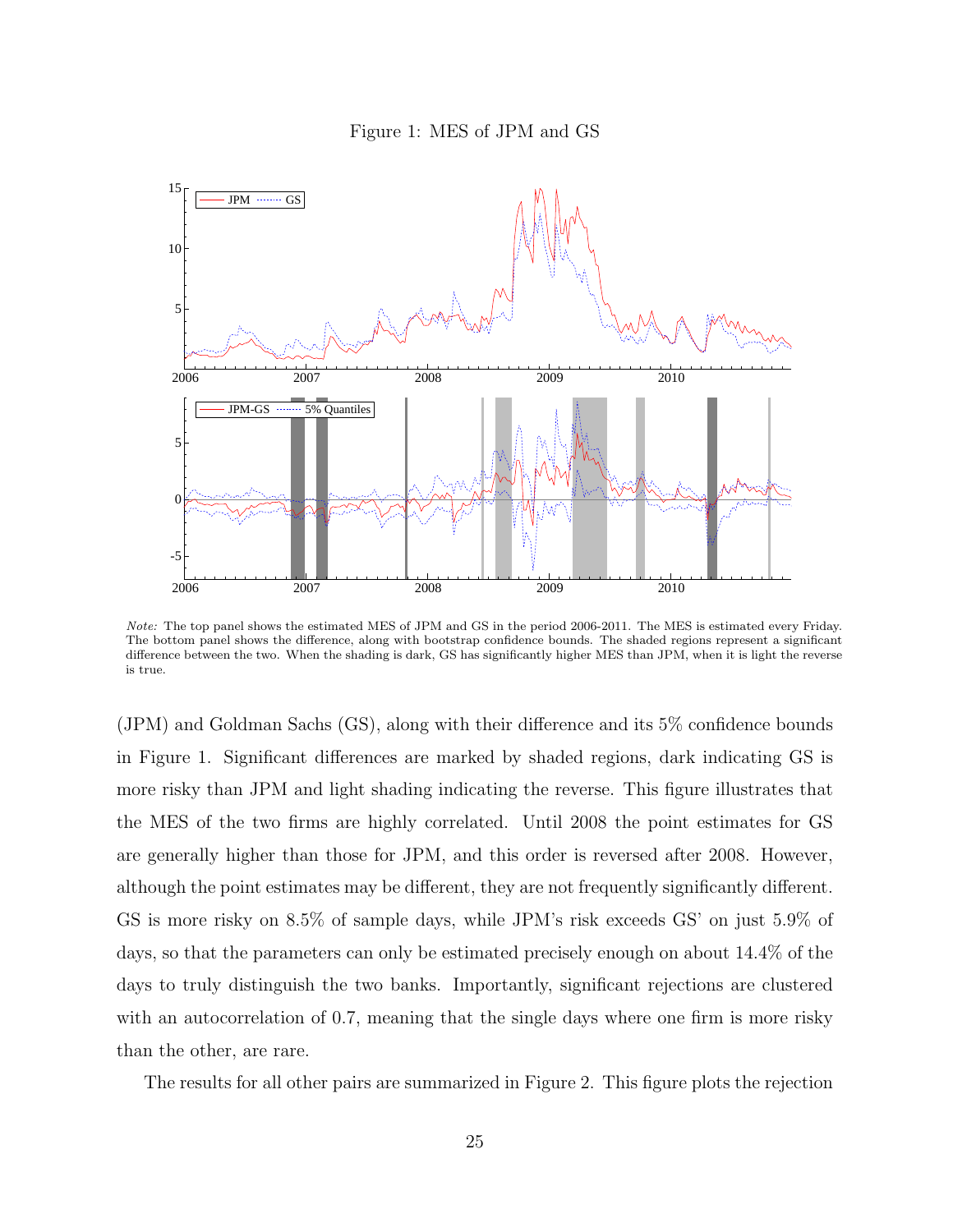

Figure 2: Significant difference MES

*Note:* The heatmap plots the rejection frequencies over the full sample of the hypothesis that  $H_0: x_{ij,t} = 0$  vs  $H_1: x_{ij,t} > 0$ , with  $i$  on the y-axis and  $j$  on the x-axis. A value of 0.25 means that the firm on y-axis had significantly higher MES than the firm on the x-axis on 25% of the days.

frequencies for each pair, where the color corresponds to a value determining the frequency at which the firm on the y-axis is found to be more risky than the one on the x-axis. The heatmap shows that even the firms with highest MES are only significantly more risky (at 5%) than firms with the lowest MES in about 20-25% of the time. On average, across pairs, we find a significant difference between firms on 16.4% percent of the days. Different significance levels do not change the relative picture much, but at 10% the highest rejection frequencies approach 50%.

### 6.2 Buckets

In this section, we apply the bucketing procedure to the 94 financial institutions for three systemic risk measures, the MES, the %SRISK and the  $\Delta$ CoVaR, which were defined in Examples 2, 3 and 4, respectively. By applying the bucketing procedure, we test whether an absolute ranking can be distinguished. If no absolute ranking can be distinguished, we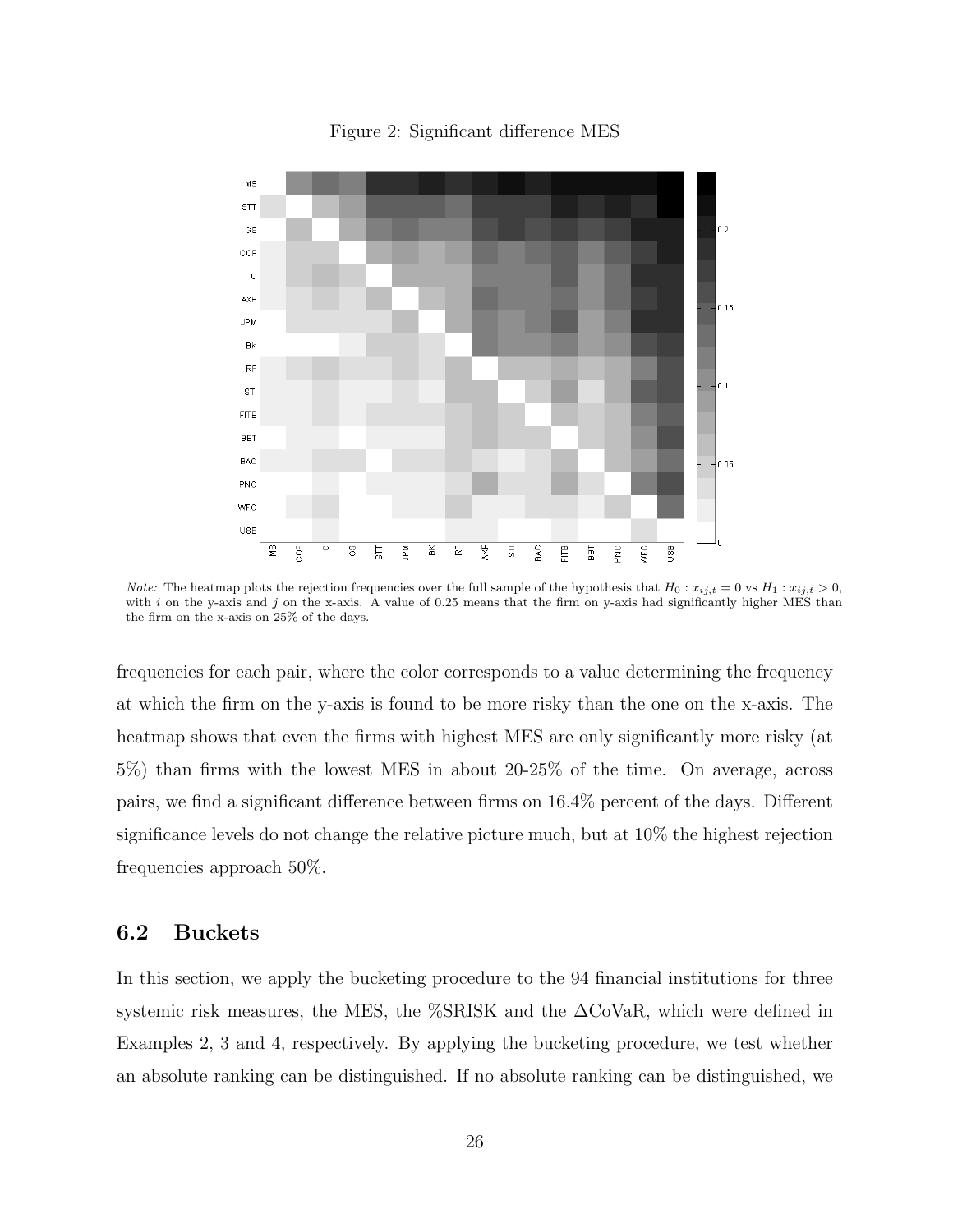|               | <b>MES</b>   |                |        |               | %SRISK         |                |       |             | $\Delta$ CoVaR |            |       |
|---------------|--------------|----------------|--------|---------------|----------------|----------------|-------|-------------|----------------|------------|-------|
| Tick          | <b>FWE</b>   | <b>FDR</b>     | Est.   | Tick          | <b>FWE</b>     | <b>FDR</b>     | Est.  | Tick        | <b>FWE</b>     | <b>FDR</b> | Est.  |
|               |              |                |        |               | 30-06-2008     |                |       |             |                |            |       |
| LEH           | 1            | 1              | 10.287 | $\mathcal{C}$ | $\mathbf{1}$   | $\mathbf{1}$   | 0.152 | <b>FITB</b> | 1              | 1          | 3.480 |
| MBI           | 1            | 1              | 9.781  | BAC           | 2              | 2              | 0.091 | HBAN        | 1              | 1          | 2.874 |
| <b>CIT</b>    | 1            | 1              | 8.111  | <b>JPM</b>    | 2              | 3              | 0.081 | LEH         | 1              | 1          | 2.685 |
| <b>WM</b>     | $\mathbf{1}$ | 1              | 7.459  | <b>MER</b>    | $\overline{2}$ | 3              | 0.078 | <b>KEY</b>  | 1              | 1          | 2.372 |
| <b>PFG</b>    | $\mathbf 1$  | 1              | 6.563  | MS            | 3              | 4              | 0.073 | RF          | 1              | 1          | 2.330 |
| ABK           | $\mathbf 1$  | 2              | 7.806  | FRE           | $\overline{4}$ | 5              | 0.065 | C           | 1              | 1          | 2.277 |
| <b>FITB</b>   | 1            | $\overline{2}$ | 7.733  | <b>FNM</b>    | $\overline{4}$ | 6              | 0.063 | STI         | 1              | 1          | 2.034 |
| $\mathcal{C}$ | $\mathbf{1}$ | $\overline{2}$ | 5.816  | AIG           | 4              | 7              | 0.057 | <b>BBT</b>  | 1              | 1          | 2.017 |
| FRE           | $\mathbf 1$  | 2              | 5.713  | <b>GS</b>     | 5              | $\overline{7}$ | 0.056 | AIG         | 1              | 1          | 2.008 |
| <b>MER</b>    | 2            | 2              | 6.248  | LEH           | 6              | 8              | 0.052 | МI          | 1              | 1          | 1.951 |
|               |              |                |        |               | 30-01-2009     |                |       |             |                |            |       |
| <b>STT</b>    | 1            | 1              | 22.188 | <b>JPM</b>    | $\mathbf{1}$   | $\mathbf{1}$   | 0.153 | AFL         | 1              | 1          | 9.049 |
| $\mathcal{C}$ | 1            | 1              | 20.884 | $\mathcal{C}$ | 2              | $\overline{2}$ | 0.142 | <b>PNC</b>  | 1              | 1          | 8.266 |
| <b>HBAN</b>   | 1            | 1              | 20.775 | <b>BAC</b>    | 3              | 3              | 0.129 | <b>STT</b>  | 1              | 1          | 6.891 |
| <b>FITB</b>   | $\mathbf 1$  | 1              | 19.821 | <b>WFC</b>    | 4              | 4              | 0.093 | <b>FITB</b> | 1              | 1          | 6.414 |
| <b>PNC</b>    | 1            | 1              | 19.817 | AIG           | 5              | 5              | 0.063 | <b>BAC</b>  | 1              | 1          | 5.974 |
| AFL           | 1            | 1              | 19.499 | <b>GS</b>     | 5              | 6              | 0.061 | <b>ACAS</b> | 1              | 1          | 5.537 |
| <b>LNC</b>    | $\mathbf{1}$ | 1              | 19.032 | MS            | 6              | 7              | 0.046 | ALL         | $\mathbf{1}$   | 1          | 5.487 |
| <b>BAC</b>    | $\mathbf 1$  | 1              | 18.491 | MET           | 6              | 8              | 0.036 | <b>WFC</b>  | 1              | 1          | 5.399 |
| <b>HIG</b>    | 1            | 1              | 17.415 | PRU           | 7              | 9              | 0.034 | STI         | 1              | 1          | 5.258 |
| <b>PFG</b>    | 1            | 1              | 17.097 | HIG           | 8              | 10             | 0.022 | С           | 1              | 1          | 5.139 |

Table 3: Bucket Allocation – Top 10

Note: This table provides the ranking estimated by the FWE and FDR controlling methods, based on the MES, %SRISK and ∆CoVaR risk measures. We show only the top 10 of firms sorted by assigned bucket.

want to test whether we can, at least, identify buckets of firms that are indistinguishable from each other within the bucket, but distinguishable from firms belonging to lower ranked buckets. The three systemic risk measures are affected differently by the estimation risk, and are also likely to differ in the ordering of their point estimates (Benoit et al., 2014). As a consequence, different risk measures can lead to different rankings.

We estimate the bucket allocation for the MES, %SRISK and ∆CoVaR on eight predetermined dates coinciding with those considered in Brownlees and Engle (2012). A firm is included in the ranking at a certain date, if the firm still exists and if there are at least 1,000 observations up until that date. Table 3 displays the results of the bucketing procedure, with  $\alpha = 0.05$ , for two days. The results for the remaining days are deferred to Appendix B. The firms are first ranked in terms of their bucket, and within buckets we order the firms in descending value of their risk measure estimate, even though there is no statistical evidence that their risk is statistically different. We then report the ten highest ranked firms, as is done in Brownlees and Engle (2012). For each firm, we report the point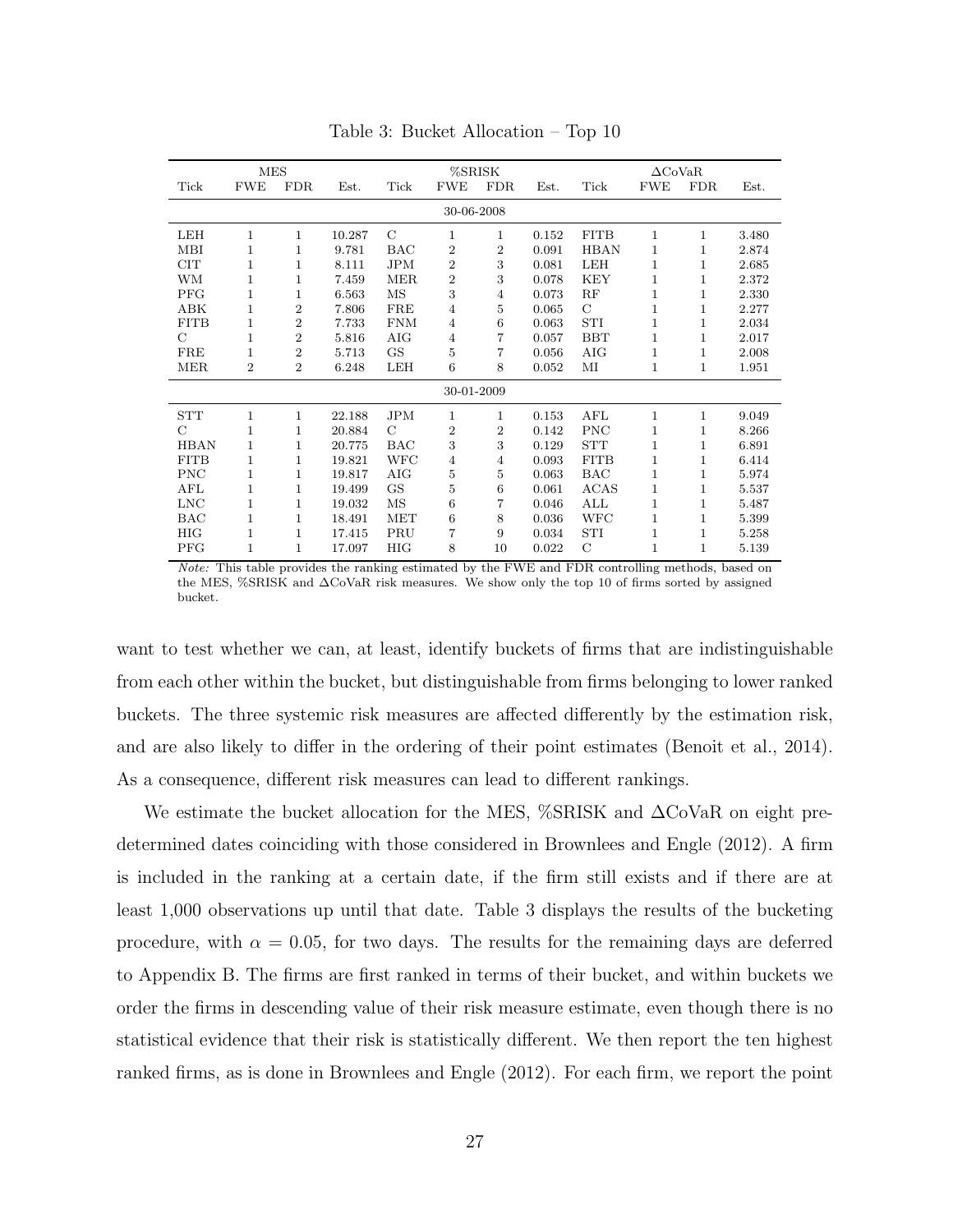estimate, as well as the allocated bucket according to the FWE and the FDR method.

The results suggest that it is indeed difficult to find significant differences between the estimated risk measures. Although point estimates may vary considerably, they are not necessarily statistically different. In general, and in line with theory, we find that the FDR rejects more frequently, and we obtain smaller buckets compared to the FWE. In June 2008, the precision of the MES estimates allows for a division of the top 10 risky firms into two buckets. The size of the most risky bucket using FDR is five firms, compared to nine for the FWE.

The point estimates in our ranking are not monotonically decreasing. For instance, in June 2008, based on the FDR method, we find that ABK is in a lower bucket than PFG, despite a higher point estimate. This is a direct consequence of the one-directional approach, and is a feature shared with the MCS (see Hansen et al., 2011, Table V, where a model with lower average loss is excluded from the MCS). Although PFG has a lower point estimate, its estimation uncertainty is far greater. As such, the procedure cannot reject that its risk is smaller than that of for instance LEH, whereas we can reject that same hypothesis for ABK. Hence, firms with large estimation uncertainty are prudently allocated to high-risk buckets.

The procedure rejects more frequently for the %SRISK, finding a total of six or eight buckets for the top 10 firms. The reason for this is that the liabilities and the market value of the firm, introduced in the definition of the SRISK (see Example 3), add variability between the different point estimates without adding additional estimation risk. In fact, in January 2009 we find an absolute ranking using the FDR method, where each firm has statistically different risk.

Similar to the MES, in our sample it is difficult to statistically distinguish firms based on ∆CoVaR. The ∆CoVaR is defined as the product of a conditional VaR and a quantile regression parameter (see Example 4). Most of the estimation risk comes from the quantile regression. For instance, the highest point forecast of ∆CoVaR is 9.05 for AFL, but its bootstrap standard deviation is close to 4. In an unreported simulation, we find that even if the true DGP is exactly the one assumed here, the standard deviation of the ∆CoVaR is still on average over 40% of its value. These results are in line with those obtained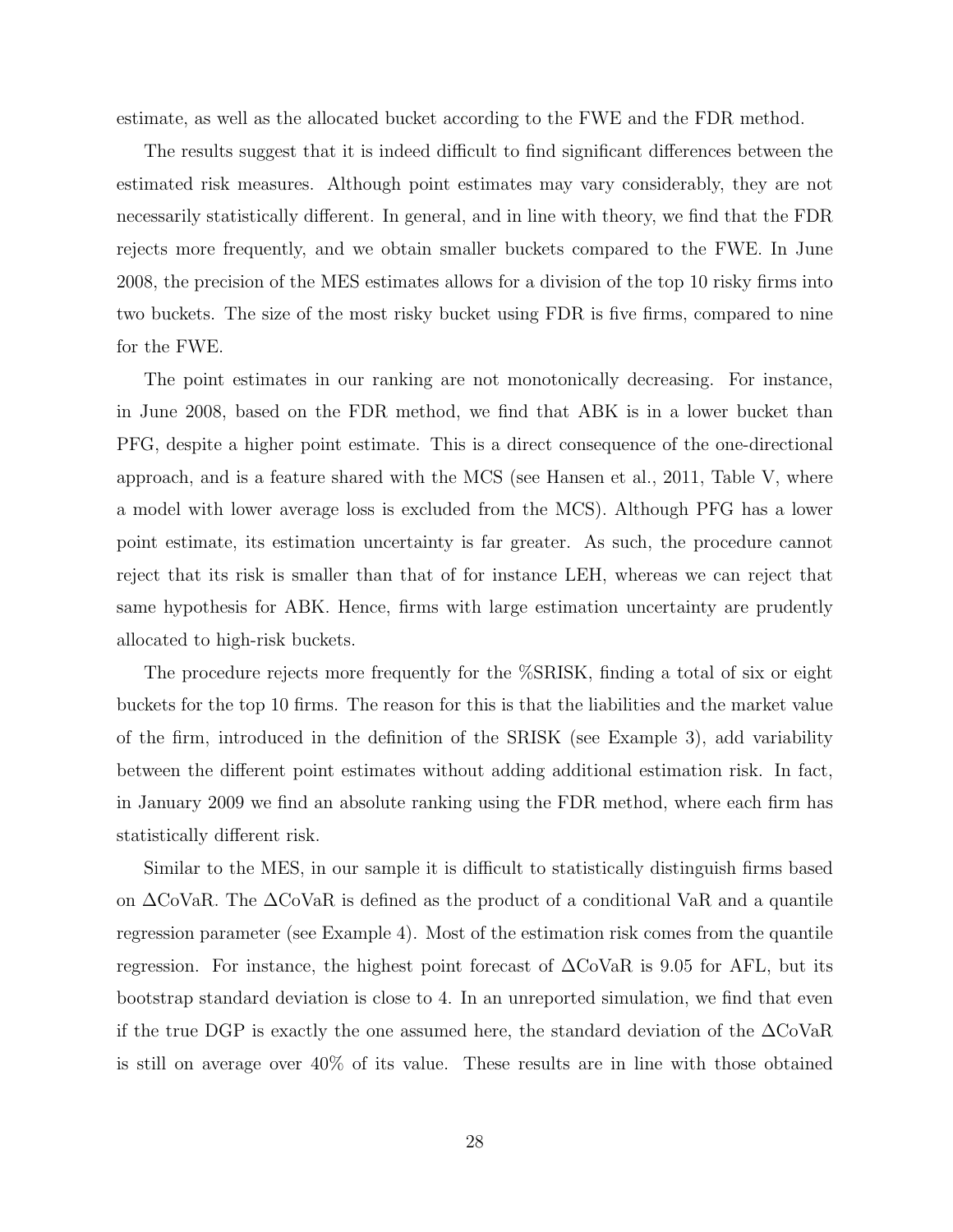| #Firms |                |                |                  |                |                |                                  |                                                              |                  |                |                           |
|--------|----------------|----------------|------------------|----------------|----------------|----------------------------------|--------------------------------------------------------------|------------------|----------------|---------------------------|
|        |                |                |                  |                |                |                                  |                                                              |                  |                |                           |
|        | 30%            | 20%            | 10%              | $5\%$          | $1\%$          | 30%                              | 20%                                                          | 10%              | $5\%$          | $1\%$                     |
|        |                |                |                  |                |                |                                  |                                                              |                  |                |                           |
| 83     | 5              | 5              | $\overline{4}$   | $\overline{4}$ | 3              | $\overline{7}$                   | $\overline{7}$                                               | 6                | $\overline{4}$ | 3                         |
| 83     | 5              | 5              | 3                | 3              | 3              | $\overline{7}$                   | 5                                                            | $\overline{4}$   | 4              | 3                         |
| 81     | 5              | 5              | $\overline{4}$   | 4              | 3              | 13                               | 10                                                           | 8                | 5              | 5                         |
| 82     | 6              | 5              | $\overline{5}$   | 4              | 4              | 15                               | 12                                                           | 8                | $\sqrt{5}$     | 4                         |
| 82     | 6              | 5              | $\overline{5}$   | 5              | 5              | 11                               | 11                                                           | $\overline{7}$   | 6              | $\bf 5$                   |
| 81     | 8              | 8              | $\overline{7}$   | 6              | 5              | 21                               | 16                                                           | 10               | 8              | 7                         |
| 73     | 6              | 6              | 5                | 4              | 4              | 20                               | 15                                                           | 9                | $\overline{7}$ | $\overline{5}$            |
| 75     | 5              | $\overline{4}$ | 3                | 3              | 3              | 9                                | $\overline{7}$                                               | 5                | 5              | $\overline{4}$            |
|        |                |                |                  |                |                |                                  |                                                              |                  |                |                           |
| 14     | 6              | 6              | 6                | 5              | $\overline{4}$ | $\overline{7}$                   | $\overline{7}$                                               | 6                | 6              | 5                         |
| 13     | 6              | 6              | 5                | $\overline{4}$ | $\overline{4}$ | 11                               | 10                                                           | $\overline{7}$   | 6              | $\overline{4}$            |
| 36     | 17             | 17             | 13               | 11             | 11             | 22                               | 21                                                           | 17               | 15             | 12                        |
| 37     | 17             | 16             | 15               | 13             | 12             | 26                               | 25                                                           | 19               | 17             | 14                        |
| 39     | 20             | 18             | 17               | 15             | 12             | 37                               | 37                                                           | 26               | 21             | 17                        |
| 36     | 16             | 15             | 14               | 13             | 10             | 34                               | 33                                                           | 25               | 18             | 15                        |
| 53     | 33             | 31             | 29               | 29             | 29             | 49                               | 49                                                           | 45               | 39             | 31                        |
| 37     | 19             | 18             | 16               | 15             | 11             | 31                               | 31                                                           | 22               | 20             | 15                        |
|        |                |                |                  |                |                |                                  |                                                              |                  |                |                           |
| 83     | $\overline{2}$ | $\overline{2}$ | $\sqrt{2}$       | $\sqrt{2}$     | $\mathbf{1}$   | $\mathbf{1}$                     | $\mathbf{1}$                                                 | $\mathbf{1}$     | $\mathbf 1$    | $\mathbf 1$               |
| 83     | 1              | $\mathbf 1$    | $\mathbf 1$      | 1              | $\mathbf 1$    | $\mathbf{1}$                     | $\mathbf 1$                                                  | $\mathbf{1}$     | $\mathbf 1$    | $\mathbf 1$               |
| 81     | $\overline{2}$ | $\overline{2}$ | $\mathbf{1}$     | 1              | $\mathbf{1}$   | $\overline{2}$                   | $\overline{2}$                                               | $\boldsymbol{2}$ | $\overline{2}$ | $\overline{2}$            |
| 82     | $\overline{2}$ | $\overline{2}$ | $\boldsymbol{2}$ | $\overline{2}$ | $\mathbf{1}$   | $\overline{2}$                   | $\overline{2}$                                               | $\overline{2}$   | $\overline{2}$ | $\boldsymbol{2}$          |
| 82     | 3              | 3              | $\mathbf{1}$     | $\overline{2}$ | $\overline{2}$ | 3                                | 3                                                            | $\overline{2}$   | $\overline{2}$ | $\overline{2}$            |
| 81     | $\overline{2}$ | 1              | $\sqrt{2}$       | $\overline{2}$ | $\overline{2}$ | $\overline{2}$                   | $\overline{2}$                                               | $\overline{2}$   | $\overline{2}$ | $\boldsymbol{2}$          |
| 73     | $\overline{2}$ | $\overline{2}$ | $\sqrt{2}$       | $\overline{2}$ | $\overline{2}$ | $\overline{4}$                   | $\overline{4}$                                               | $\overline{4}$   | 3              | 3                         |
| 75     | $\mathbf{1}$   | $\mathbf{1}$   | $\mathbf{1}$     | $\mathbf{1}$   | 1              | $\overline{2}$                   | $\overline{2}$                                               | $\overline{2}$   | $\overline{2}$ | $\overline{2}$            |
|        |                |                |                  |                |                | <b>FWE Controlling Procedure</b> | Significance Level<br><b>MES</b><br>%SRISK<br>$\Delta$ CoVaR |                  |                | FDR Controlling Procedure |

Table 4: Number of estimated buckets

Note: This table reports the sensitivity of the procedures to the level of FWE and FDR that is controlled. We show the total number of firm and the number of buckets they are assigned to.

in another context by Guntay and Kupiec (2015). Replacing the quantile estimate  $\gamma_{\alpha}$  of Example 4 with an OLS estimate significantly reduces the uncertainty, leading to buckets of sizes in between those of MES and %SRISK.

In Table 4, we investigate the sensitivity of the bucketing procedure to the significance level chosen. We report the total number of estimated buckets on each of the eight days, at five different significance levels. The Model Confidence Set (Hansen et al., 2011), on which our procedure is based, is commonly estimated using confidence levels upwards of 20%. We consider 30, 20, 10, 5 and 1\%, for both FWE and FDR. As a reference, the second column of Table 4 gives the total number of firms under consideration, providing a cap on the number of buckets possible.

As rejection occurs more frequently with higher significance levels, the number of buck-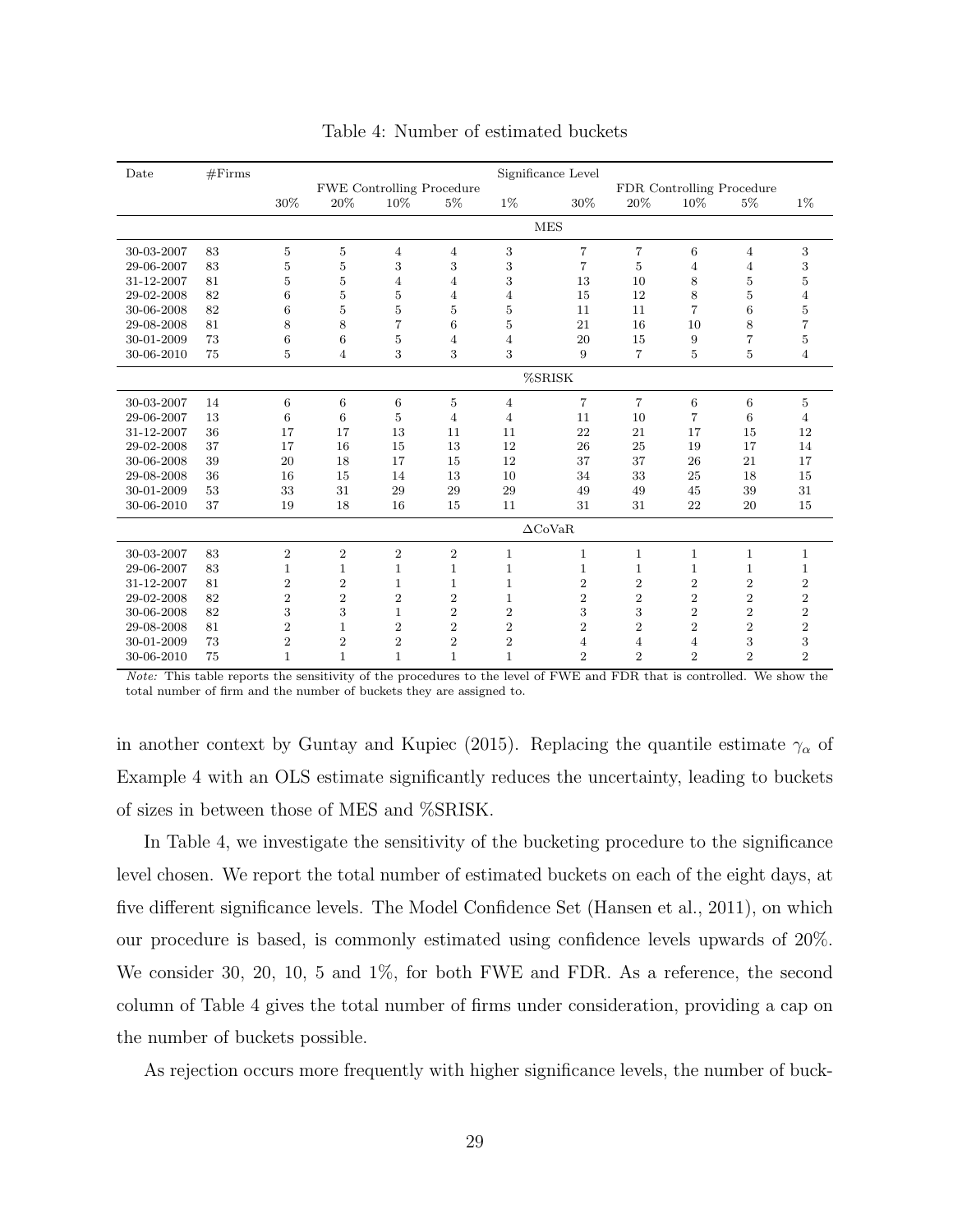ets is increasing with the significance level. The FDR procedure detects more buckets than the FWE for each significance level and each risk measure. For instance, for the MES, the FDR procedure estimates up to twice as many buckets than the FWE. With the %SRISK, the FDR procedure using high confidence levels comes close to absolute rankings, with the total number of buckets only slightly lower than the number of firms. Even at very stringent levels, we get interesting rankings with buckets that do not contain more than three or four firms. Finally, significance levels of 30% still do not help with disentangling the  $\Delta$ CoVaR of different firms on these dates. This reaffirms the uncertainty in the quantile regression estimates.

## 7 Conclusion

This paper introduces a bootstrap-based comparison test of two risk measures, as well as an iterative procedure to produce a grouped ranking of  $N > 2$  assets or firms, given their conditional risk measures. These tests can be applied to a wide variety of conditional risk measures, while taking into account their estimation risk. Simulation results on VaR and MES forecasts suggest that the pairwise comparison test has good properties in finite samples, both in terms of size and power. Since the bucketing procedure is clearly a multiple testing problem, we propose two versions, one controlling the FWE rate, and one controlling the FDR rate. Simulations show that both set-ups do control their respective rates, and illustrate the trade-off of using either method depending on the size of the problem.

In the empirical application, we apply the pairwise comparison test to the MES estimates of sixteen U.S. G- and D-SIBs. This application points out the advantages of the comparison of conditional risk measures. We highlight the importance of conditional testing, as we observe great time-variation in conditional MES estimates, and from one week to the next, firms' relative ranking often changes. We find that, on most days, due to estimation uncertainty in MES, we cannot distinguish firms in terms of their riskiness. On average across all pairs, we can statistically distinguish firms on 16.4% of days.

We applied the bucketing procedure for three popular systemic risk measures, namely the MES, the ∆CoVaR and the SRISK. In our sample, we find that for both versions of the procedure, the MES and ∆CoVaR are estimated with too much uncertainty to reject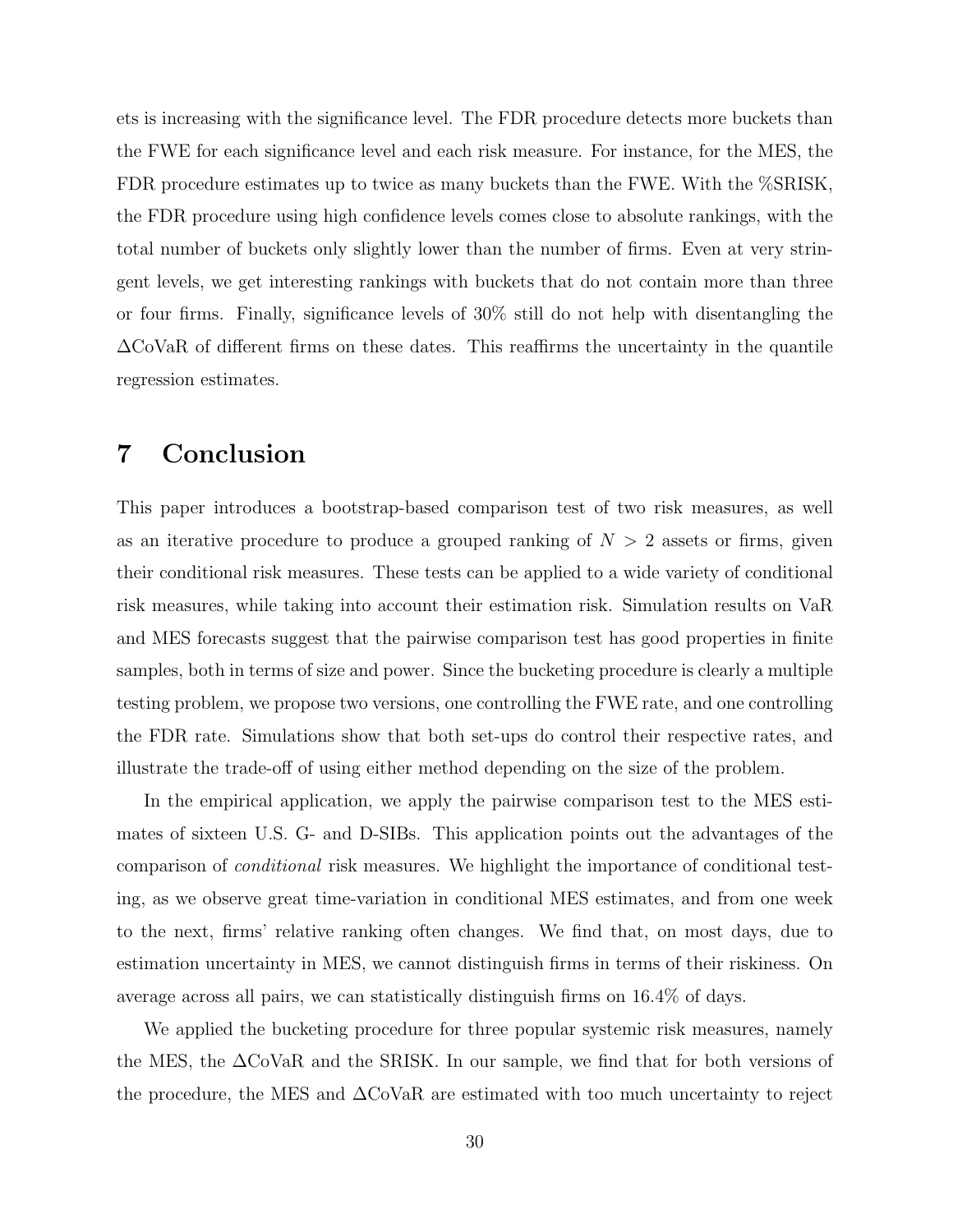equality often. For most of the eight dates considered in the application, the first thirty firms belong to the same bucket of riskiest firms. Consequently, ranking firms on the basis of point forecasts of MES and ∆CoVaR may be problematic. However, when applied on %SRISK, our bucketing procedure is able to identify a meaningful ranking of buckets containing equally risky firms in each bucket. This result is mainly due to the differences observed in the liabilities and the market value of the financial institutions over the period 2000-2012. Since the liabilities and market values are not estimated, these differences add cross-sectional variability in the systemic risk measures, without adding additional estimation risk. Our results clearly illustrate the importance of taking into account the estimation risk when establishing a ranking of the financial institutions according to their systemic risk.

### 8 Acknowledgements

We would like to thank participants at Cluster Risque Financiers, the 7th International MIFN workshop, CREATES seminar, the AFFI 2014, the SoFiE 'Systemic Risk and Financial Regulation' Conference, the 8th International Conference on Computational and Financial Econometrics, 2014 Triangle Econometrics Conference and the 2015 Toulouse Financial Econometrics Conference. We would like to thank the editor and two anonymous referees for useful comments. And furthermore we thank Sylvain Benoit, Eric Beutner, Andrew Patton, Christophe Pérignon and Olivier Scaillet for fruitful discussions. This research was financially supported by a grant of the Dutch Organization for Scientific Research (NWO). Financial support from the Chair ACPR/Risk Foundation: Regulation and Systemic Risk is gratefully acknowledged.

### References

Acharya, V., Engle, R., Richardson, M., 2012. Capital shortfall: A new approach to ranking and regulating systemic risks. The American Economic Review 102 (3), 59–64.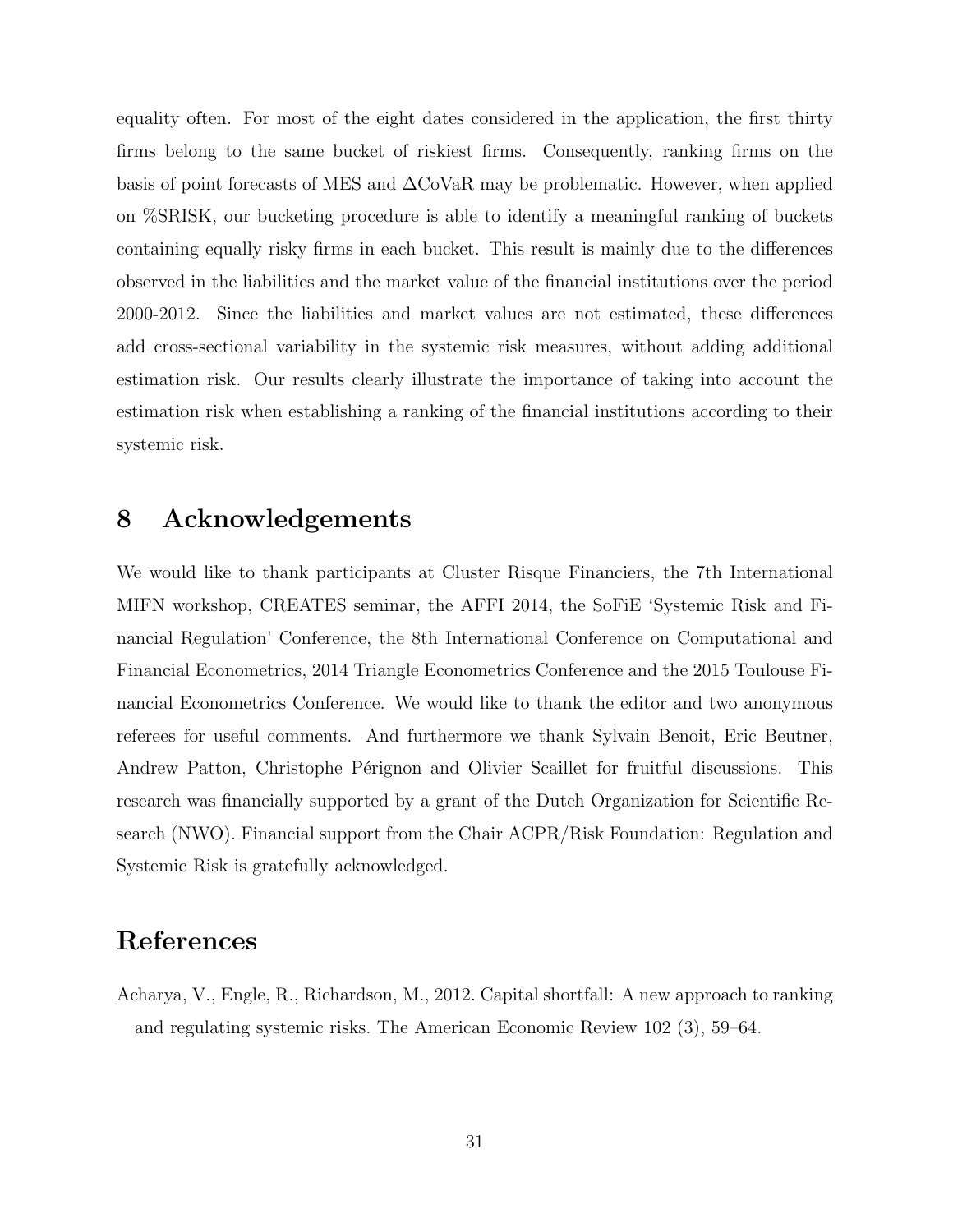- Acharya, V., Pedersen, L., Philippon, T., Richardson, M., 2010. Measuring systemic risk. Working paper.
- Adrian, T., Brunnermeier, M. K., 2014. CoVaR. Working paper.
- Bajgrowicz, P., Scaillet, O., 2012. Trading revisited: Persistence tests, transaction costs, and false discoveries. Journal of Financial Economics 106, 473–491.
- Basel Committee on Banking Supervision, July 2013. Global systemically important banks: updated assessment methodology and the higher loss absorbency requirement. Bank for international settlements.
- Benjamini, Y., Hochberg, Y., 1995. Controlling the false discovery rate: a practical and powerful approach to multiple testing. Journal of the Royal Statistical Society. Series B (Methodological), 289–300.
- Benoit, S., Colletaz, G., Hurlin, C., 2014. A theoretical and empirical comparison of systemic risk measures. Working paper.
- Brownlees, C., Engle, R., 2012. Volatility, correlation and tails for systemic risk measurement. Working paper.
- Castro, C., Ferrari, S., 2014. Measuring and testing for the systemically important financial institutions. Journal of Empirical Finance 25, 1–14.
- Chan, N., Deng, S., Peng, L., Xia, Z., 2007. Interval estimation of value-at-risk based on GARCH models with heavy-tailed innovations. Journal of Econometrics 137 (2), 556–576.
- Christoffersen, P., Gonçalves, S., 2005. Estimation risk in financial risk management. Journal of Risk 7 (3), 1–28.
- Danielsson, J., James, K. R., Valenzuela, M., Zer, I., 2011. Model risk of systemic risk models. Working paper.
- Diebold, F., Mariano, R., 1995. Comparing predictive accuracy. Journal of Business and Economic Statistics 13, 253–263.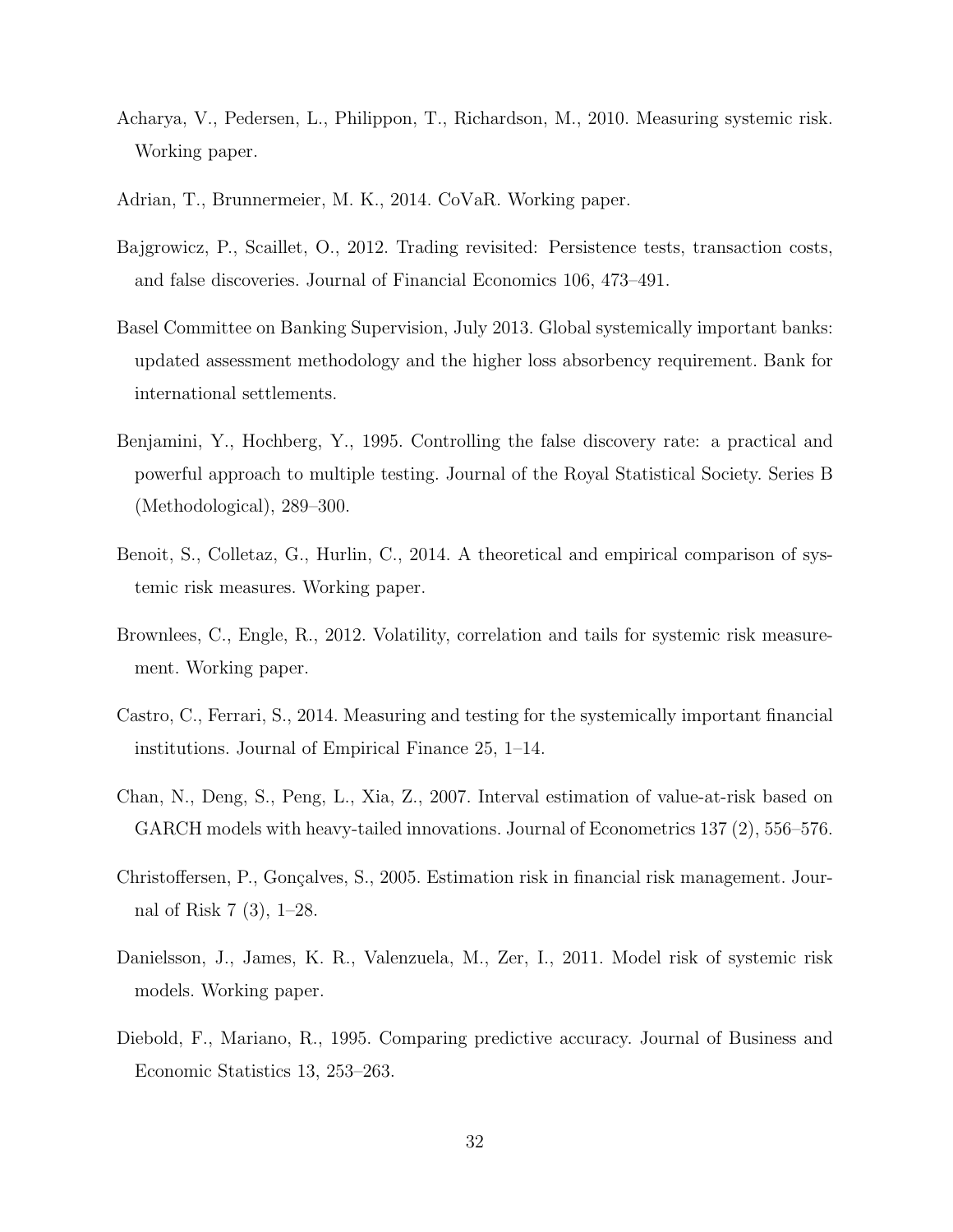- Doornik, J., 2012. Object-oriented matrix programming using Ox. 3rd ed. London: Timberlake Consultants Press and Oxford.
- Engle, R., 2012. Dynamic conditional beta. Working paper.
- Escanciano, J., Olmo, J., 2010. Backtesting parametric value-at-risk with estimation risk. Journal of Business and Economic Statistics 28 (1), 36–51.
- Escanciano, J., Olmo, J., 2011. Robust backtesting tests for value-at-risk. Journal of Financial Econometrics 9 (1), 132–161.
- Francq, C., Zakoïan, J., 2015. Risk-parameter estimation in volatility models. Journal of Econometrics 184, 158–173.
- Gouriéroux, C., Zakoïan, J.-M., 2013. Estimation adjusted VaR. Econometric Theory 29 (4), 735–770.
- Guntay, L., Kupiec, P., 2015. Testing for systemic risk using stock returns. Working paper.
- Hansen, P. R., Lunde, A., 2006. Consistent ranking of volatility models. Journal of Econometrics 131 (1), 97–121.
- Hansen, P. R., Lunde, A., Nason, J., 2011. The model confidence set. Econometrica 79 (2), 453–497.
- Hartz, C., Mittnik, S., Paolella, M., 2006. Accurate value-at-risk forecasting based on the normal-GARCH model. Computational Statistics & Data Analysis 51 (4), 2295–2312.
- Hidalgo, J., Zaffaroni, P., 2007. A goodness-of-fit test for  $\text{ARCH}(\infty)$  models. Journal of Econometrics 141 (2), 835–875.
- Laurent, S., 2013. G@RCH 7.0: Estimating and forecasting ARCH models. London: Timberlake Consultants Ltd.
- Pascual, L., Romo, J., Ruiz, E., 2006. Bootstrap prediction for returns and volatilities in GARCH models. Computational Statistics & Data Analysis 50 (9), 2293–2312.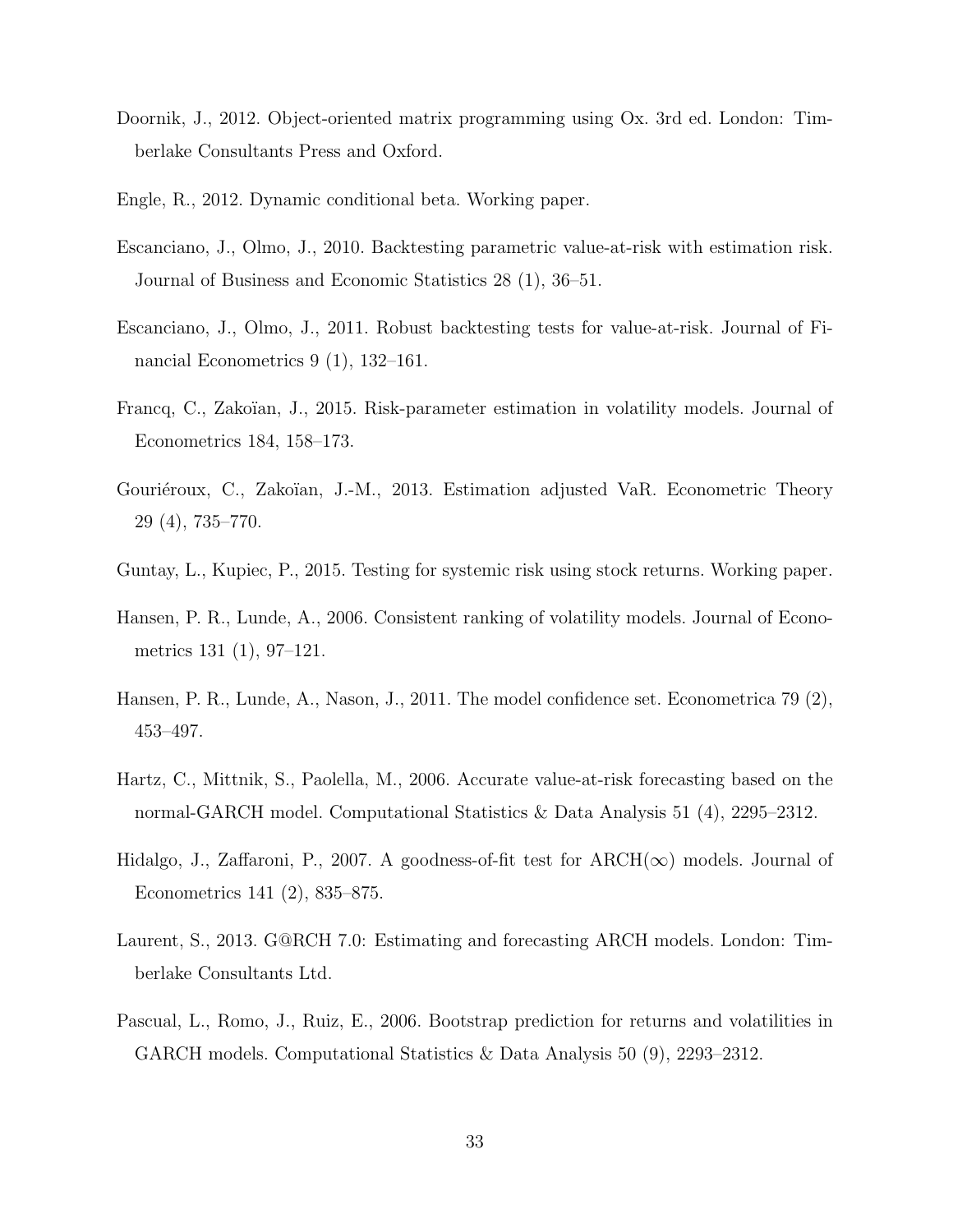- Patton, A. J., 2011. Volatility forecast comparison using imperfect volatility proxies. Journal of Econometrics 160 (1), 246–256.
- Reeves, J. J., 2005. Bootstrap prediction intervals for ARCH models. International Journal of Forecasting 21 (2), 237–248.
- Robio, P. O., 1999. Forecast intervals in ARCH models: bootstrap versus parametric methods. Applied Economics Letters 6 (5), 323–327.
- Romano, J. P., Shaikh, A. M., Wolf, M., 2008a. Control of the false discovery rate under dependence using the bootstrap and subsampling. Test 17 (3), 417–442.
- Romano, J. P., Shaikh, A. M., Wolf, M., 2008b. Formalized data snooping based on generalized error rates. Econometric Theory 24, 404–447.
- Romano, J. P., Wolf, M., 2005. Stepwise multiple testing as formalized data snooping. Econometrica 73, 1237–1282.
- Scaillet, O., 2004. Nonparametric estimation and sensitivity analysis of expected shortfall. Mathematical Finance 14 (1), 115–129.
- Scaillet, O., 2005. Nonparametric estimation of conditional expected shortfall. Insurance and Risk Management Journal 74, 382–406.
- Shimizu, K., 2013. The bootstrap does not always work for heteroscedastic models. Statistics & Risk Modeling 30 (3), 189–204.
- West, K. D., 1996. Asymptotic inference about predictive ability. Econometrica, 1067–1084.
- West, K. D., 2006. Forecast evaluation. In: Elliott, G., Granger, C., Timmermann, A. (Eds.), Handbook of economic forecasting. North Holland Press, Amsterdam.
- White, H., 2000. A reality check for data snooping. Econometrica 68 (5), 1097–1126.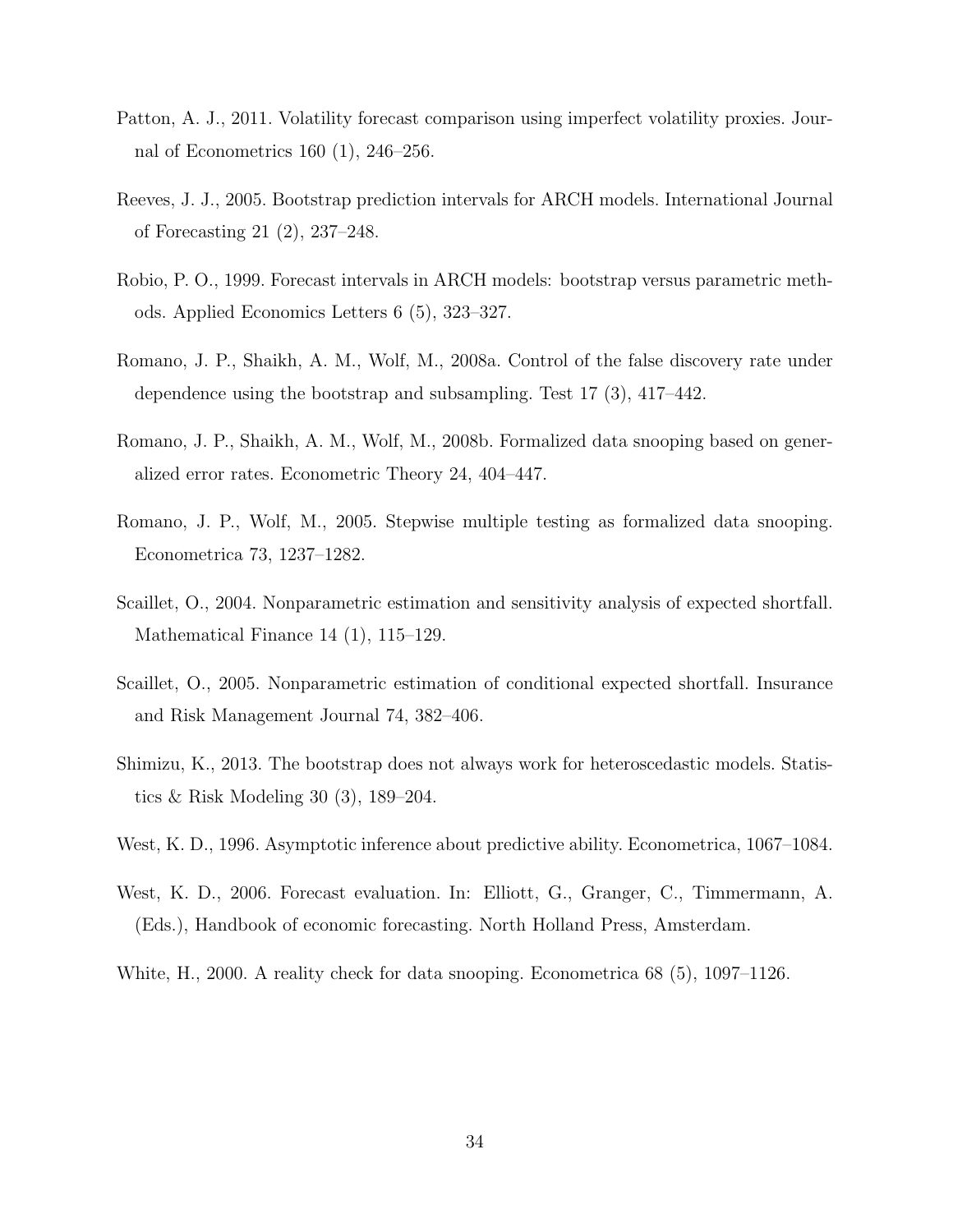# A Company Tickers

|              | Depositories(29)              |             | Insurance $(32)$             |
|--------------|-------------------------------|-------------|------------------------------|
| BAC          | Bank of America               | ABK         | Ambac Financial Group        |
| <b>BBT</b>   | BB&T                          | AET         | Aetna.                       |
| ВK           | Bank of New York Mellon       | ${\rm AFL}$ | Aflac                        |
| С            | Citigroup                     | AIG         | American International Group |
| CBH          | Commerce Bancorp              | AIZ         | Assurant                     |
| <b>CMA</b>   | Comerica inc                  | ALL         | Allstate Corp                |
| HBAN         | Huntington Bancshares         | AOC         | Aon Corp                     |
| HCBK         | Hudson City Bancorp           | WRB         | W.R. Berkley Corp            |
| JPM          | JP Morgan Chase               | <b>BRK</b>  | Berkshire Hathaway           |
| <b>KEY</b>   | Keycorp                       | CB          | Chubb Corp                   |
| ΜΙ           | Marshall & Ilsley             | CFC         | Countrywide Financial        |
| <b>MTB</b>   | M&T Bank Corp                 | CI          | CIGNA Corp                   |
| NCC          | National City Corp            | <b>CINF</b> | Cincinnati Financial Corp    |
| <b>NTRS</b>  | Northern Trust                | <b>CNA</b>  | CNA Financial corp           |
| NYB          | New York Community Bancorp    | <b>CVH</b>  | Coventry Health Care         |
| PBCT         | Peoples United Financial      | <b>FNF</b>  | Fidelity National Financial  |
| <b>PNC</b>   | <b>PNC</b> Financial Services | <b>GNW</b>  | Genworth Financial           |
| RF           | Regions Financial             | НIG         | Hartford Financial Group     |
| SNV          | Synovus Financial             | <b>HNT</b>  | Health Net                   |
| SOV          | Sovereign Bancorp             | HUM         | Humana                       |
| $_{\rm STI}$ | Suntrust Banks                | <b>LNC</b>  | Lincoln National             |
| STT          | <b>State Street</b>           | MBI         | <b>MBIA</b>                  |
| UB.          | Unionbancal Corp              | MET         | Metlife                      |
| <b>USB</b>   | US Bancorp                    | <b>MMC</b>  | Marsh & McLennan             |
| WВ           | Wachovia                      | <b>PFG</b>  | Principal Financial Group    |
| WFC          | Wells Fargo & Co              | <b>PGR</b>  | Progressive                  |
| WМ           | Washington Mutual             | PRU         | Prudential Financial         |
| WU           | Western Union                 | SAF         | Safeco                       |
| ZION         | Zion                          | TMK         | Torchmark                    |
|              |                               | TRV         | Travelers                    |
|              |                               | <b>UNH</b>  | Unitedhealth Group           |
|              |                               | <b>UNM</b>  | Unum Group                   |
|              | Broker-Dealers (10)           |             | Others $(23)$                |
| AGE          | A.G. Edwards                  | ACAS        | American Capital             |
| BSC          | Bear Stearns                  | AMP         | Ameriprise Financial         |
| <b>ETFC</b>  | E-Trade Financial             | AMTD        | TD Ameritrade                |
| GS           | Goldman Sachs                 | AXP         | American Express             |
| LEH          | Lehman Brothers               | BEN         | Franklin Resources           |
| MER          | Merill Lynch                  | BLK         | Blackrock                    |
| MS           | Morgan Stanle                 | BOT         | <b>CBOT</b> Holdings         |
| NMX          | Nymex Holdings                | CBG         | C.B. Richard Ellis Group     |
| SCHW         | Schwab Charles                | CBSS        | Compass Bancshares           |
| TROW         | T.Rowe Price                  | CIT         | CIT Group                    |
|              |                               | CME         | CME Group                    |
|              |                               | COF         | Capital One Financial        |
|              |                               | ${\rm EV}$  | Eaton Vance                  |
|              |                               | FITB        | Fifth Third bancorp          |
|              |                               | <b>FNM</b>  | Fannie Mae                   |
|              |                               | FRE         | Freddie Mac                  |
|              |                               | <b>HRB</b>  | H&R Block                    |
|              |                               | ICE         | Intercontinental Exchange    |
|              |                               | JNS         | Janus Capital                |
|              |                               | LМ          | Legg Mason                   |
|              |                               | <b>NYX</b>  | <b>NYSE Euronext</b>         |
|              |                               | <b>SEIC</b> | SEI Investments Company      |
|              |                               | <b>SLM</b>  | SLM Corp                     |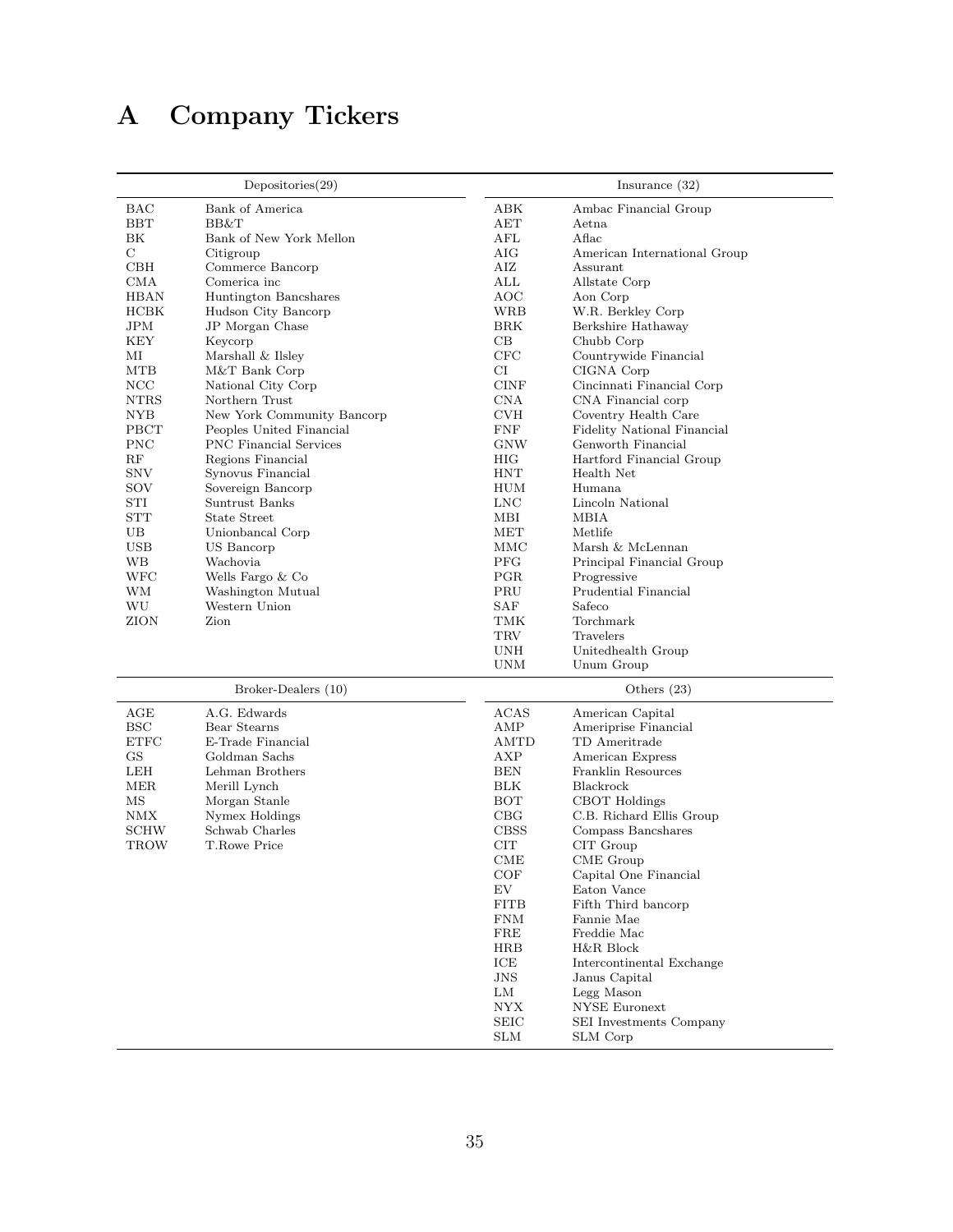# B Bucket Allocation Top 10

|              | <b>MES</b>   |                |       |                   | $\%\mathrm{SRISK}$ |                  | $\Delta$ CoVaR |             |              |              |       |
|--------------|--------------|----------------|-------|-------------------|--------------------|------------------|----------------|-------------|--------------|--------------|-------|
| Tick         | <b>FWE</b>   | <b>FDR</b>     | Est.  | Tick              | ${\rm FWE}$        | <b>FDR</b>       | Est.           | Tick        | <b>FWE</b>   | <b>FDR</b>   | Est.  |
|              |              |                |       |                   | 30-03-2007         |                  |                |             |              |              |       |
| LEH          | $\mathbf{1}$ | $\,1$          | 3.540 | МS                | $\mathbf{1}$       | $\mathbf{1}$     | 0.212          | LEH         | $\,1$        | $\,1$        | 1.094 |
| <b>BSC</b>   | $\,1$        | $\,1$          | 3.469 | FRE               | $\,2$              | $\boldsymbol{2}$ | 0.146          | AGE         | $\,1$        | $\mathbf 1$  | 1.053 |
| $_{\rm MS}$  | $\mathbf{1}$ | $\mathbf{1}$   | 3.446 | FNM               | $\,2$              | $\overline{2}$   | 0.134          | ΜS          | $\,1$        | $\mathbf 1$  | 0.979 |
| AMTD         | $\mathbf{1}$ | $\mathbf{1}$   | 3.427 | MER               | $\,2$              | 3                | 0.105          | <b>BSC</b>  | $\,1\,$      | $\,1\,$      | 0.952 |
| <b>ETFC</b>  | $\mathbf{1}$ | $\mathbf{1}$   | 3.260 | LEH               | 3                  | 3                | 0.104          | <b>BEN</b>  | $\,1$        | $\mathbf 1$  | 0.904 |
| AGE          | $\mathbf{1}$ | $\mathbf{1}$   | 3.221 | GS                | 3                  | 3                | 0.103          | <b>MER</b>  | $\,1$        | $\mathbf 1$  | 0.900 |
| JNS          | $\mathbf 1$  | $\,1$          | 3.159 | <b>BSC</b>        | $\overline{4}$     | 4                | 0.091          | <b>GS</b>   | $\,1$        | $\mathbf{1}$ | 0.894 |
| GS           | $\mathbf{1}$ | $\mathbf{1}$   | 3.158 | MET               | 5                  | 5                | 0.034          | LM          | $\,1$        | $\mathbf 1$  | 0.844 |
| <b>BEN</b>   | $\mathbf{1}$ | $\mathbf{1}$   | 3.155 | HIG               | $\overline{5}$     | 5                | 0.019          | С           | $\mathbf{1}$ | $\,1\,$      | 0.831 |
| MER          | $\mathbf{1}$ | $\mathbf{1}$   | 2.816 | PRU               | 5                  | 5                | 0.018          | <b>BBT</b>  | $\mathbf{1}$ | $\mathbf 1$  | 0.821 |
|              |              |                |       |                   | 29-06-2007         |                  |                |             |              |              |       |
| AMTD         | $\mathbf{1}$ | $\mathbf 1$    | 3.009 | $_{\rm MS}$       | $\mathbf{1}$       | $\mathbf{1}$     | 0.179          | MBI         | $\,1\,$      | $\mathbf{1}$ | 0.944 |
| <b>BSC</b>   | $\mathbf{1}$ | $\mathbf{1}$   | 2.799 | FRE               | $\mathbf{1}$       | $\,2$            | 0.164          | <b>GS</b>   | $\mathbf{1}$ | $\mathbf{1}$ | 0.848 |
| MER          | $\,1$        | $\,1$          | 2.630 | MER               | $\,1$              | $\overline{2}$   | 0.155          | С           | $\,1$        | $\mathbf 1$  | 0.814 |
| МBI          | $\mathbf{1}$ | $\mathbf{1}$   | 2.619 | $_{\rm BSC}$      | $\,2$              | 3                | 0.111          | LEH         | $\,1$        | $\,1\,$      | 0.800 |
| <b>SCHW</b>  | $\mathbf{1}$ | $\mathbf{1}$   | 2.601 | LEH               | $\,2$              | 3                | 0.109          | <b>MER</b>  | $\,1$        | $\mathbf 1$  | 0.790 |
| GS           | $\mathbf{1}$ | $\mathbf 1$    | 2.544 | FNM               | $\sqrt{2}$         | 3                | 0.094          | JPM         | $\,1$        | $\mathbf 1$  | 0.762 |
| LEH          | $\mathbf{1}$ | $\mathbf{1}$   | 2.431 | GS                | $\overline{2}$     | $\overline{4}$   | 0.092          | <b>BSC</b>  | $\,1$        | $\mathbf{1}$ | 0.754 |
| <b>ETFC</b>  | $\mathbf{1}$ | $\mathbf{1}$   | 2.350 | MET               | $\sqrt{3}$         | 5                | 0.033          | <b>SCHW</b> | $\mathbf{1}$ | $\mathbf 1$  | 0.728 |
| TROW         | $\mathbf{1}$ | $\mathbf{1}$   | 2.235 | PRU               | 3                  | $\overline{5}$   | 0.026          | EV          | $\mathbf{1}$ | $\mathbf{1}$ | 0.712 |
| $_{\rm MS}$  | $\mathbf{1}$ | $\mathbf{1}$   | 2.197 | НIG               | 3                  | 5                | 0.021          | <b>HRB</b>  | $\mathbf 1$  | $\mathbf{1}$ | 0.685 |
|              |              |                |       |                   | 31-12-2007         |                  |                |             |              |              |       |
| <b>ETFC</b>  | $\,1$        | $\,1$          | 9.406 | С                 | $\mathbf{1}$       | $\mathbf 1$      | 0.166          | MBI         | $1\,$        | $\,1$        | 3.173 |
| MBI          | $\mathbf{1}$ | $\mathbf{1}$   | 9.288 | MER               | $\overline{2}$     | $\,2$            | 0.102          | ABK         | $\mathbf{1}$ | $\mathbf{1}$ | 2.377 |
| ABK          | $\mathbf{1}$ | $\mathbf{1}$   | 7.528 | ΜS                | 3                  | 3                | 0.092          | <b>ETFC</b> | $\,1$        | $\mathbf 1$  | 2.288 |
| FRE          | $\mathbf 1$  | $\mathbf 1$    | 6.960 | FRE               | 3                  | 4                | 0.084          | SLM         | $\,1\,$      | $\,1$        | 2.123 |
| CFC          | $\mathbf{1}$ | $\mathbf{1}$   | 6.036 | <b>FNM</b>        | 3                  | $\overline{5}$   | 0.077          | NCC         | $\,1$        | $\,1$        | 1.741 |
| WМ           | $\mathbf{1}$ | $\mathbf{1}$   | 5.815 | GS                | 3                  | $\bf 5$          | 0.076          | WМ          | $\,1$        | $\mathbf 1$  | 1.731 |
| CITa         | $\mathbf{1}$ | $\mathbf{1}$   | 5.378 | LEH               | $\overline{4}$     | 6                | 0.061          | С           | $1\,$        | $\,1$        | 1.688 |
| <b>FNM</b>   | $\mathbf{1}$ | $\mathbf{1}$   | 5.276 | $_{\mathrm{JPM}}$ | $\overline{4}$     | 6                | 0.060          | FRE         | $\mathbf{1}$ | $\mathbf 1$  | 1.621 |
| HBAN         | $\mathbf{1}$ | $\mathbf{1}$   | 4.629 | BAC               | $\overline{4}$     | 7                | 0.040          | <b>FITB</b> | $\mathbf{1}$ | $\mathbf{1}$ | 1.579 |
| ΜS           | $\mathbf{1}$ | $\overline{2}$ | 5.148 | BSC               | 5                  | $\overline{7}$   | 0.034          | <b>BBT</b>  | $\mathbf{1}$ | $\mathbf{1}$ | 1.548 |
|              |              |                |       |                   | 29-02-2008         |                  |                |             |              |              |       |
| ABK          | $\,1\,$      | $\,1$          | 8.266 | С                 | $\,1$              | $\mathbf{1}$     | 0.151          | AIG         | $\,1\,$      | $\mathbf 1$  | 1.774 |
| MBI          | $\mathbf{1}$ | $\mathbf{1}$   | 7.644 | MER               | $\sqrt{2}$         | $\sqrt{2}$       | 0.089          | <b>CNA</b>  | $\,1$        | $\mathbf 1$  | 1.715 |
| LEH          | $\mathbf{1}$ | $\mathbf{1}$   | 5.279 | ΜS                | $\overline{2}$     | 3                | 0.083          | МI          | $1\,$        | $\mathbf 1$  | 1.674 |
| CIT          | $\mathbf{1}$ | $\mathbf{1}$   | 5.279 | <b>FNM</b>        | $\,2$              | $\overline{4}$   | 0.078          | MER         | $\,1\,$      | $\mathbf{1}$ | 1.666 |
| <b>WM</b>    | $\mathbf 1$  | $\mathbf 1$    | 5.150 | JPM               | $\,2$              | 4                | 0.077          | C           | $\,1\,$      | $\mathbf{1}$ | 1.575 |
| <b>MER</b>   | $\mathbf{1}$ | $\mathbf{1}$   | 5.105 | BAC               | $\,2$              | $\overline{5}$   | 0.074          | RF          | $\,1\,$      | $\mathbf 1$  | 1.571 |
| FRE          | $\mathbf{1}$ | $\mathbf{1}$   | 4.816 | <b>FRE</b>        | 3                  | $\overline{5}$   | 0.074          | LEH         | $\,1\,$      | $\mathbf{1}$ | 1.561 |
| <b>CNA</b>   | $\mathbf{1}$ | $\mathbf{1}$   | 4.783 | $_{\rm GS}$       | 3                  | 6                | 0.061          | JPM         | $\,1$        | $\mathbf{1}$ | 1.503 |
| MI           | $\mathbf{1}$ | $\mathbf 1$    | 4.613 | LEH               | $\overline{4}$     | 7                | 0.045          | EV          | $\,1$        | $\mathbf 1$  | 1.467 |
| $_{\rm BSC}$ | $\mathbf 1$  | $\mathbf 1$    | 4.607 | $_{\rm BSC}$      | 5                  | 8                | 0.038          | HBAN        | $\mathbf{1}$ | $\mathbf 1$  | 1.402 |